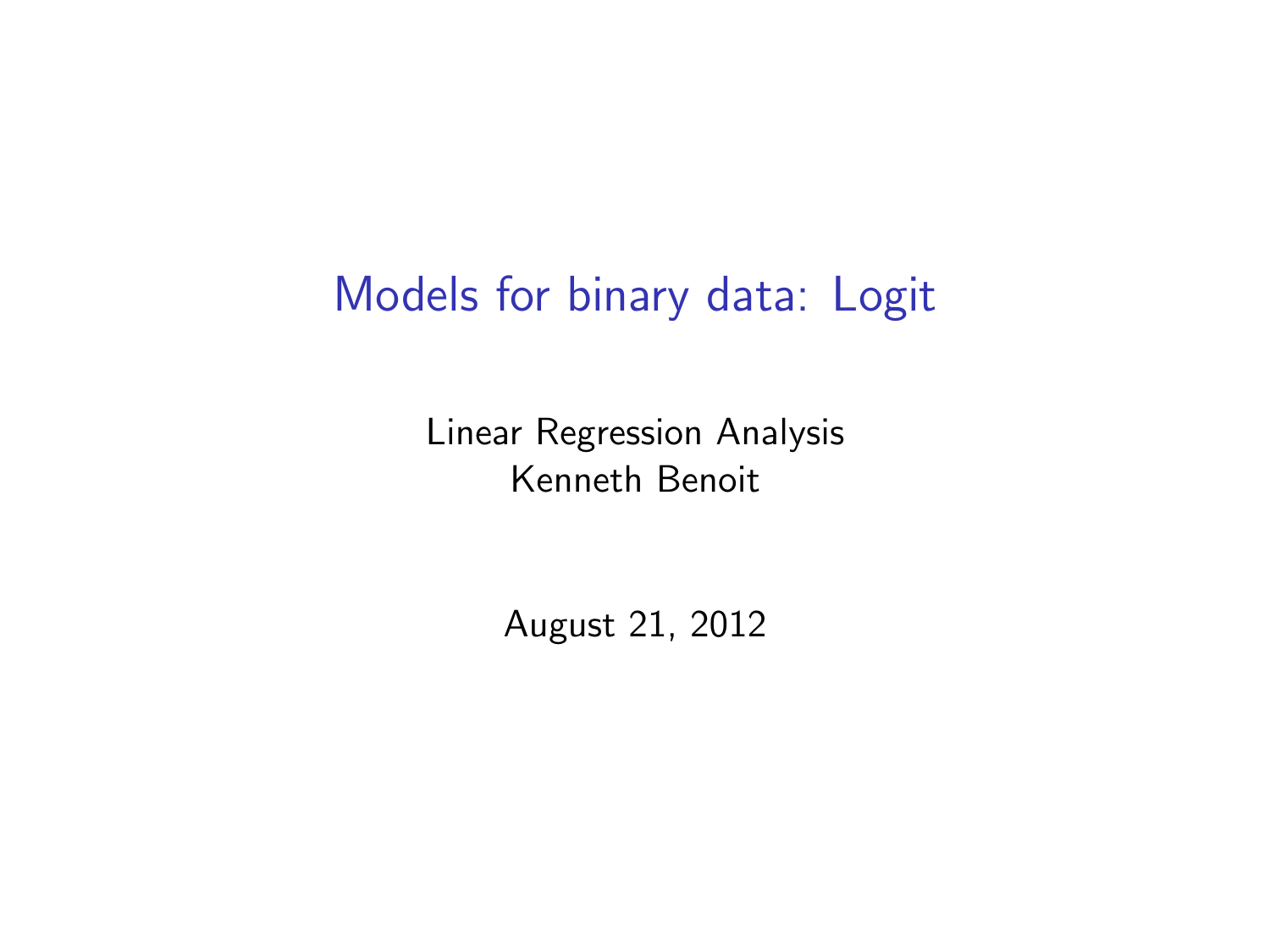#### Collinearity continued

 $\blacktriangleright$  Stone (1945):

$$
\text{Var}(\hat{\beta}_k^{OLS}) = \frac{1}{N - K} \frac{\sigma_y^2}{\sigma_k^2} \frac{1 - R^2}{1 - R_k^2}
$$

- $\blacktriangleright$   $\sigma_y^2$  is the estimated variance of Y
- $\blacktriangleright$   $\sigma_k^2$  is the estimated variance of the kth regressor
- $\blacktriangleright$   $R_k^2$  is the  $R^2$  from a regression of the kth regressor on all the other independent variables
- $\triangleright$  So collinearity's main consequence is:
	- ► the variance of  $\hat{\beta}_k^{OLS}$  decreases as the range of  $X_k$  increases  $(\sigma_k^2 \text{ higher})$
	- $\blacktriangleright$  the variance of  $\hat{\beta}^{OLS}_{\mathsf{K}}$  increases as the variables in  $\mathsf X$  become more collinear  $(R_k^2$  higher) and becomes infinite in the case of exact multicollinearity
	- ► the variance of  $\hat{\beta}_k^{OLS}$  decreases as  $R^2$  rises. sp that the effect of a high  $R_k^2$  can be offset by a high  $R^2$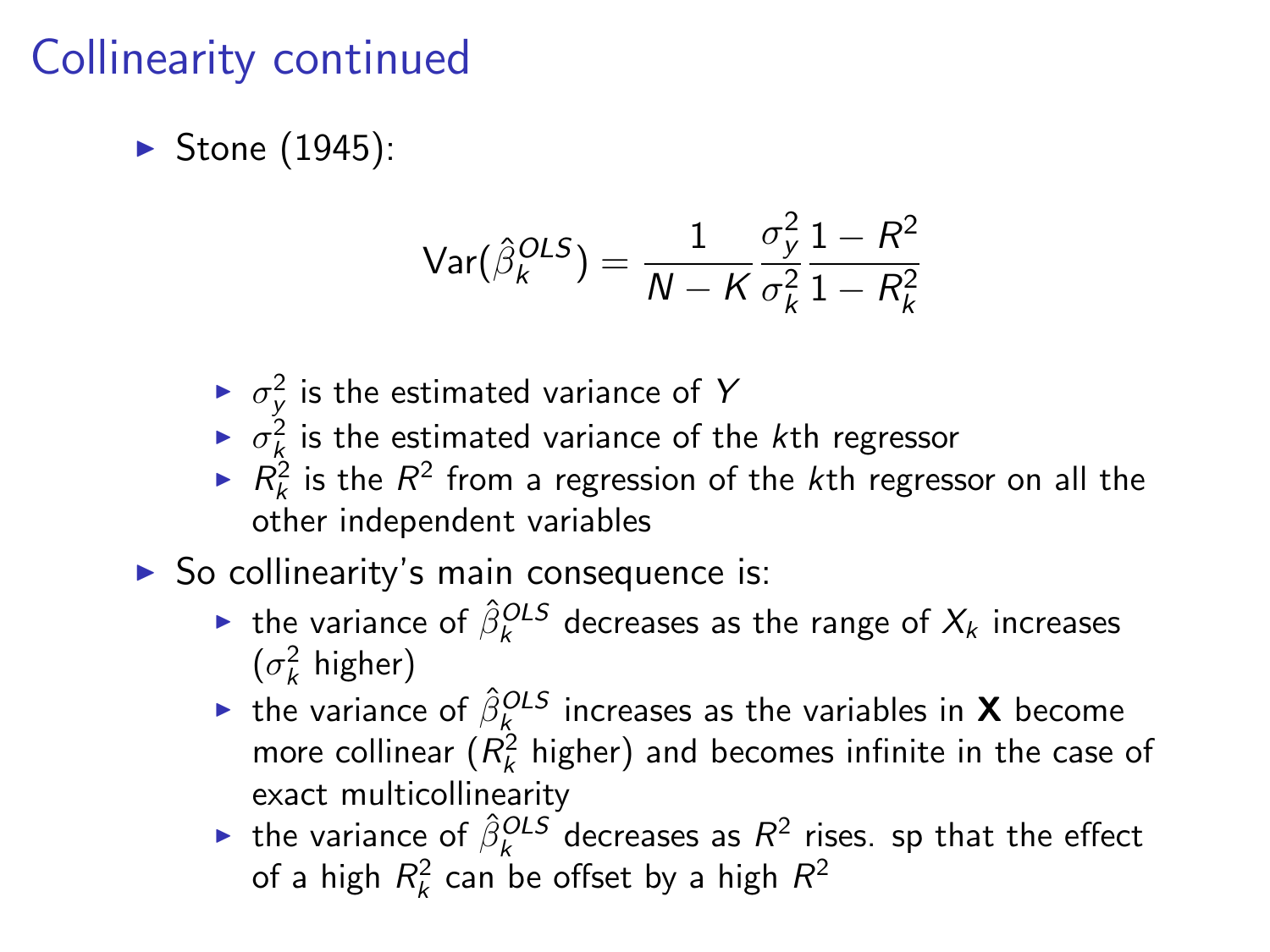#### Limited dependent variables

 $\triangleright$  Some dependent variables are limited in the possible values they may take on

- $\triangleright$  might be binary (aka dichotomous)
- $\blacktriangleright$  might be counts
- $\blacktriangleright$  might be unordered categories
- $\blacktriangleright$  might be ordered categories
- $\triangleright$  For these methods, OLS and the CLRM will fail to provide desirable estimates – in fact OLS easily produces non-sensical results
- $\triangleright$  Focus here will be on binary and count limited dependent variables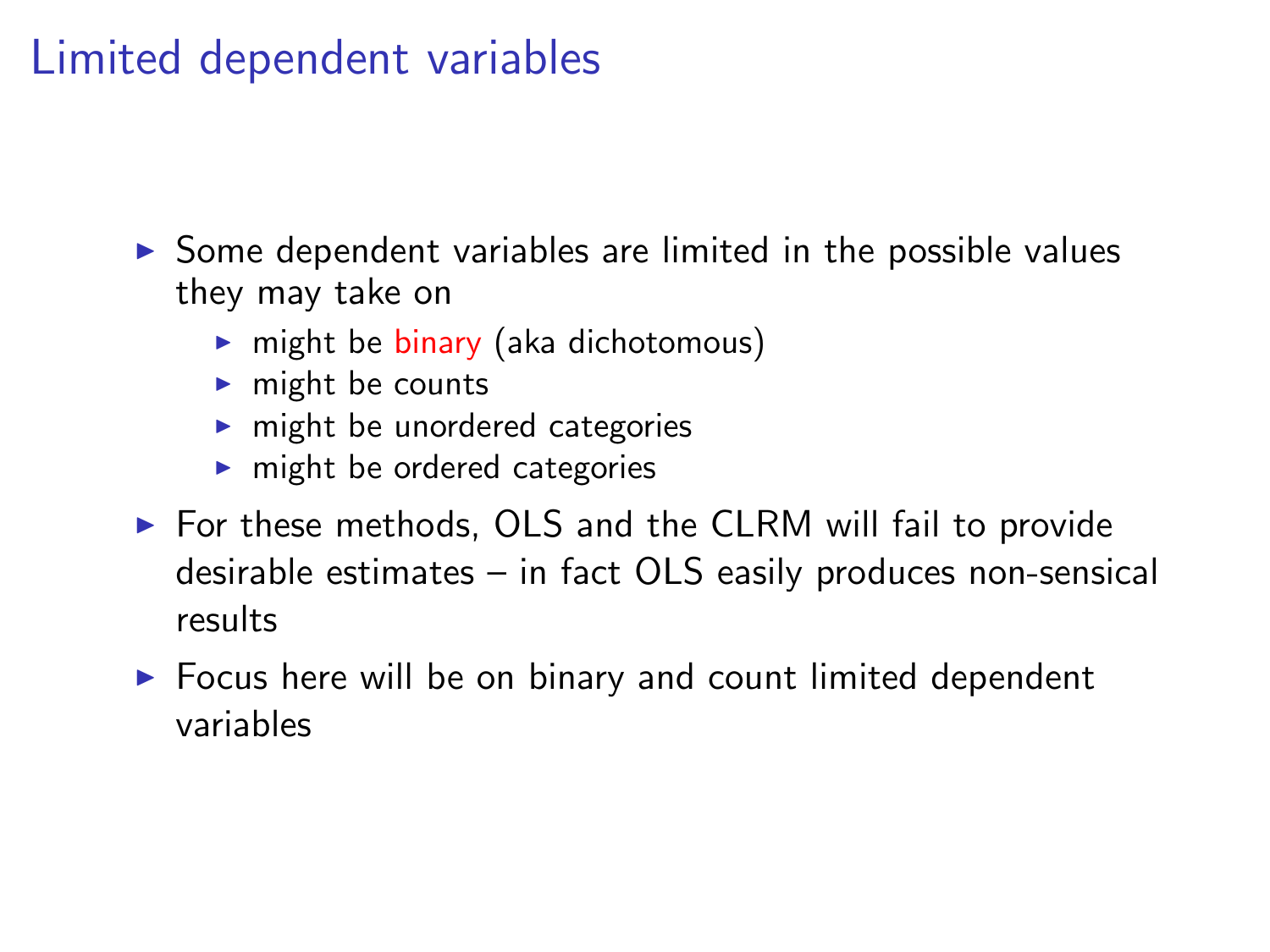#### Binary dependent variables

#### $\blacktriangleright$  Remember OLS assumptions

- $\blacktriangleright$   $\epsilon_i$  has a constant variance  $\sigma^2$  (homoskedasticity)
- $\blacktriangleright$   $\epsilon_i$  are uncorrelated with one another
- $\blacktriangleright$   $\epsilon_i$  is normally distributed (necessary for inference)
- $\triangleright$  Y is unconstrained on  $\mathbb{R}$  implied by the lack of restrictions on the values of the independent variables (except that they cannot be exact linear combinations of each other)

► This cannot work if 
$$
Y = \{0, 1\}
$$
 only

$$
E(Y_i) = 1 \cdot P(Y_i = 1) + 0 \cdot P(Y_i = 0) = P(Y_i = 1) = \sum b_k X_{ik} = \mathbf{X_i} \mathbf{b}
$$

► But if  $Y_i$  only takes two possible values, then  $e_i = \hat{Y}_i - Y_i$  can only take on two possible values (here, 0 or 1)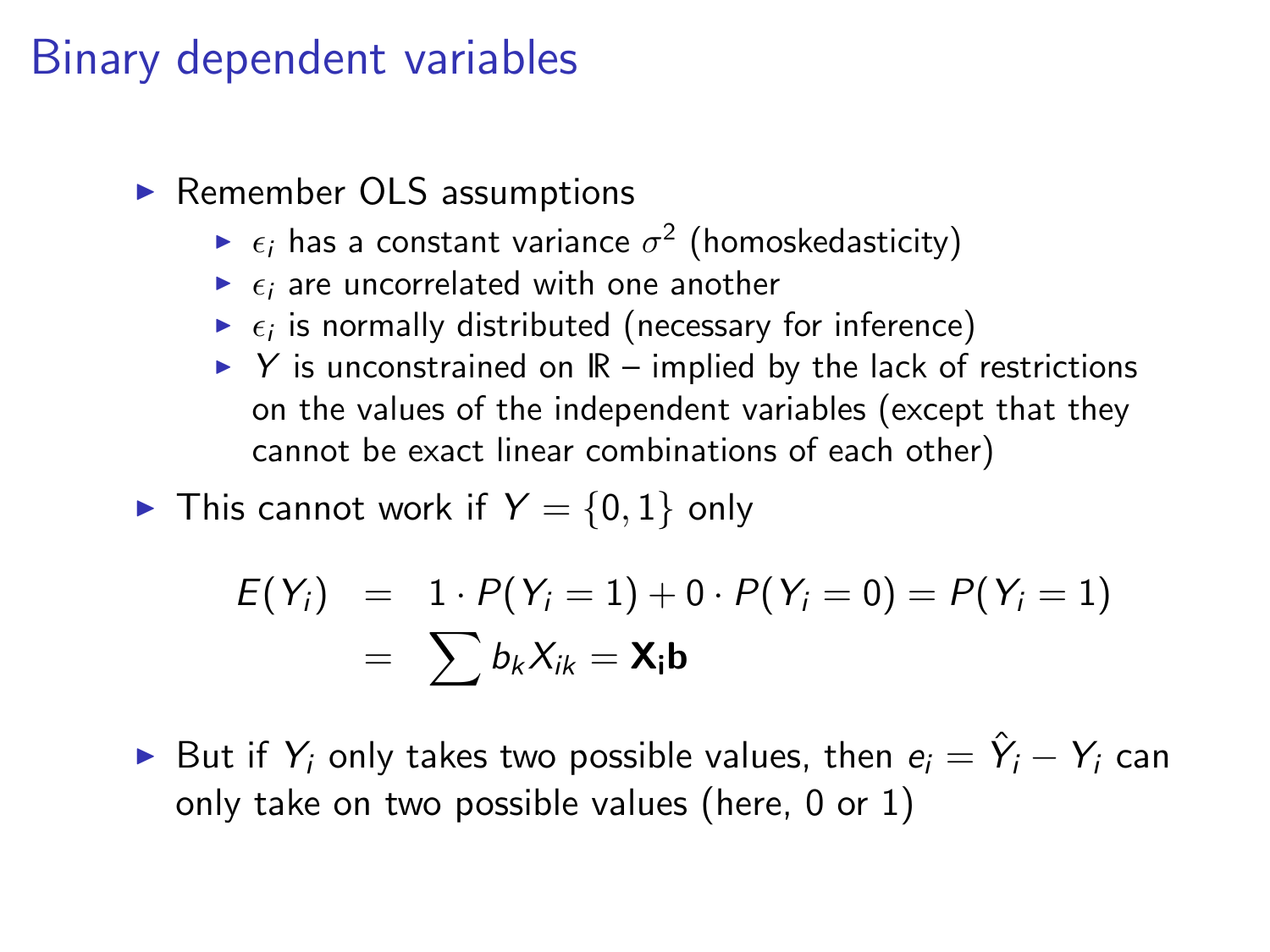#### Why OLS is unsuitable for binary dependent variables

From above,  $P(Y_i = 1) = X_i b$  – hence this is called a *linear* probability model

• if 
$$
Y_i = 0
$$
, then  $(0 = X_i b + e_i)$  or  $(e_i = -X_i b)$ 

• if 
$$
Y_i = 1
$$
, then  $(1 = X_i b + e_i)$  or  $(e_i = 1 - X_i b)$ 

 $\triangleright$  We can maintain the assumption that  $E(e_i) = 0$ :

$$
E(e_i) = P(Y_i = 0)(-X_i b) + P(Y_i = 1)(1 - X_i b) = -(1 - P(Y_i = 1))P(Y_i = 1) + P(Y_i = 1)(1 - P(Y_i = 1)) = 0
$$

- $\triangleright$  As a result, OLS estimates are unbiased, but: they will not have a constant variance
- Also: OLS will easily predict values outside of  $(0, 1)$  even without the sampling variance problems – and thus give non-sensical results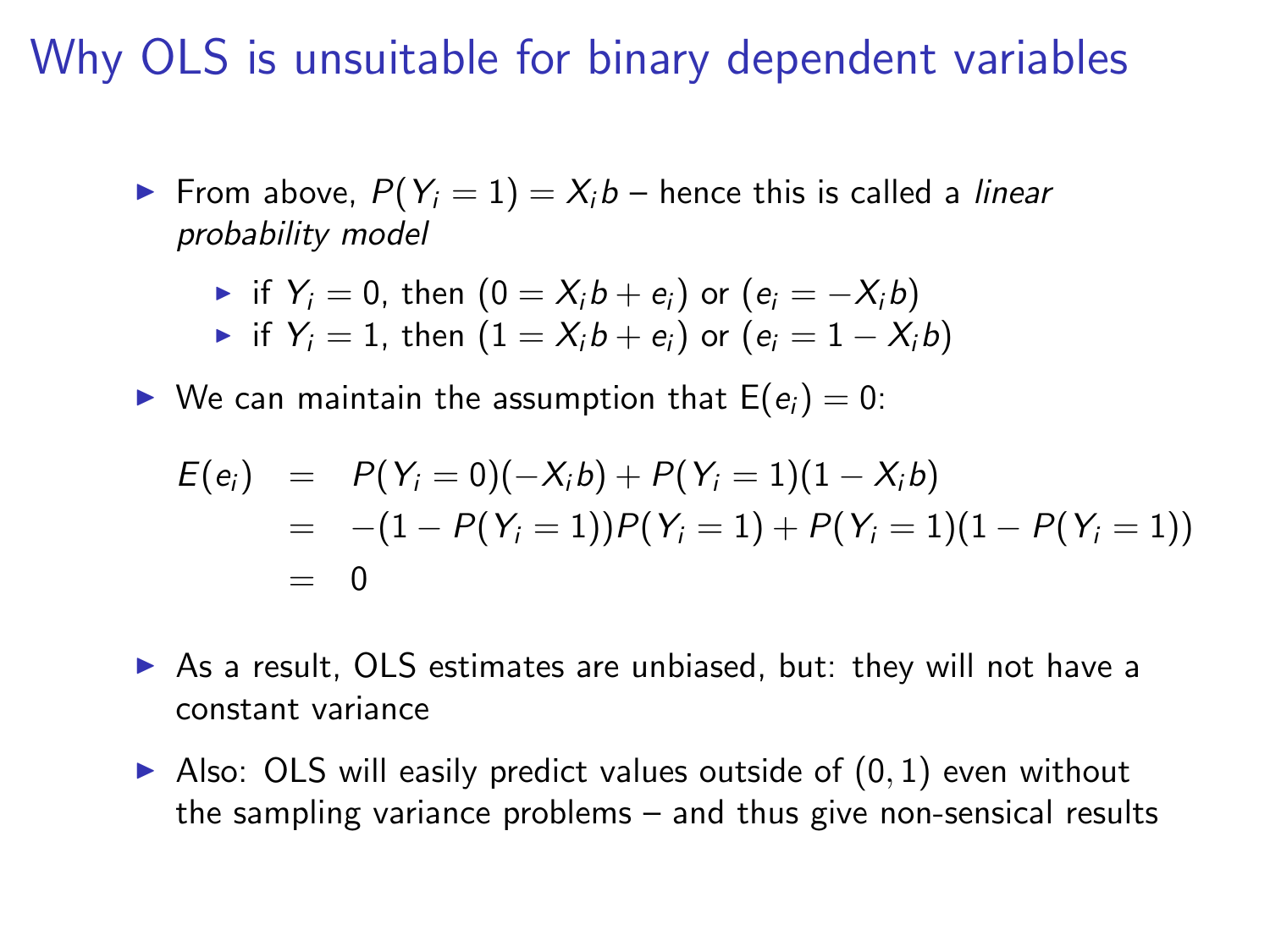#### Non-constant variance

$$
Var(e_i) = E(e_i^2) - (E(e_i))^2
$$
  
=  $E(e_i^2) - 0$   
=  $P(Y_i = 0)(-X_i b)^2 + P(Y_i = 1)(1 - X_i b)^2$   
=  $(1 - P(Y_i = 1))(P(Y_i = 1))^2 + P(Y_i = 1)(1 - P(Y_i = 1))^2$   
=  $P(Y_i = 1)(1 - P(Y_i = 1))$   
=  $X_i b(1 - X_i b)$ 

- Hence the variance of  $e_i$  varies systematically with the values of  $X_i$
- Inference from OLS for binary dep. variables is therefore invalid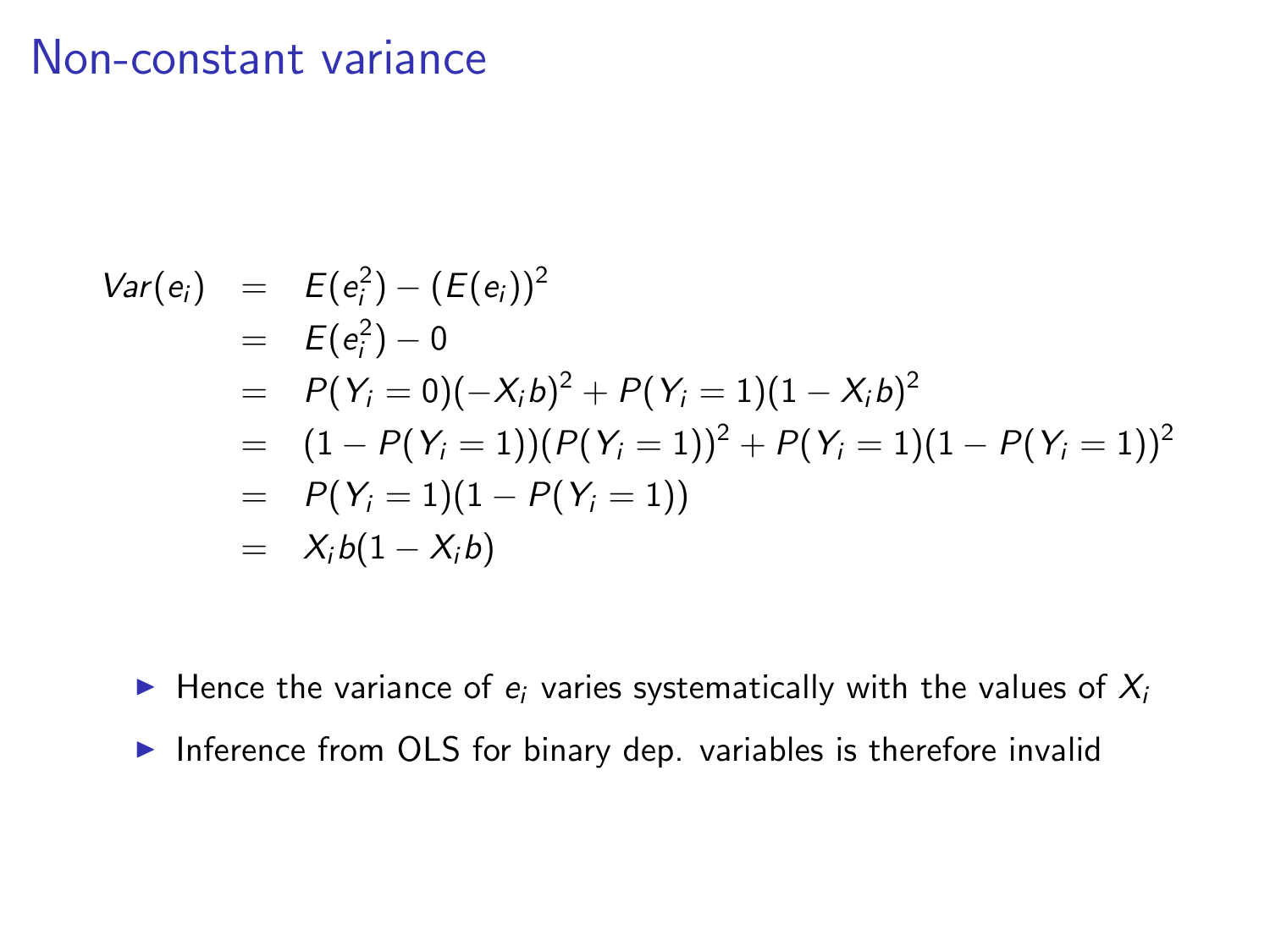Back to basics: the Bernoulli distribution

- $\triangleright$  The Bernoulli distribution is generated from a random variable with possible events:
	- 1. Random variable  $Y_i$  has two mutually exclusive outcomes:

$$
Y_i = \{0, 1\}
$$
  
Pr(Y<sub>i</sub> = 1 | Y<sub>i</sub> = 0) = 0

2. 0 and 1 are exhaustive outcomes:

$$
Pr(Y_i=1)=1-Pr(Y_i=0)
$$

**Denote the population parameter of interest as**  $\pi$ **: the** probability that  $Y_i = 1$ 

$$
Pr(Y_1 = 1) = \pi
$$
  

$$
Pr(Y_i = 0) = 1 - \pi
$$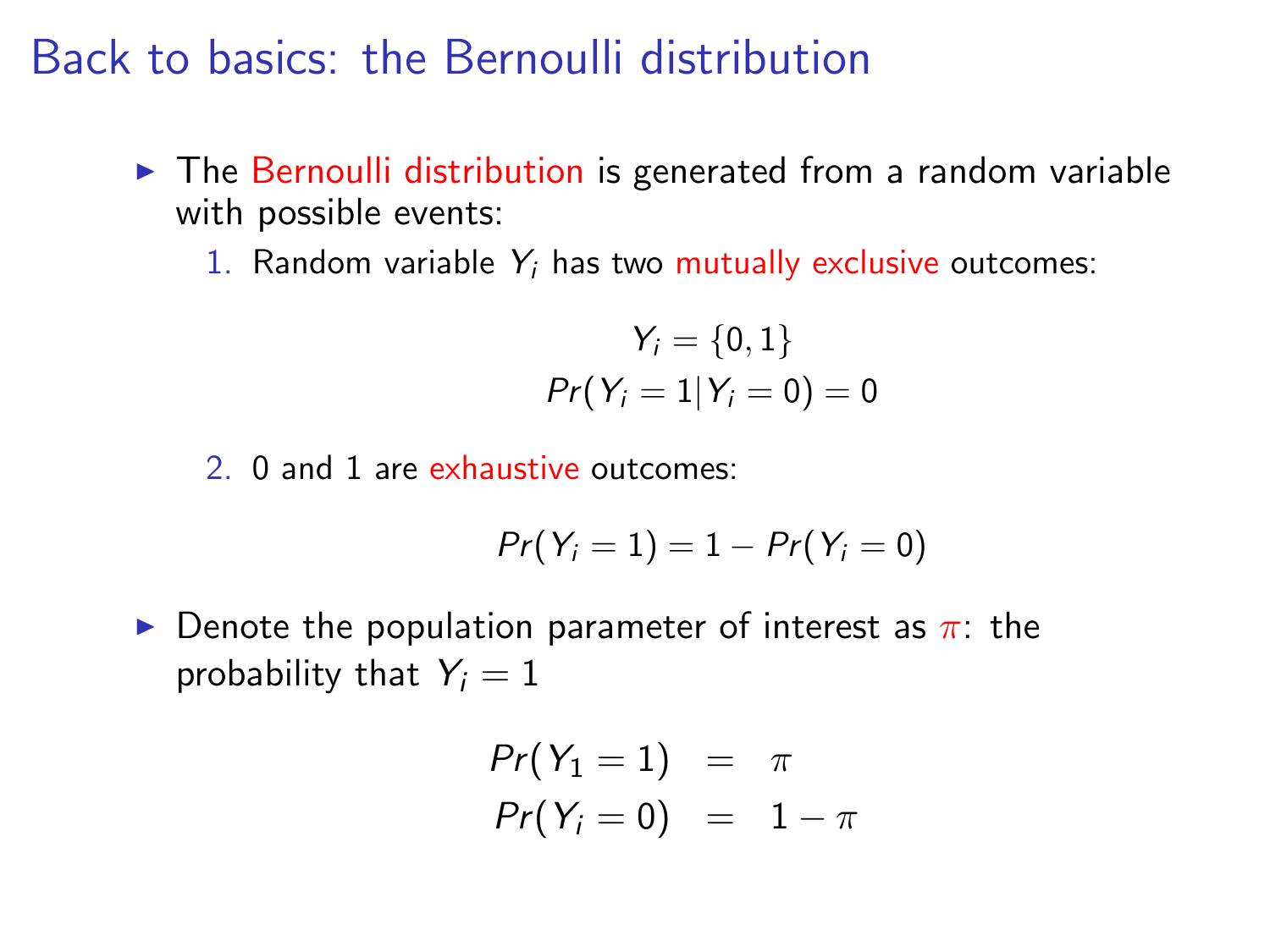#### Bernoulli distribution cont.

 $\blacktriangleright$  Formula:

$$
Y_i = f_{bern}(y_i|\pi) = \begin{cases} \pi^{y_i}(1-\pi)^{1-y_i} & \text{for } y_i = 0, 1 \\ 0 & \text{otherwise} \end{cases}
$$

**Expectation of Y** is  $\pi$ 

$$
E(Y_i) = \sum_i y_i f(Y_i)
$$
  
= 0 \cdot f(0) + 1 \cdot f(1)  
= 0 + \pi  
= \pi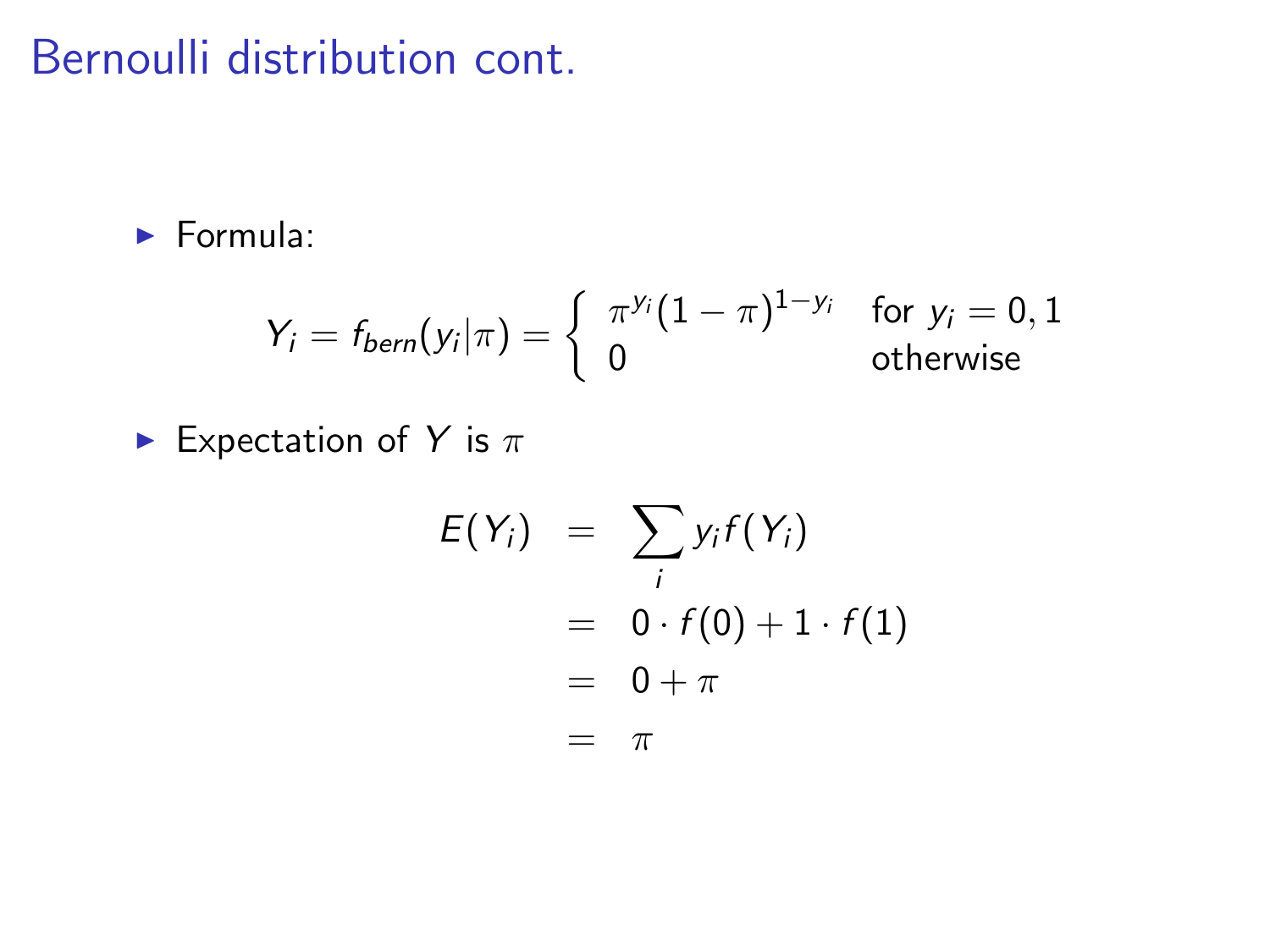#### Introduction to maximum likelihood

- ► Goal: Try to find the parameter value  $\tilde{\beta}$  that makes  $E(Y|X,\beta)$  as close as possible to the observed Y
- For Bernoulli: Let  $p_i = P(Y_i = 1 | X_i)$  which implies  $P(Y_i=0|X_i)=1-P_i$ . The probability of observing  $Y_i$  is then

$$
P(Y_i|X_i) = P_i^{Y_i}(1-P_i)^{1-Y_i}
$$

 $\triangleright$  Since the observations can be assumed independent events, then

$$
P(Y_i|X_i) = \prod_{i=1}^N P_i^{Y_i} (1 - P_i)^{1 - Y_i}
$$

- $\triangleright$  When evaluated, this expression yields a result on the interval  $(0, 1)$ that represents the likelihood of observing this sample Y given  $X$  if  $\hat{\beta}$  were the "true" value
- **►** The MLE is denoted as  $\tilde{\beta}$  for  $\beta$  that maximizes  $L(Y|X, b) = \max L(Y|X, b)$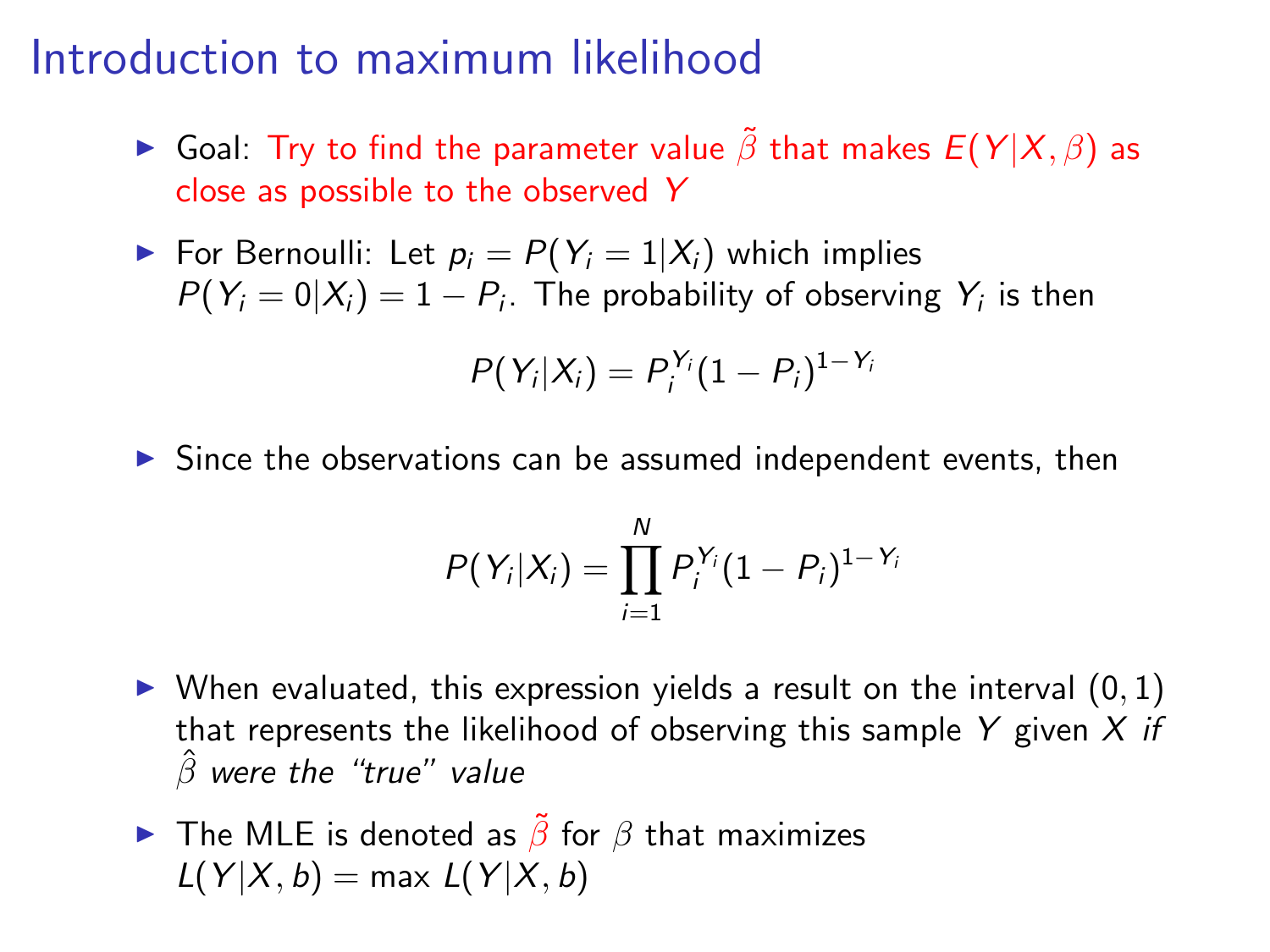### MLE example: what  $\pi$  for a tossed coin?

|                |      | 0.5 |                   |     |               |
|----------------|------|-----|-------------------|-----|---------------|
| Υj             | P^yi |     | (1-P)^(1-yi)<br>L |     | In L          |
| $\mathbf 0$    |      | 1   | 0.5               |     | 0.5 -0.693147 |
| $\mathbf{1}$   |      | 0.5 | 1                 | 0.5 | $-0.693147$   |
| $\mathbf{1}$   |      | 0.5 | 1                 | 0.5 | $-0.693147$   |
| 0              |      | 1   | 0.5               | 0.5 | $-0.693147$   |
| $\mathbf{1}$   |      | 0.5 | 1                 | 0.5 | $-0.693147$   |
| 1              |      | 0.5 | 1                 | 0.5 | $-0.693147$   |
| 0              |      | 1   | 0.5               | 0.5 | $-0.693147$   |
| 1              |      | 0.5 | 1                 | 0.5 | $-0.693147$   |
| 1              |      | 0.5 | 1                 | 0.5 | $-0.693147$   |
| 1              |      | 0.5 | 1                 | 0.5 | $-0.693147$   |
| Likelihood     |      |     | 0.0009766         |     |               |
| Log-Likelihood |      |     |                   |     | $-6.931472$   |
|                |      | 0.6 |                   |     |               |
| Υi             | P^yi |     | (1-P)^(1-yi)<br>L |     | In L          |
| 0              |      | 1   | 0.4               |     | 0.4 -0.916291 |
| $\mathbf{1}$   |      | 0.6 | 1                 |     | 0.6 -0.510826 |
| 1              |      | 0.6 | 1                 | 0.6 | $-0.510826$   |
| $\mathbf 0$    |      | 1   | 0.4               |     | 0.4 -0.916291 |
| 1              |      | 0.6 | 1                 |     | 0.6 -0.510826 |
| $\overline{1}$ |      | 0.6 | 1                 | 0.6 | $-0.510826$   |
| 0              |      | 1   | 0.4               | 0.4 | $-0.916291$   |
| 1              |      | 0.6 | 1                 | 0.6 | $-0.510826$   |
| 1              |      | 0.6 | 1                 | 0.6 | $-0.510826$   |
| 1              |      | 0.6 | 1                 | 0.6 | $-0.510826$   |
| Likelihood     |      |     | 0.0017916         |     |               |
| Log-Likelihood |      |     |                   |     | $-6.324652$   |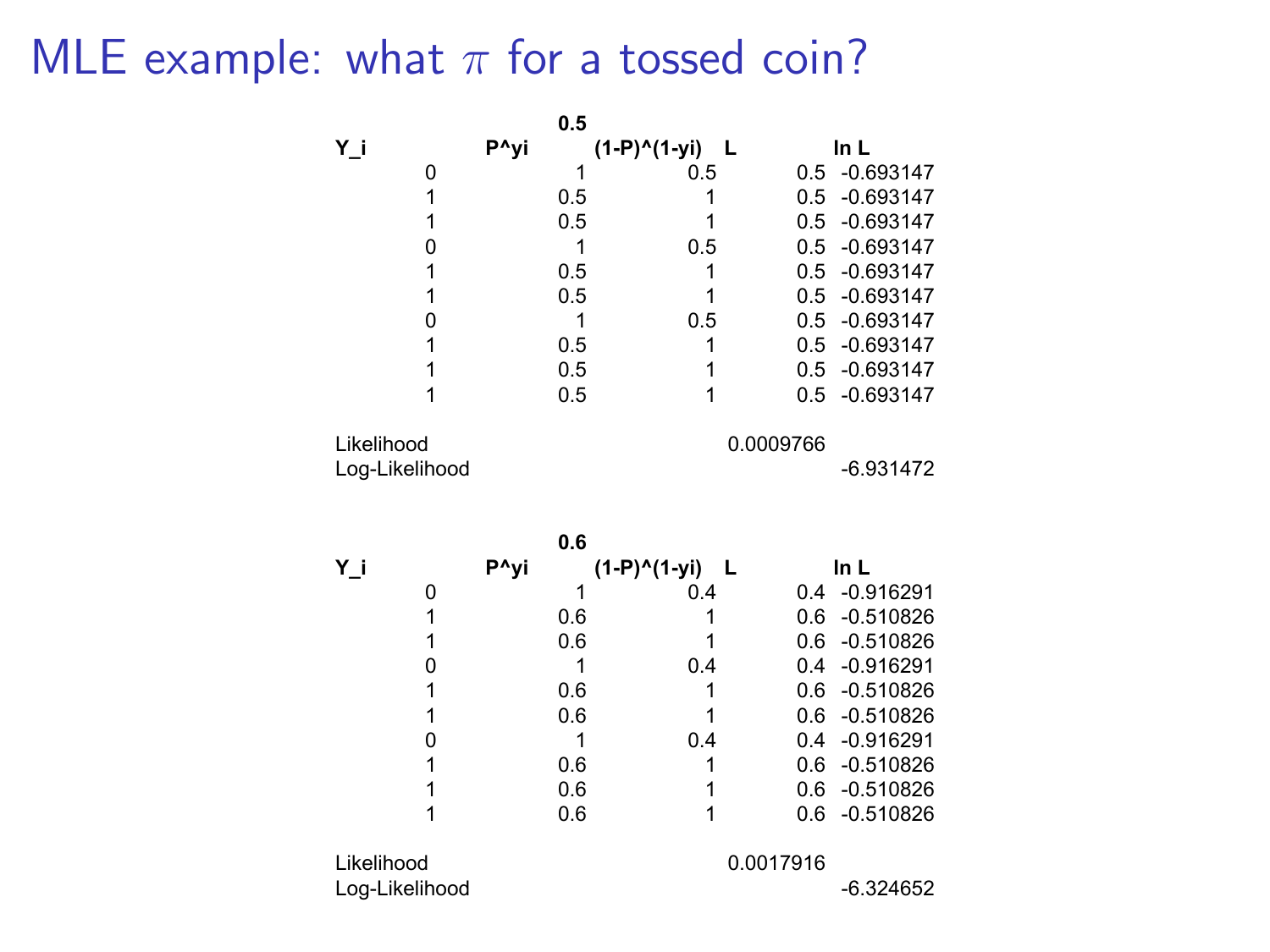## MLE example continued

|                |      | 0.7 |                   |           |               |
|----------------|------|-----|-------------------|-----------|---------------|
| Y_i            | P^yi |     | (1-P)^(1-yi)<br>L |           | ln L          |
| 0              |      | 1   | 0.3               | 0.3       | $-1.203973$   |
| 1              |      | 0.7 | 1                 | 0.7       | $-0.356675$   |
| 1              |      | 0.7 | 1                 | 0.7       | $-0.356675$   |
| 0              |      | 1   | 0.3               | 0.3       | $-1.203973$   |
| 1              |      | 0.7 | 1                 | 0.7       | $-0.356675$   |
| 1              |      | 0.7 | 1                 | 0.7       | $-0.356675$   |
| 0              |      | 1   | 0.3               | 0.3       | $-1.203973$   |
| 1              |      | 0.7 | 1                 | 0.7       | $-0.356675$   |
| 1              |      | 0.7 | 1                 | 0.7       | $-0.356675$   |
| 1              |      | 0.7 | 1                 | 0.7       | $-0.356675$   |
| Likelihood     |      |     |                   | 0.0022236 |               |
| Log-Likelihood |      |     |                   |           | $-6.108643$   |
|                |      |     |                   |           |               |
|                |      | 0.8 |                   |           |               |
| Υi             | P^yi |     | (1-P)^(1-yi)<br>L |           | ln L          |
| 0              |      | 1   | 0.2               |           | 0.2 -1.609438 |
| 1              |      | 0.8 | 1                 |           | 0.8 -0.223144 |
| 1              |      | 0.8 | 1                 | 0.8       | $-0.223144$   |
| 0              |      | 1   | 0.2               | 0.2       | $-1.609438$   |
| 1              |      | 0.8 | 1                 | 0.8       | $-0.223144$   |
| 1              |      | 0.8 | 1                 | 0.8       | $-0.223144$   |
| 0              |      | 1   | 0.2               | 0.2       | $-1.609438$   |
| 1              |      | 0.8 | 1                 | 0.8       | $-0.223144$   |
| 1              |      | 0.8 | 1                 | 0.8       | $-0.223144$   |
| 1              |      | 0.8 | 1                 | 0.8       | $-0.223144$   |
| Likelihood     |      |     |                   | 0.0016777 |               |
| Log-Likelihood |      |     |                   |           | $-6.390319$   |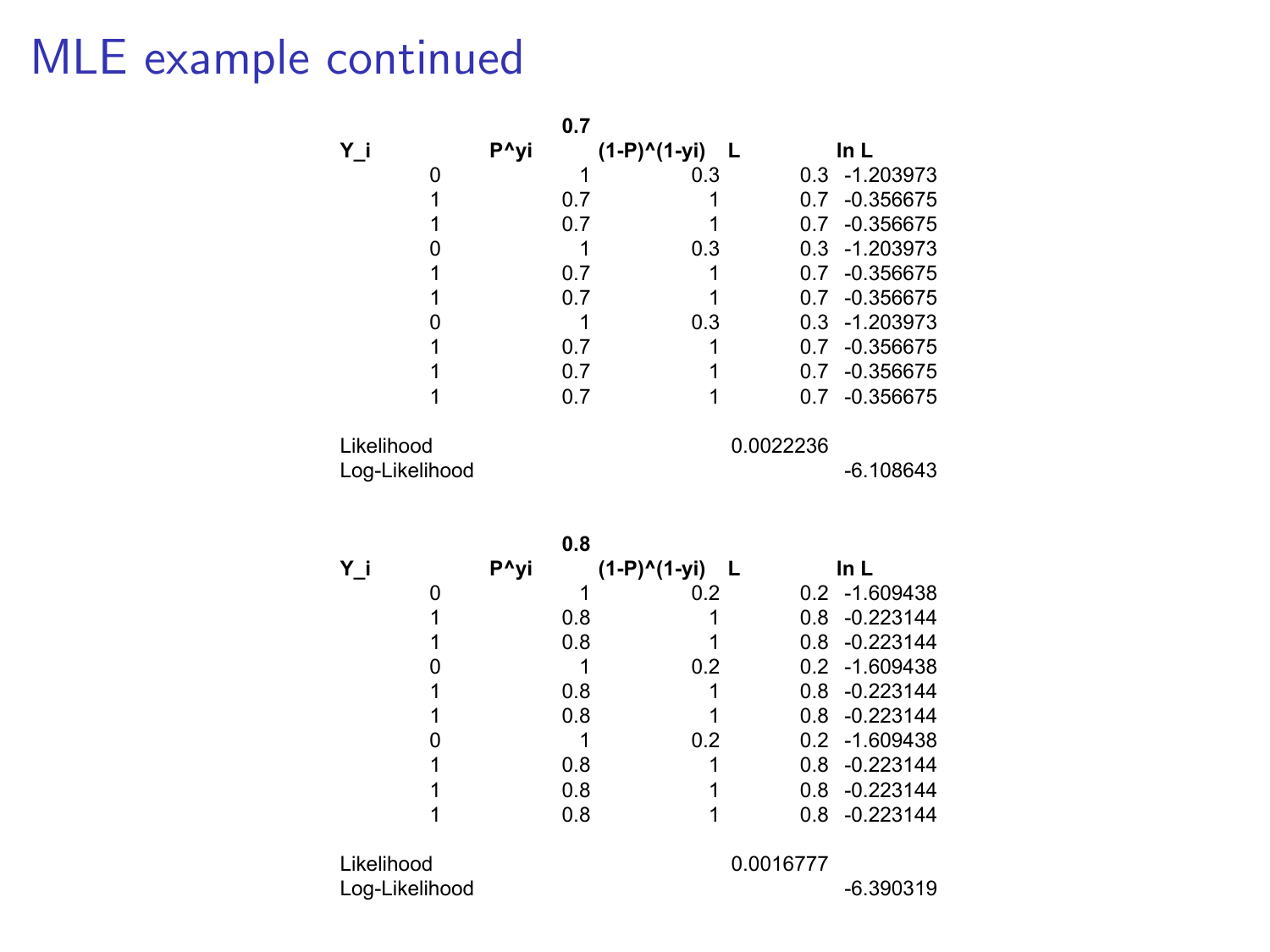#### MLE example in R

```
> ## MLE example
> y \leftarrow c(0,1,1,0,1,1,0,1,1,1)> coin.mle <- function(y, pi) {
+ lik <- pi^* (1-pi)^-(1-y)+ loglik <- log(lik)
+ cat("prod L = ", prod(lik), ", sum ln(L) = ", sum(loglik), "\n")
+ (mle <- list(L=prod(lik), lnL=sum(loglik)))
+ }
> 11 <- numeric(9)
> pi \leq -seq(.1, .9, .1)> for (i in 1:9) (ll[i] \leftarrow coin.mle(y, pi[i])$lnL)
prod L = 7.29e-08, sum ln(L) = -16.43418prod L = 6.5536e-06, sum ln(L) = -11.93550prod L = 7.50141e-05, sum ln(L) = -9.497834prod L = 0.0003538944, sum ln(L) = -7.946512prod L = 0.0009765625, sum ln(L) = -6.931472prod L = 0.001791590, sum ln(L) = -6.324652prod L = 0.002223566, sum ln(L) = -6.108643prod L = 0.001677722, sum ln(L) = -6.390319prod L = 0.0004782969, sum ln(L) = -7.645279> plot(pi, ll, type="b")
```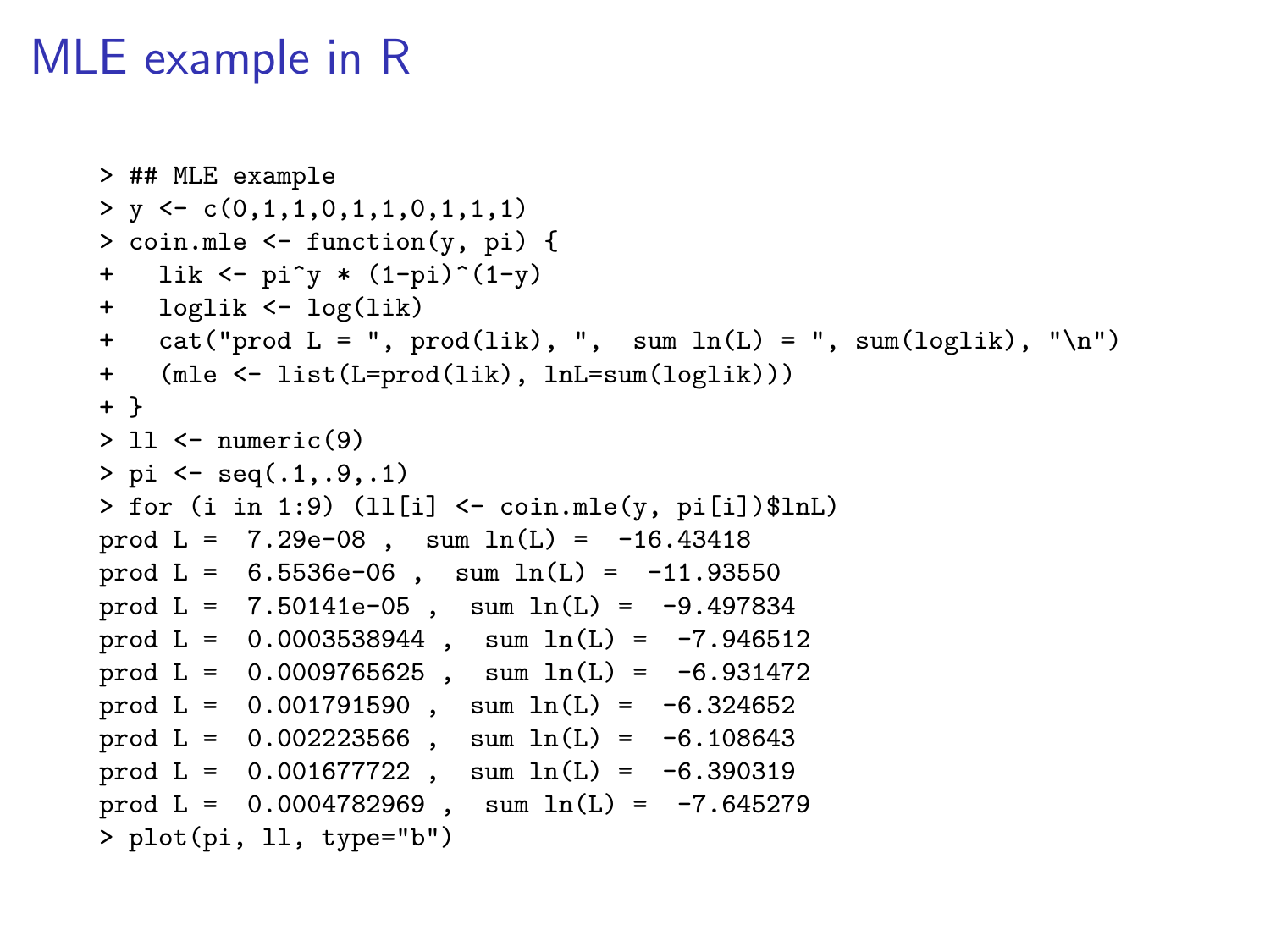#### MLE example in R: plot

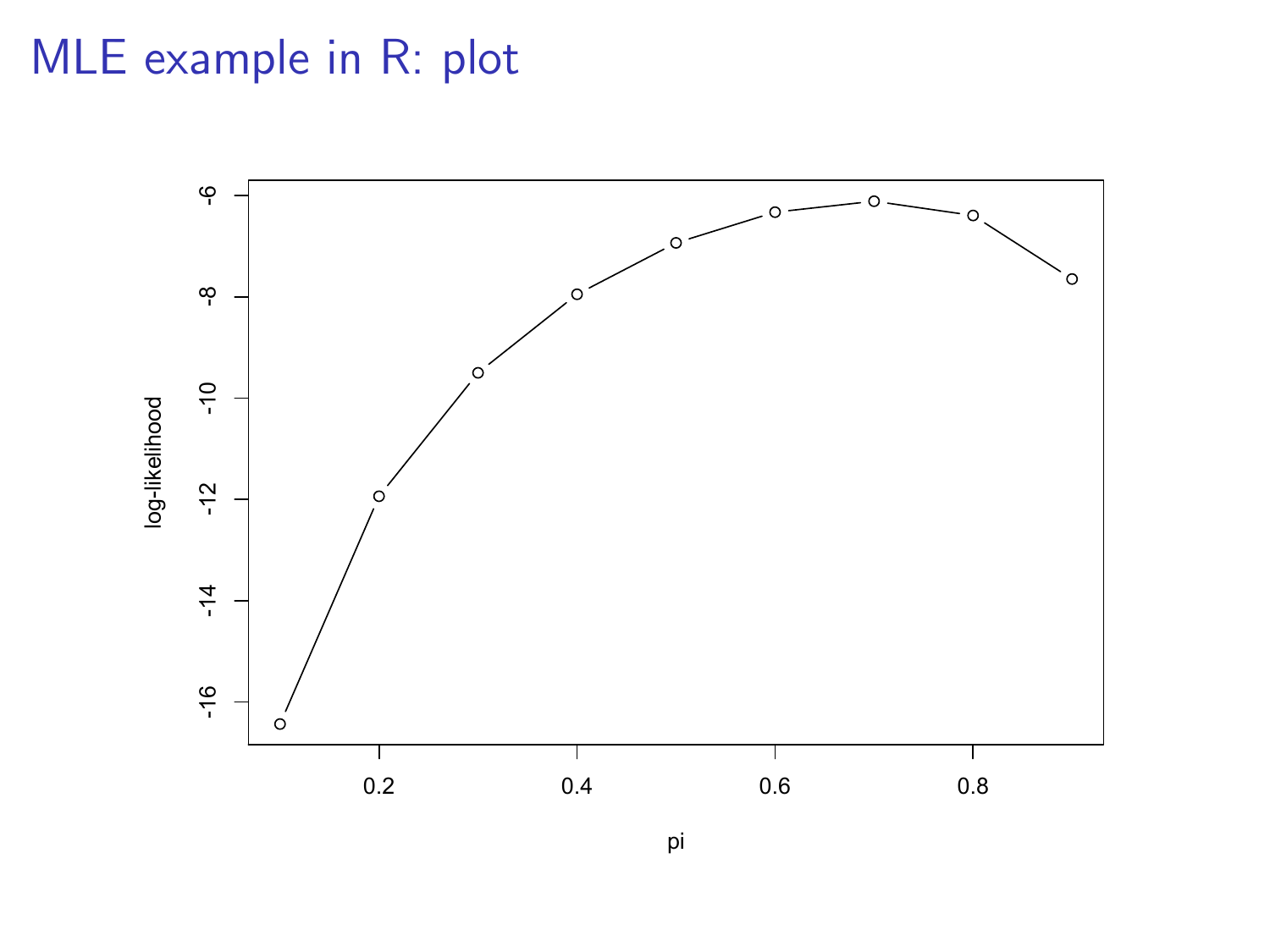## From likelihoods to log-likelihoods

$$
P(Y_i|X_i) = \prod_{i=1}^{N} P_i^{Y_i} (1 - P_i)^{1 - Y_i}
$$
  
\n
$$
\ln L(Y|X, b) = \sum_{i=1}^{N} (Y_i \ln p_i + (1 - Y_i) \ln(1 - p_i))
$$

If  $\tilde{b}$  maximizes  $L(Y | X, b)$  then it also maximizes ln  $L(Y | X, b)$ Properties:

- $\triangleright$  asymptotically unbiased, efficient, and normally distributed
- $\blacktriangleright$  invariant to reparameterization
- $\triangleright$  maximization is generally solved numerically using computers (usually no algebraic solutions)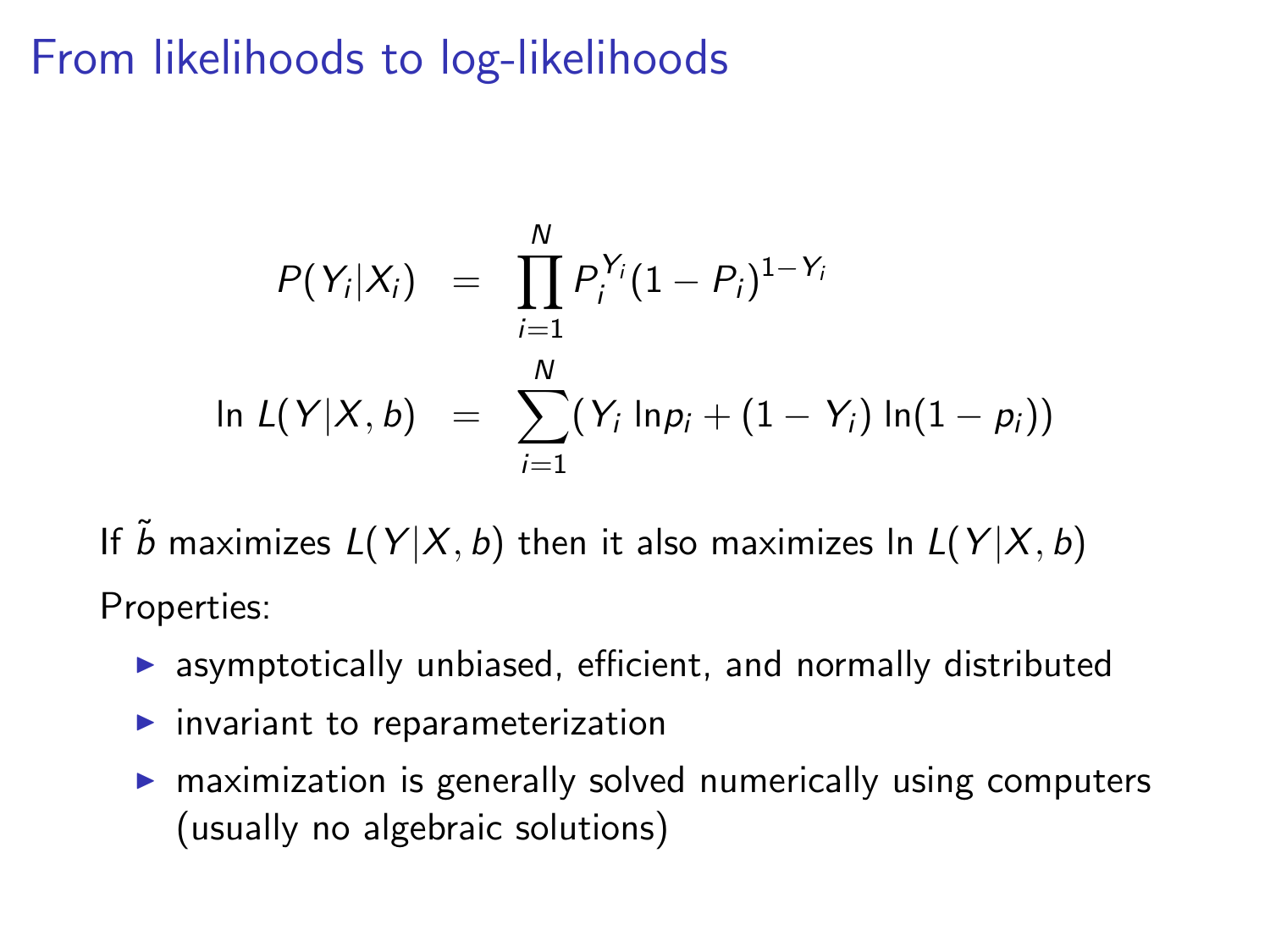## Transforming the functional form

- $\triangleright$  Problem: the linear functional form is inappropriate for modelling probabilities
	- $\triangleright$  the linear probability model imposes inherent constraints about the marginal effects of changes in  $X$ , while the OLS assumes a constant effect
	- $\triangleright$  this problem is not solvable by "usual" remedies, such as increasing our variation in  $X$  or trying to correct for heteroskedasticity
- $\triangleright$  When dealing with limited dependent variables in general this is a problem, and requires a solution by choosing an alternative functional form
- $\triangleright$  The alternative functional form is based on a transformation of the core linear model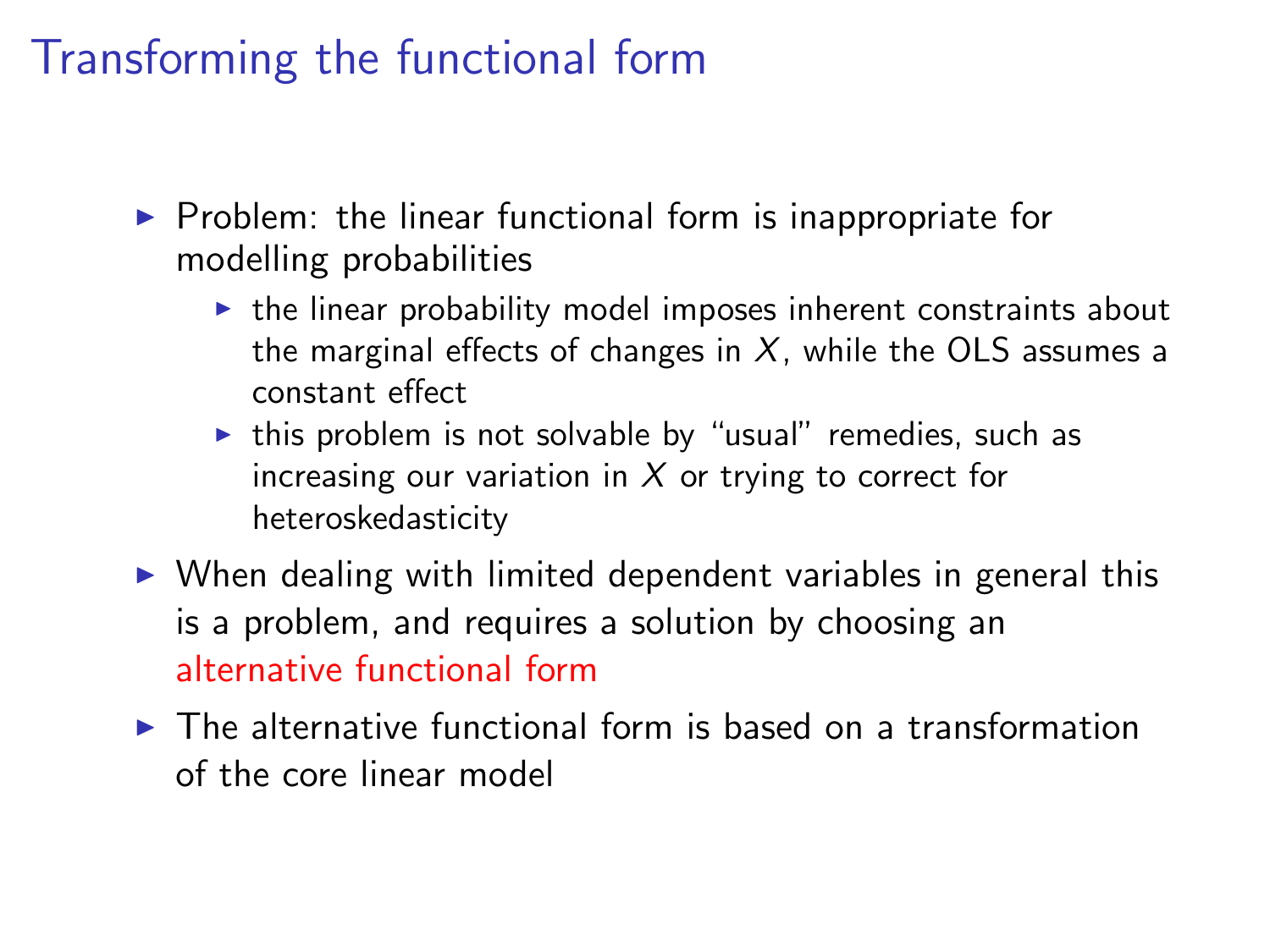#### The logit transformation

Question: How to transform the functional form  $X\beta$  to eliminate the boundary problems of  $0 < p_i < 1$ ?

1. Eliminate the upper bound of  $p_i = 1$  by using odds ratio:

$$
0<\frac{p_i}{(1-p_i)}<+\infty
$$

this function is positive only, and as  $p_i \rightarrow 1$ ,  $\frac{p_i}{(1-p_i)} \rightarrow \infty$ 

2. Eliminate the lower bound of  $p_i = 0$  by taking the logarithm of the odds ratio:

$$
-\infty < \ln\left(\frac{p_i}{1-p_i}\right) < +\infty
$$

This transformation is known as logit and stands for the log of the odds ratio.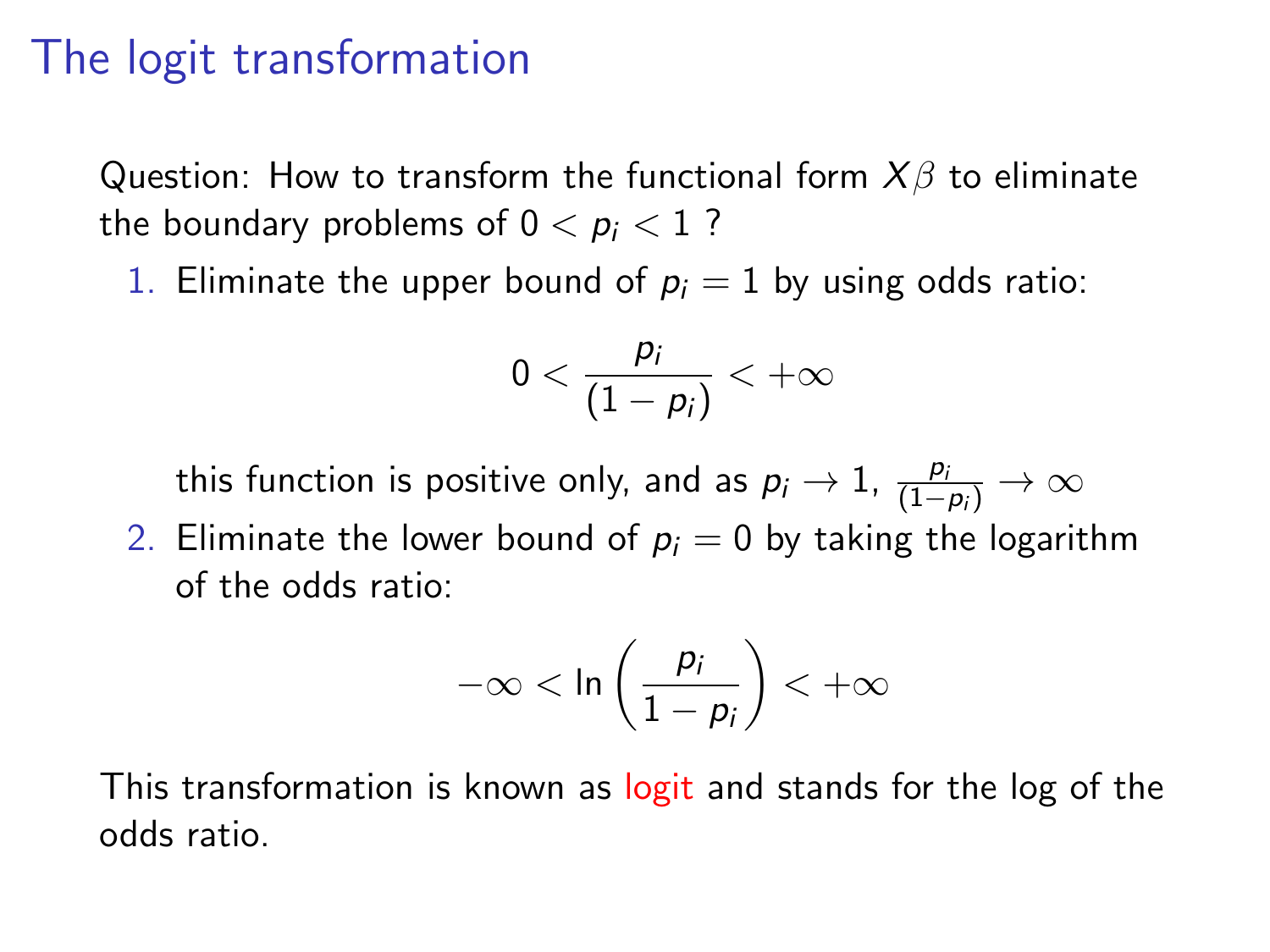### Expressing  $p_i$  in terms of the logit function

$$
E(Y_i) = X_i \beta = \ln \left( \frac{p_i}{1 - p_i} \right)
$$
  
\n
$$
X_i \beta = \ln \left( \frac{p_i}{1 - p_i} \right)
$$
  
\n
$$
e^{X_i \beta} = e^{p_i} - e^{1 - p_i}
$$
  
\n
$$
p_i = \frac{e^{X_i \beta}}{1 + e^{X_i \beta}}
$$
  
\n
$$
= \left( \frac{e^{-X_i \beta}}{e^{-X_i \beta}} \right) \left( \frac{e^{X_i \beta}}{1 + e^{X_i \beta}} \right)
$$
  
\n
$$
= \frac{1}{1 + e^{-X_i \beta}}
$$

 $\setminus$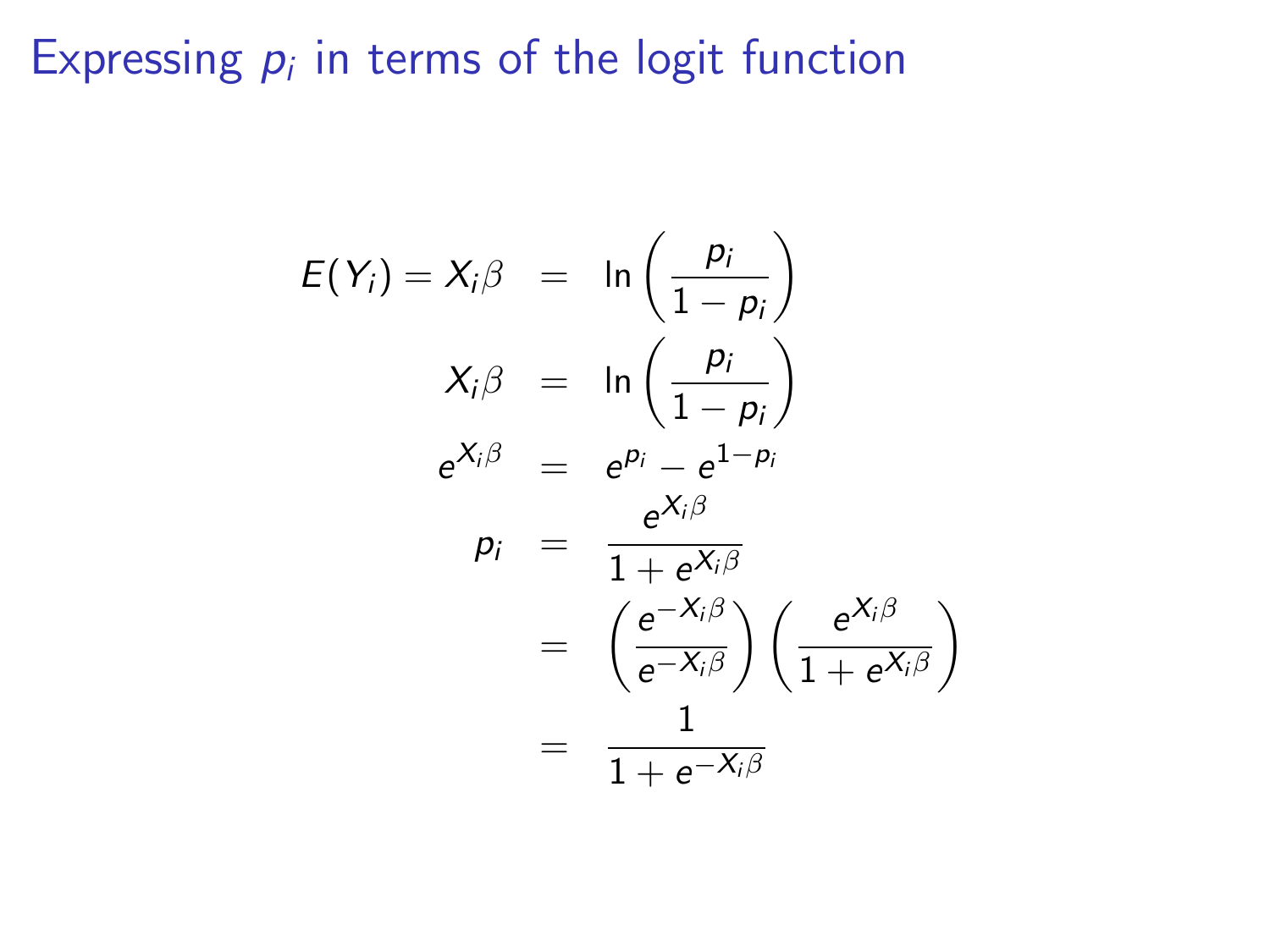#### Alternative alternative functional forms

- $\blacktriangleright$  The logit form is the most commonly used transformation of the linear  $X\beta$ , but other choices are possible
- $\triangleright$  Example: we could have used the cumulative distribution function of the normal distribution, defined as

$$
F(z) = \int_{-\infty}^{z} \frac{1}{\sqrt{2\pi}} e^{\frac{-u^2}{2}} du
$$
  
=  $\Phi(z)$ 

This functional form is known as the probit model, standing for "probability unit"

 $\triangleright$  Other possibilities include Urban, Gompertz, etc. found in Aldrich and Nelson p33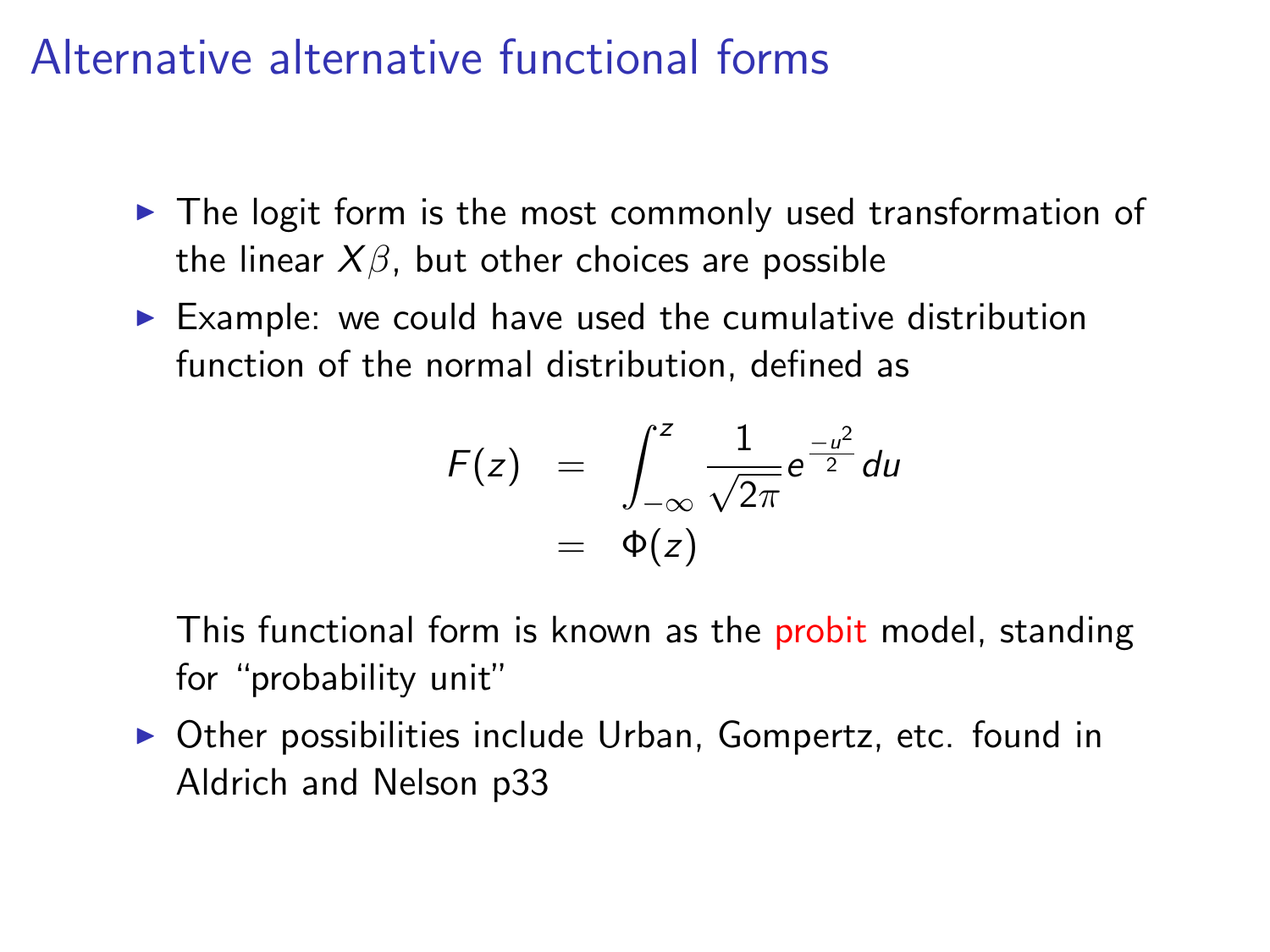## Logit versus probit

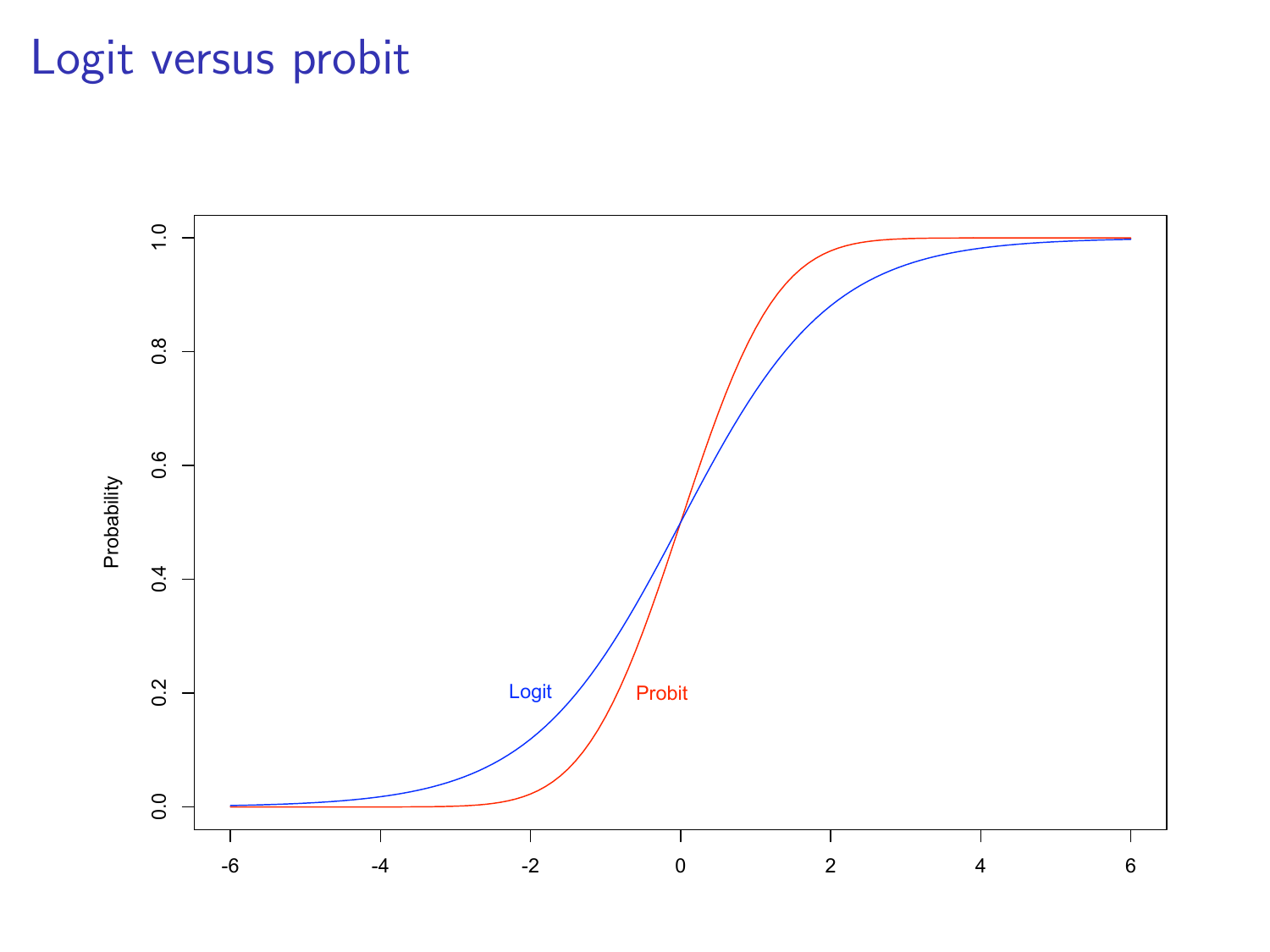#### Back to the example

$$
\blacktriangleright Y = \text{Won a seat (1=yes, 0=no)}
$$

- $X_1$  = incumbency (0=challenger, 1=incumbent)
- $\triangleright$   $X_2$  = spending (continuous variable, measures in euros)
- $\triangleright$   $X_3$  = spendingXinc (interaction of  $X_1$  and  $X_2$ )
- $\triangleright$  Multiple binary logistic regression model:

$$
logit(\pi) = log\left(\frac{\hat{\pi}}{1-\hat{\pi}}\right)
$$
  
=  $\hat{\alpha} + \hat{\beta}_1 X_1 + \hat{\beta}_2 X_2 + \hat{\beta}_3 X_3$ 

 $\triangleright$  log (estimated odds of winning seat) =  $\hat{\alpha} + \hat{\beta}_1 X_{\text{incumb}} + \hat{\beta}_2 X_{\text{spending}} + \hat{\beta}_3 X_{\text{inc} * \text{spending}}$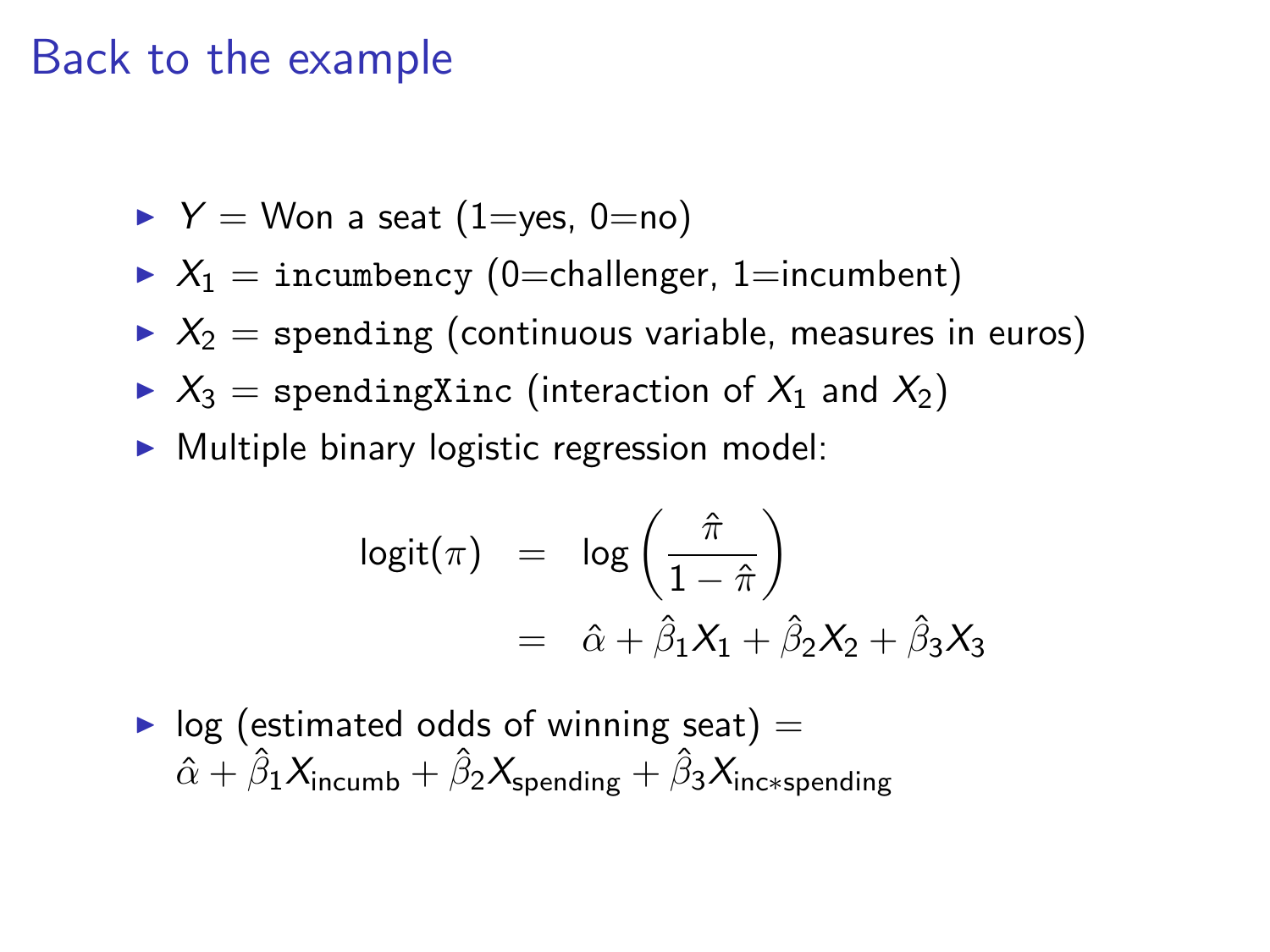#### Estimated logit model: Campaign spending example

. logit wonseat incumb spend\_total spend\_totalXinc

| Iteration 0: |  | $log$ likelihood = -301.55276   |            |
|--------------|--|---------------------------------|------------|
| Iteration 1: |  | $log$ likelihood = $-188.70741$ |            |
| Iteration 2: |  | $log$ likelihood = $-182.41553$ |            |
| Iteration 3: |  | $log$ likelihood = $-182.11942$ |            |
| Iteration 4: |  | $log$ likelihood =              | $-182.119$ |
| Iteration 5: |  | $log$ likelihood =              | $-182.119$ |

| Logistic regression         | Number of obs = |                                      | 463    |
|-----------------------------|-----------------|--------------------------------------|--------|
|                             | LRchi(3)        | <b>Service Contract Contract</b>     | 238.87 |
|                             | Prob > chi2     | $\mathbf{r} = \mathbf{r} \mathbf{r}$ | 0.0000 |
| Log likelihood = $-182.119$ | Pseudo R2       | $=$                                  | 0.3961 |

| wonseat      | Coef.       | Std. Err. | $\mathbf{z}$ | P>  z | [95% Conf. Interval] |             |
|--------------|-------------|-----------|--------------|-------|----------------------|-------------|
| incumb       | 3.200883    | .8391721  | 3.81         | 0.000 | 1.556136             | 4.84563     |
| spend_total  | .0001604    | .0000232  | 6.92         | 0.000 | .0001149             | .0002058    |
| spend_tota~c | $-.0000649$ | .0000428  | $-1.52$      | 0.130 | $-.0001488$          | .000019     |
| cons         | $-3.901699$ | .429417   | $-9.09$      | 0.000 | $-4.743341$          | $-3.060057$ |
|              |             |           |              |       |                      |             |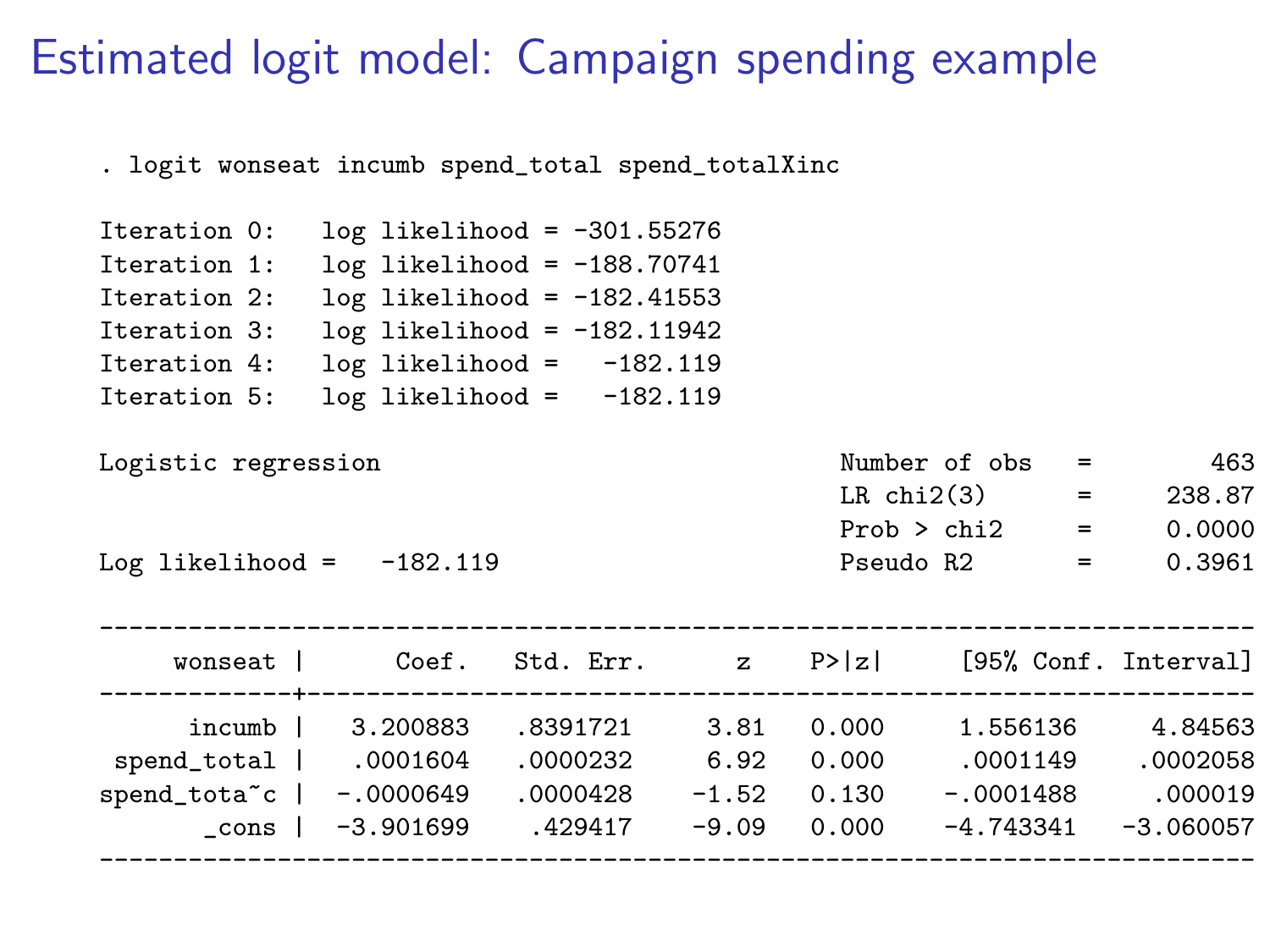#### (Note that this also "works" — but is wrong)

. regress wonseat incumb spend\_total spend\_totalXinc

| Source                   | SS                             | df           | МS         |         | Number of $obs =$    |     | 463        |
|--------------------------|--------------------------------|--------------|------------|---------|----------------------|-----|------------|
|                          |                                |              |            |         | $459$ =<br>F ( 3.    |     | 123.16     |
| Model                    | 47.361442                      | $\mathbf{3}$ | 15.7871473 |         | $Prob$ > $F$         | $=$ | 0.0000     |
| Residual                 | 58.8372621                     | 459          | .128185756 |         | R-squared            | $=$ | 0.4460     |
|                          | ------------------------------ |              |            |         | Adj $R$ -squared =   |     | 0.4423     |
| Total I                  | 106.198704                     | 462          | .229867325 |         | Root MSE             | $=$ | .35803     |
|                          |                                |              |            |         |                      |     |            |
|                          |                                |              |            |         |                      |     |            |
| wonseat I                | Coef.                          | Std. Err. t  |            | $P>$  t | [95% Conf. Interval] |     |            |
|                          |                                |              |            |         |                      |     |            |
| incumb                   | .560078                        | .0944139     |            |         |                      |     |            |
|                          |                                |              | 5.93       | 0.000   | .3745409             |     | .745615    |
| spend_total              | .00002                         | $2.31e-06$   | 8.65       | 0.000   | .0000155             |     | .0000246   |
| spend_tota <sup>"c</sup> | $-7.82e-06$                    | $4.47e-06$   | $-1.75$    | 0.081   | $-.0000166$          |     | $9.67e-07$ |
| cons                     | $-.0498086$                    | .0322345     | $-1.55$    | 0.123   | $-.1131542$          |     | .0135369   |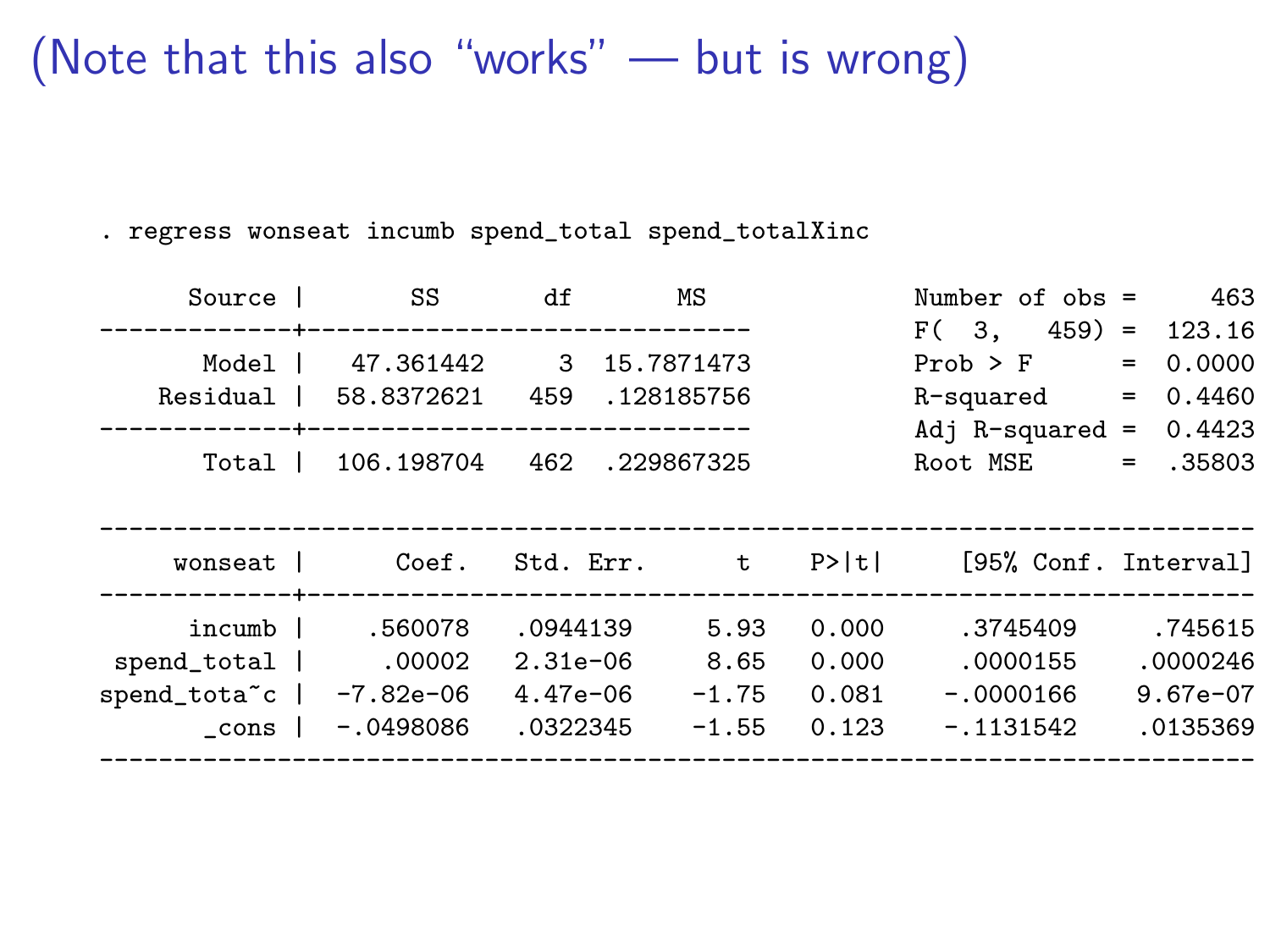#### Example in odds-ratios rather than logits

| . logit wonseat incumb spend_total spend_totalXinc, or |                                                              |  |                    |  |                   |  |          |  |
|--------------------------------------------------------|--------------------------------------------------------------|--|--------------------|--|-------------------|--|----------|--|
| Iteration 0:                                           | $log$ likelihood = -301.55276                                |  |                    |  |                   |  |          |  |
| Iteration 1:                                           | $log$ likelihood = -188.70741                                |  |                    |  |                   |  |          |  |
| Iteration 2:                                           | $log$ likelihood = -182.41553                                |  |                    |  |                   |  |          |  |
| Iteration 3:                                           | $log$ likelihood = $-182.11942$                              |  |                    |  |                   |  |          |  |
| Iteration 4:                                           | $log$ likelihood = $-182.119$                                |  |                    |  |                   |  |          |  |
| Iteration 5:                                           | $log$ likelihood = $-182.119$                                |  |                    |  |                   |  |          |  |
|                                                        |                                                              |  |                    |  |                   |  |          |  |
| Logistic regression                                    |                                                              |  |                    |  | Number of $obs =$ |  | 463      |  |
|                                                        |                                                              |  |                    |  | $LR chi2(3) =$    |  | 238.87   |  |
|                                                        |                                                              |  |                    |  | $Prob > chi2 =$   |  | 0.0000   |  |
| Log likelihood = $-182.119$                            |                                                              |  |                    |  | $Pseudo R2 =$     |  | 0.3961   |  |
|                                                        |                                                              |  |                    |  |                   |  |          |  |
|                                                        |                                                              |  |                    |  |                   |  |          |  |
|                                                        | wonseat   Odds Ratio Std. Err. z P> z  [95%, Conf. Interval] |  |                    |  |                   |  |          |  |
| ----------------------------------                     |                                                              |  | ------------------ |  |                   |  |          |  |
|                                                        | $incumb$ 24.5542 20.6052 3.81 0.000 4.740469                 |  |                    |  |                   |  | 127.1834 |  |
| spend_total   1.00016 .0000232 6.92 0.000 1.000115     |                                                              |  |                    |  |                   |  | 1.000206 |  |
| spend_tota~c   .9999351 .0000428 -1.52 0.130 .9998512  |                                                              |  |                    |  |                   |  | 1.000019 |  |
|                                                        |                                                              |  |                    |  |                   |  |          |  |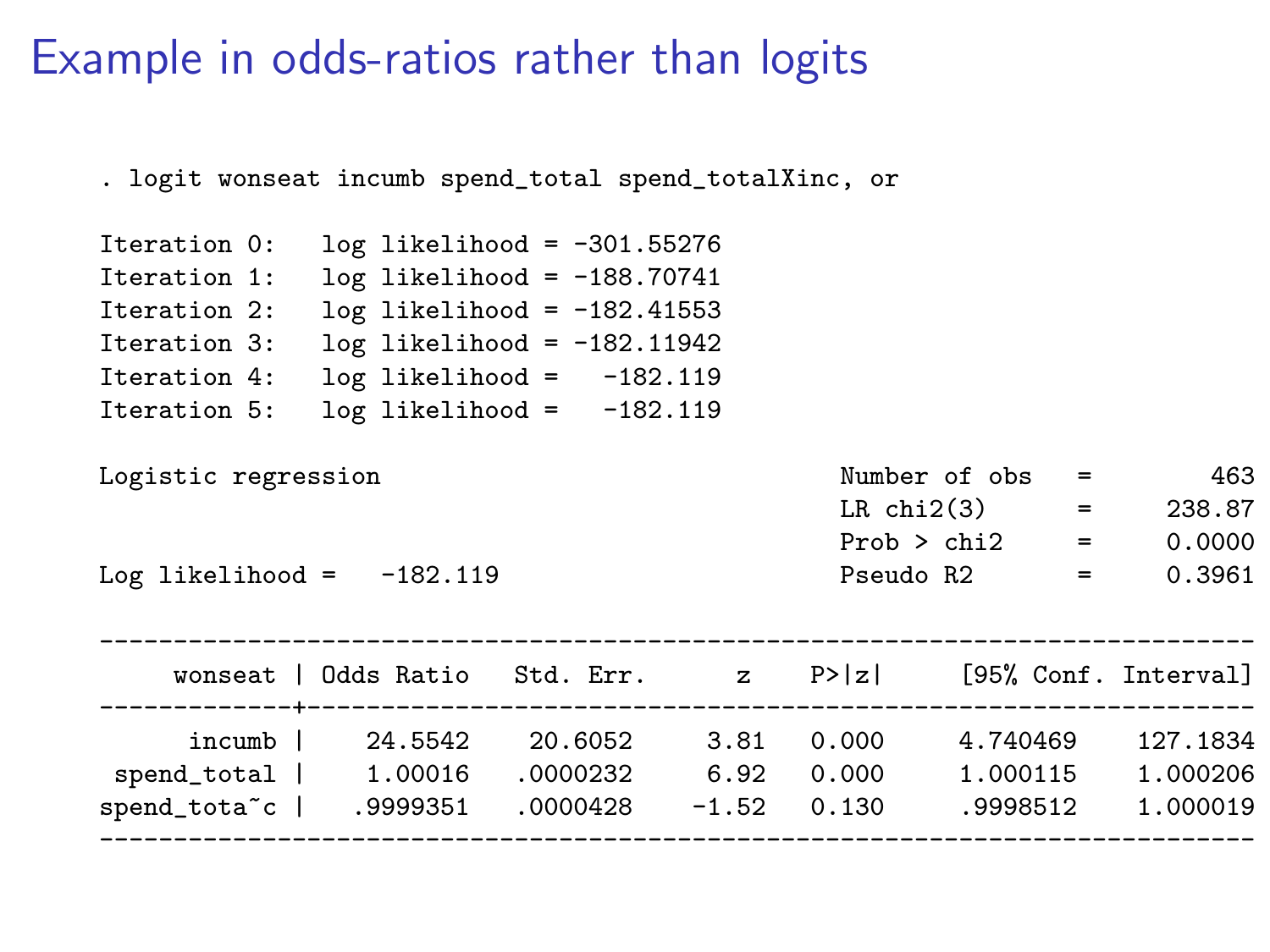#### Interpreting exponentiated coefficients

- $\triangleright$  So odds of winning if you are incumbent are  $e^{3.200883} = 24.554$  greater for incumbents than for challengers
- $\triangleright$  For challengers, the odds of winning increase by  $e^{.0001604} = 1.00016$  for each  $\in$ 1 more spent
- $\triangleright$  So if a challenger spent  $\in$ 10,000 more, then his or her odds of winning would increase by  $e^{10000*.0001604} = 4.972884$
- If an incumbent spent  $\epsilon$ 1 more, odds of winning would  $\text{increase by } \text{e}^{\cdot 0001604 - \cdot 0000649} = 1.000096$
- If an incumbent spent  $\in$ 10,000 more, then his or her odds of winning would change by  $e^{10000*(-0001604-.0000649)} = 2.598671$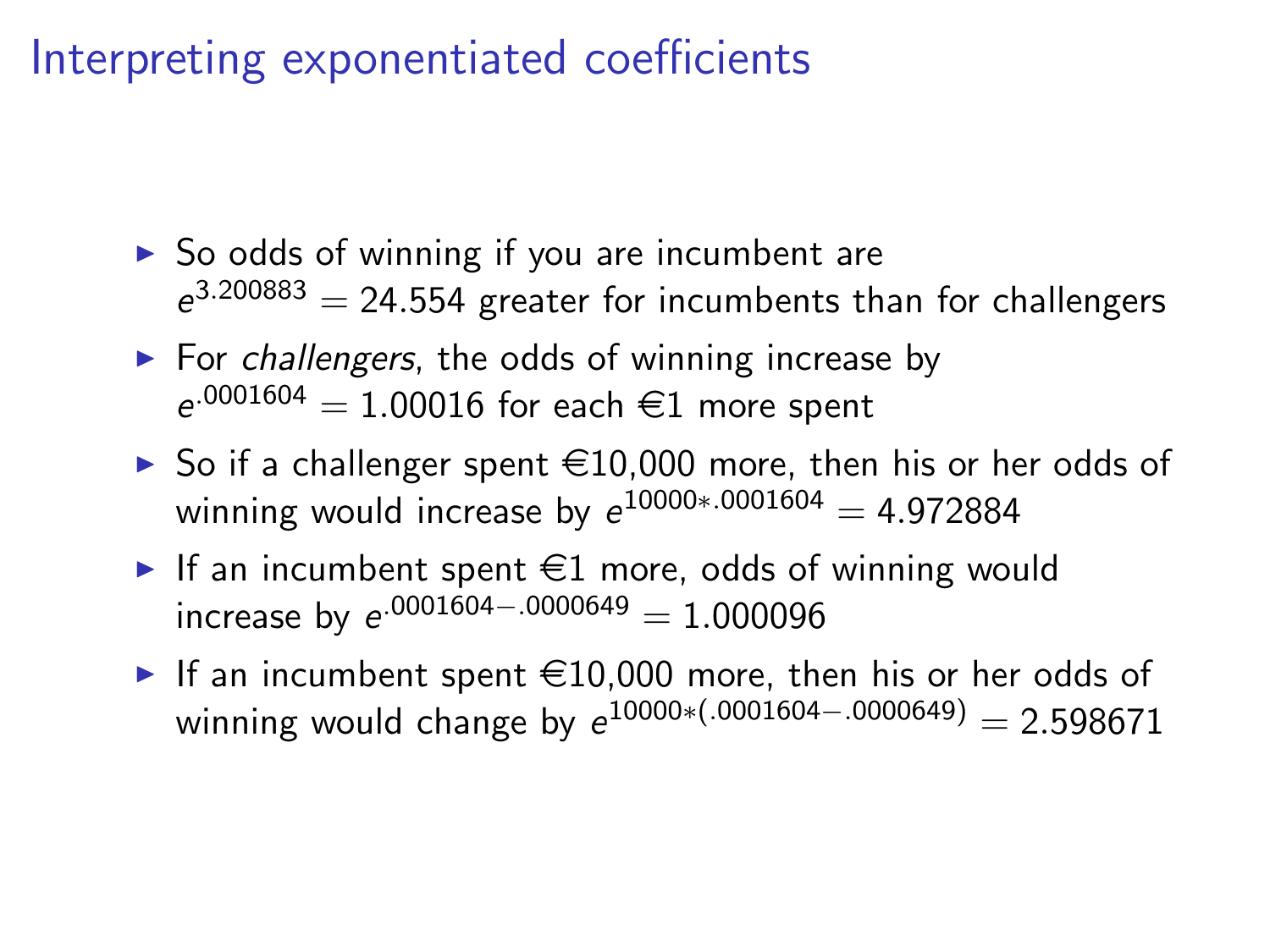#### Interpreting fitted probabilities

- $\triangleright$  As with linear regression models, often useful to present a selection of fitted probabilities to illustrate the model
- $\triangleright$  Formula for translating the estimated logit into estimated probability:

$$
\hat{\pi}_i = \frac{1}{1+e^{-X_i\beta}}
$$

where  $X_i \beta = \alpha + \beta_1 X_{1i} + \cdots + \beta_k X_{ki}$ 

 $\blacktriangleright$  This is the same as saying that

$$
\log\left(\frac{\hat{\pi}}{1-\hat{\pi}}\right) = \hat{\alpha} + \hat{\beta}_1 X_1 + \hat{\beta}_2 X_2 + \hat{\beta}_3 X_3
$$

- In Usually better to interpret interms of  $\hat{\pi}$  rather than log odds
- ► By exponentiating a coefficient  $\beta_k$ , we get relative change in (un-logged) odds of  $Y = 1$  for a one-unit increase in  $X_k$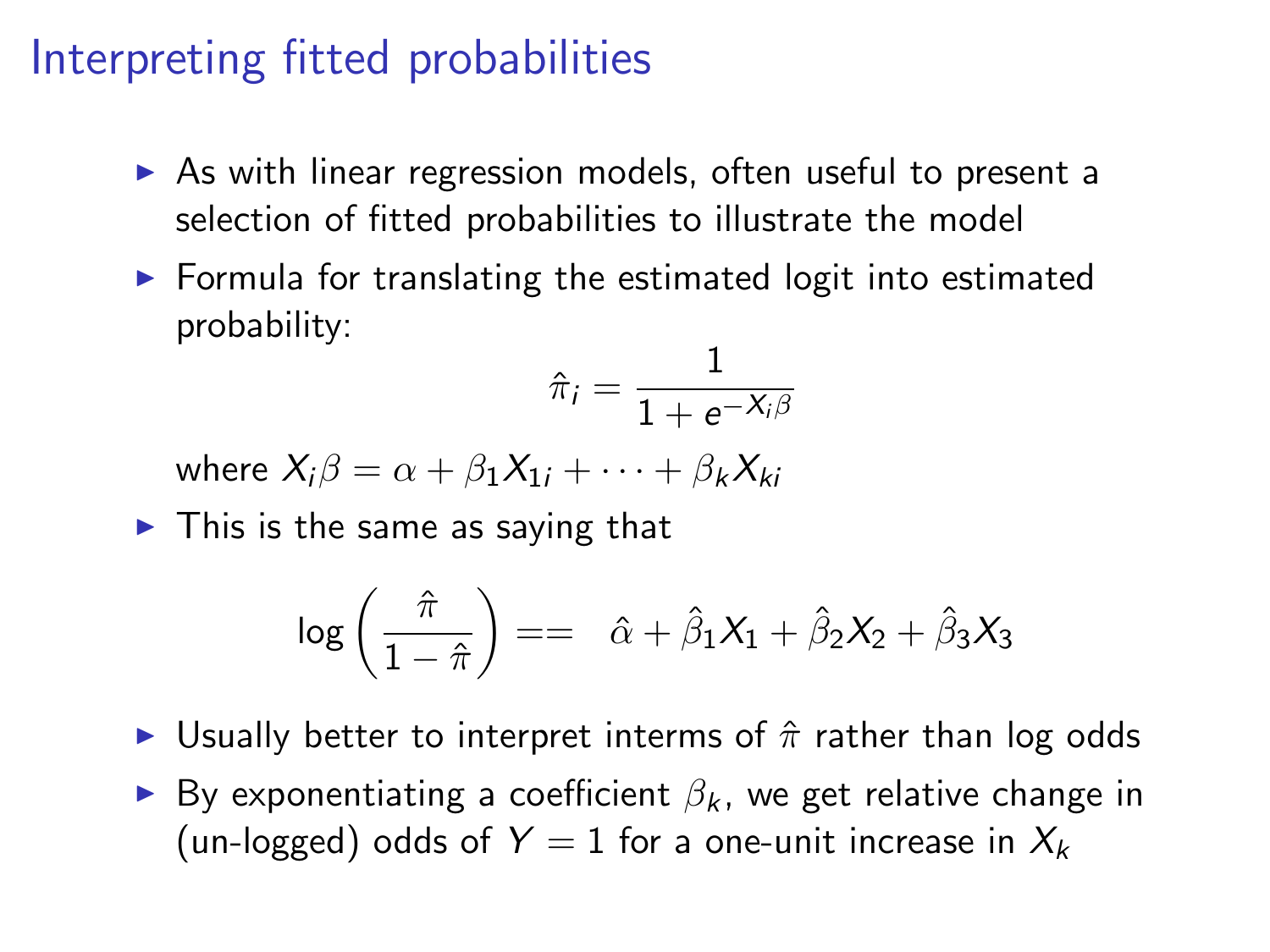#### Unexponentiated coefficients

| $log$ likelihood = -301.55276<br>Iteration 0:<br>$log$ likelihood = $-188.70741$<br>Iteration 1:<br>Iteration 2: $log$ likelihood = -182.41553<br>Iteration 3: $log$ likelihood = -182.11942<br>$log$ likelihood = $-182.119$<br>Iteration 4: |
|-----------------------------------------------------------------------------------------------------------------------------------------------------------------------------------------------------------------------------------------------|
|                                                                                                                                                                                                                                               |
|                                                                                                                                                                                                                                               |
|                                                                                                                                                                                                                                               |
|                                                                                                                                                                                                                                               |
|                                                                                                                                                                                                                                               |
| $log$ likelihood = $-182.119$<br>Iteration 5:                                                                                                                                                                                                 |
|                                                                                                                                                                                                                                               |
| Number of $obs = 463$<br>Logistic regression                                                                                                                                                                                                  |
| LR $chi2(3)$ = 238.87                                                                                                                                                                                                                         |
| $Prob > chi2 = 0.0000$                                                                                                                                                                                                                        |
| Pseudo R2 = $0.3961$<br>Log likelihood = $-182.119$                                                                                                                                                                                           |
|                                                                                                                                                                                                                                               |
|                                                                                                                                                                                                                                               |
| wonseat   Coef. Std. Err. z P> z  [95% Conf. Interval]                                                                                                                                                                                        |
| incumb   3.200883 .8391721 3.81 0.000 1.556136 4.84563                                                                                                                                                                                        |
| 0002058. 0001149 0001604 0000232 6.92 0.000 0001149 0002058                                                                                                                                                                                   |
| 000019. spend_tota~c   -.0000649 .0000428 -1.52 0.130 -.0001488                                                                                                                                                                               |
| $_{\rm \sim}$ cons   -3.901699 .429417 -9.09 0.000 -4.743341 -3.060057                                                                                                                                                                        |
|                                                                                                                                                                                                                                               |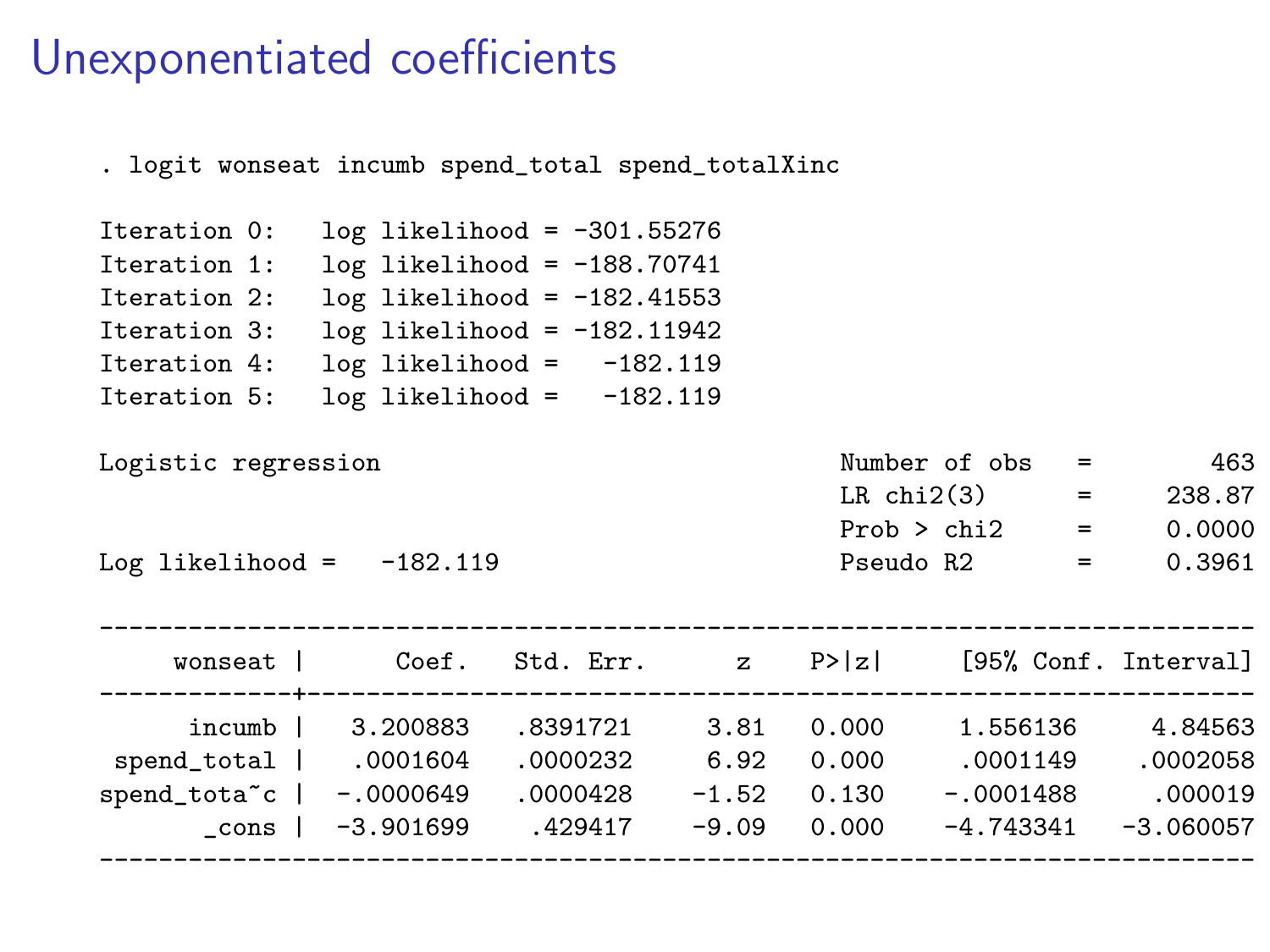#### Interpreting coefficients: example

In our example, the estimated probability of winning a seat for a challenger is therefore:

 $log($  estimated odds of winning seat)  $=$ 

 $-3.902 + 3.2009X_{\text{incumb}} + .00016X_{\text{spending}} - .00006X_{\text{inc}*\text{spending}}$ 

- $\triangleright$  (for a challenger) Each additional  $\in$ 1 increases the log odds of winning by .00016
- $\blacktriangleright$  (for a challenger) Each additional  $\in$ 1 multiplies the odds of being a volunteer by  $e^{.00016} = 1.00016$
- $\triangleright$  (regardless of spending) Being an incumbent multiplies the odds of being a volunteer by  $e^{3.200883} = 24.5542$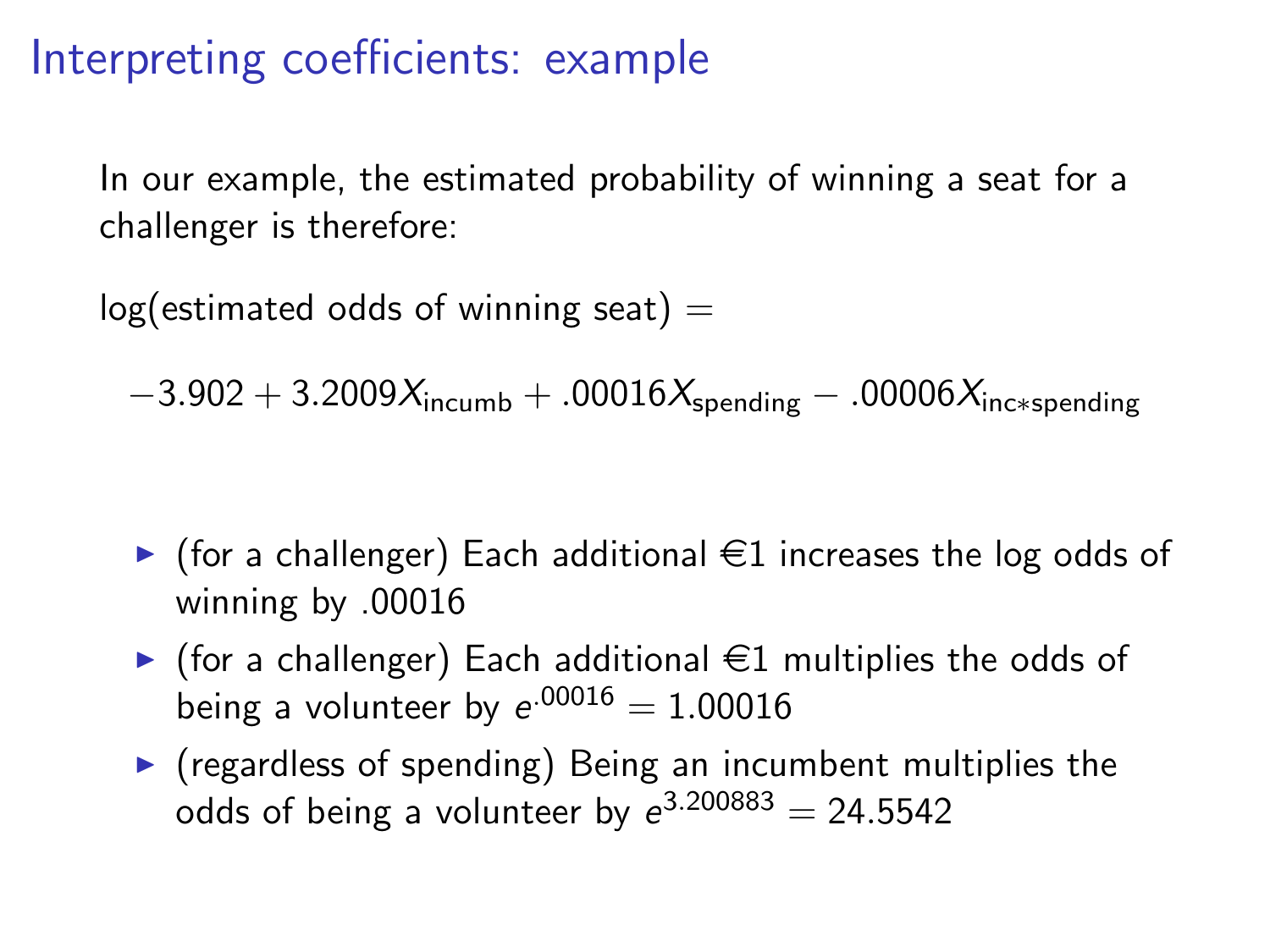#### Interpreting coefficients on dummy variables

- $\triangleright$  In a multiple logistic regression these are adjusted odds ratios, adjusting or controlling for the other explanatory variables in the model
- $\blacktriangleright$  Holding constant the values of other X variables, the log odds is  $\beta$  units higher for  $X_{dummy} = 1$  than when  $X_{dummy} = 0$
- $\blacktriangleright$  The odds of  $Y=1$  for  $X_{dummy}=1$  are  $e^{\beta_{dummy}}$  times the odds of  $Y = 1$  for  $X_{\text{dummy}} = 0$
- $\triangleright$  For polytomous categorical X variables, with c categories and  $(c - 1)$  dummy variables, each estimated coefficient compares the odds for the category of interest to the reference category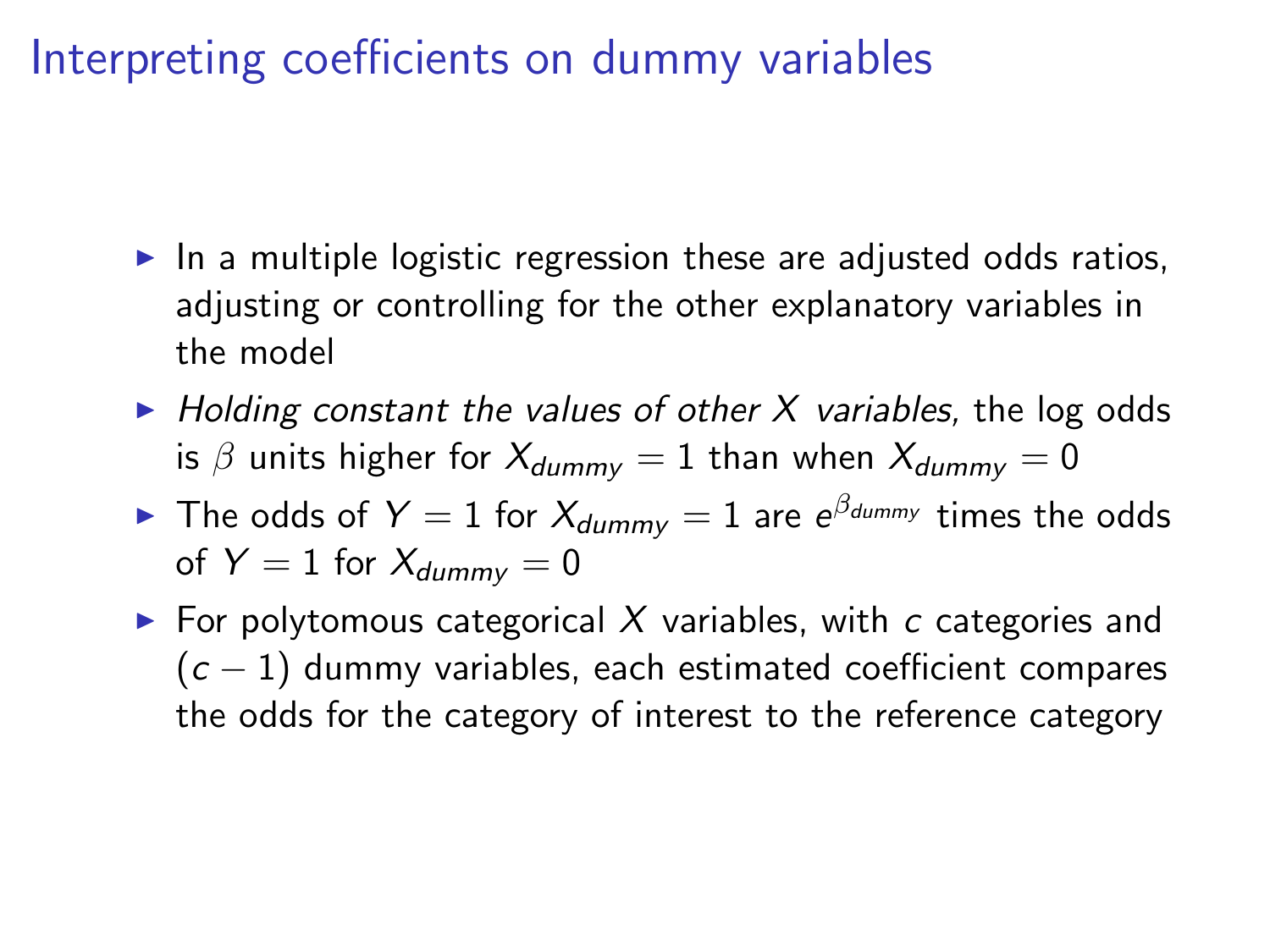#### More on interpreting logit coefficients

40000 .9240015 .9643911

The problem: How do we interpret coefficents in terms of  $Pr(Y = 1)$  for a one-unit change in X?

1. We can compute fitted values on probabilities using the formula for  $\hat{\pi}_i = \frac{1}{1+e^{-i}}$  $\frac{1}{1+e^{-X_i\beta}}$ :

```
. clear
. set obs 9
obs was 0, now 9
. egen spendx = fill(0 5000 10000 15000 20000 25000 30000 40000)
. gen prchall = 1 / (1 + \exp(-1*(-3.902 + .00016*\text{spend}))). gen princ = 1 / (1 + \exp(-1*(-3.902 + 3.2009*1 + .00016* \text{sendx} - .00006*1*\text{sendx}))). list, noobs clean
    spendx prchall princ
         0 .0198014 .3315684
      5000 .0430248 .4498937
     10000 .0909575 .5741736
           1821274
     7856498. 20000 .331369<br>25000 .5244804 .858015
     25000 .5244804
     30000 .7105383 .9087859
     35000 .8452733 .9426163
```
Note: We have to make decisions about what to hold constant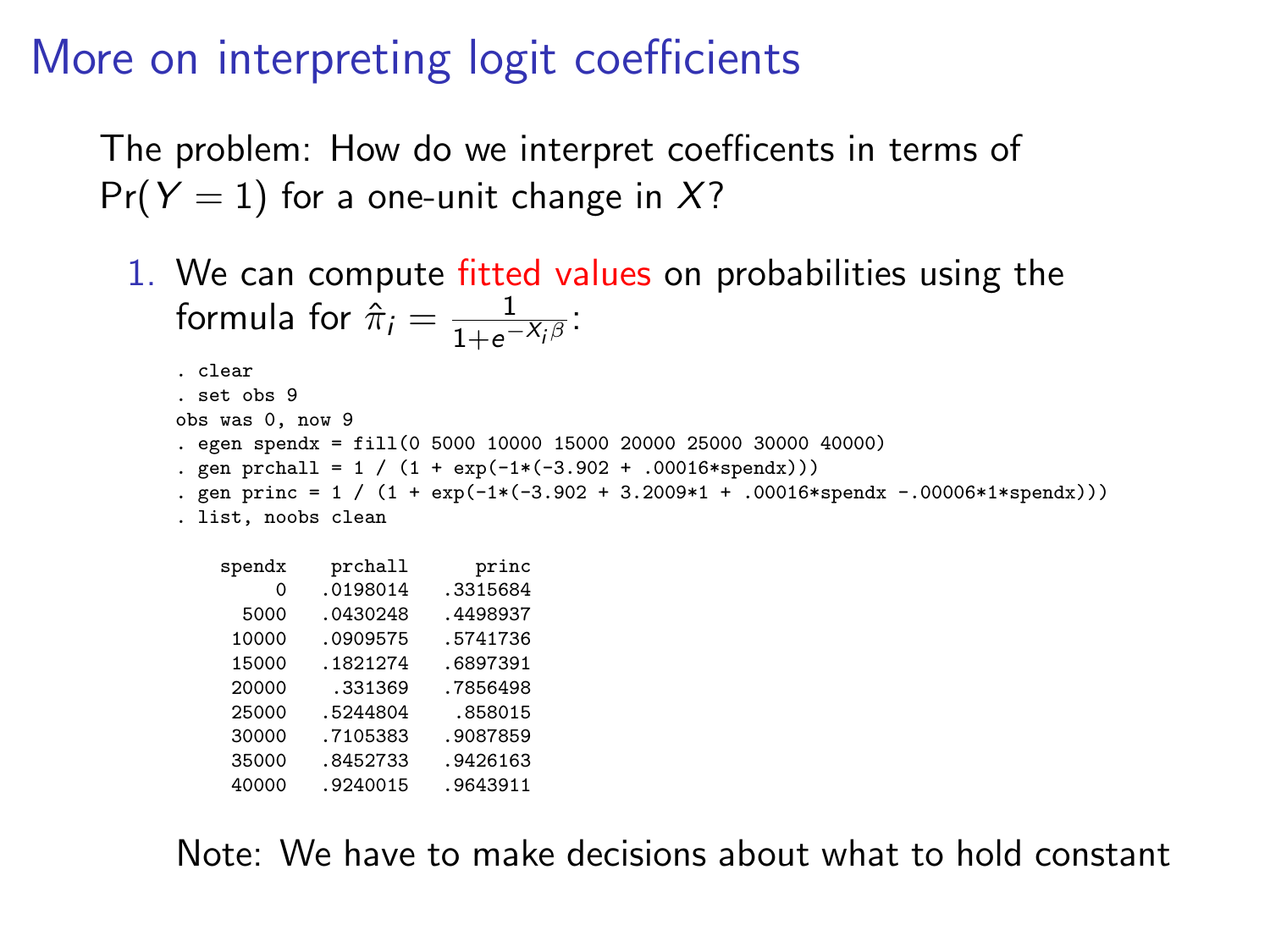2. We can use graphical methods plotting changes  $p_i$  by X:

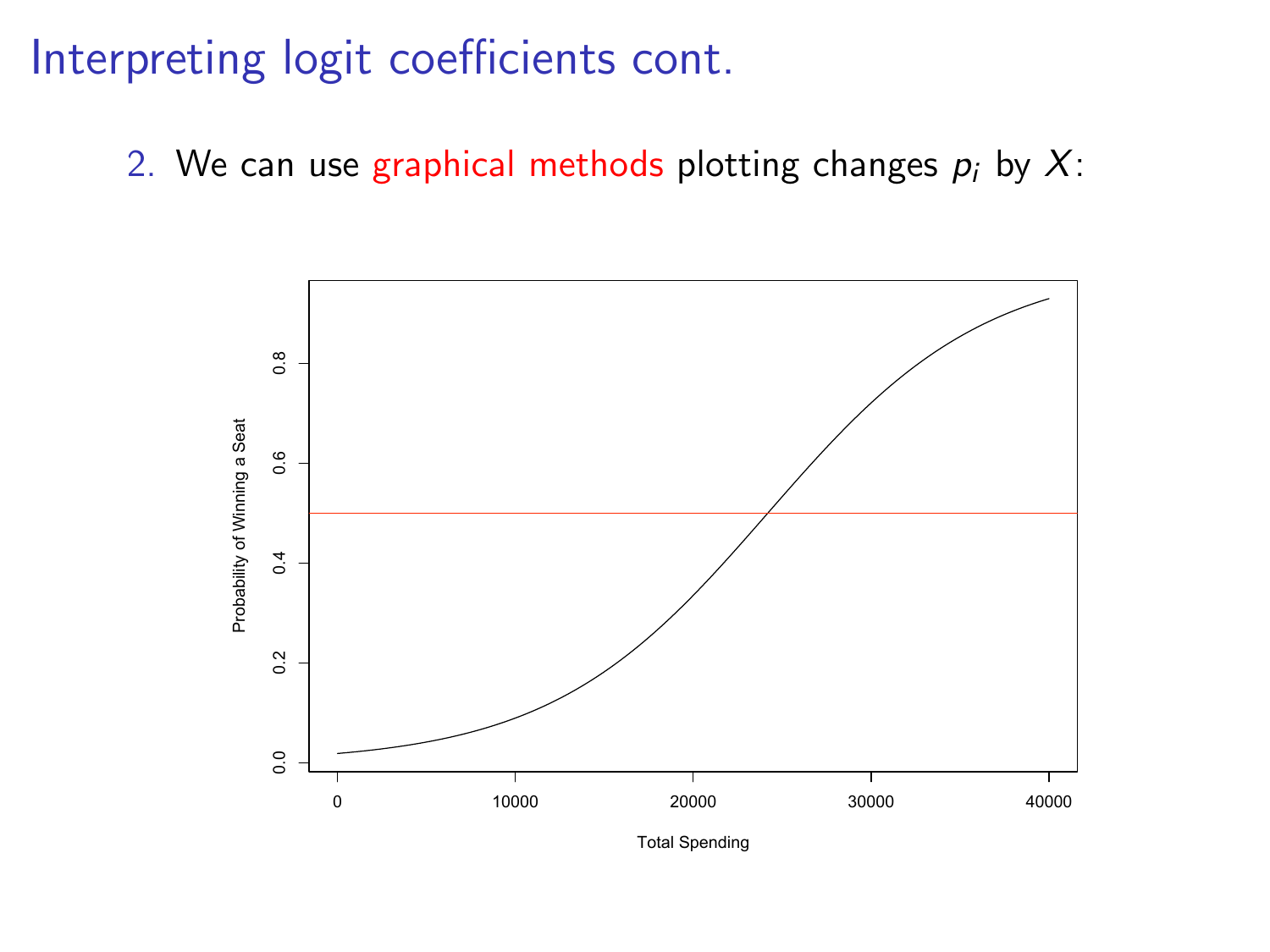a slightly prettier version, with separate curves for both challengers and incumbents:

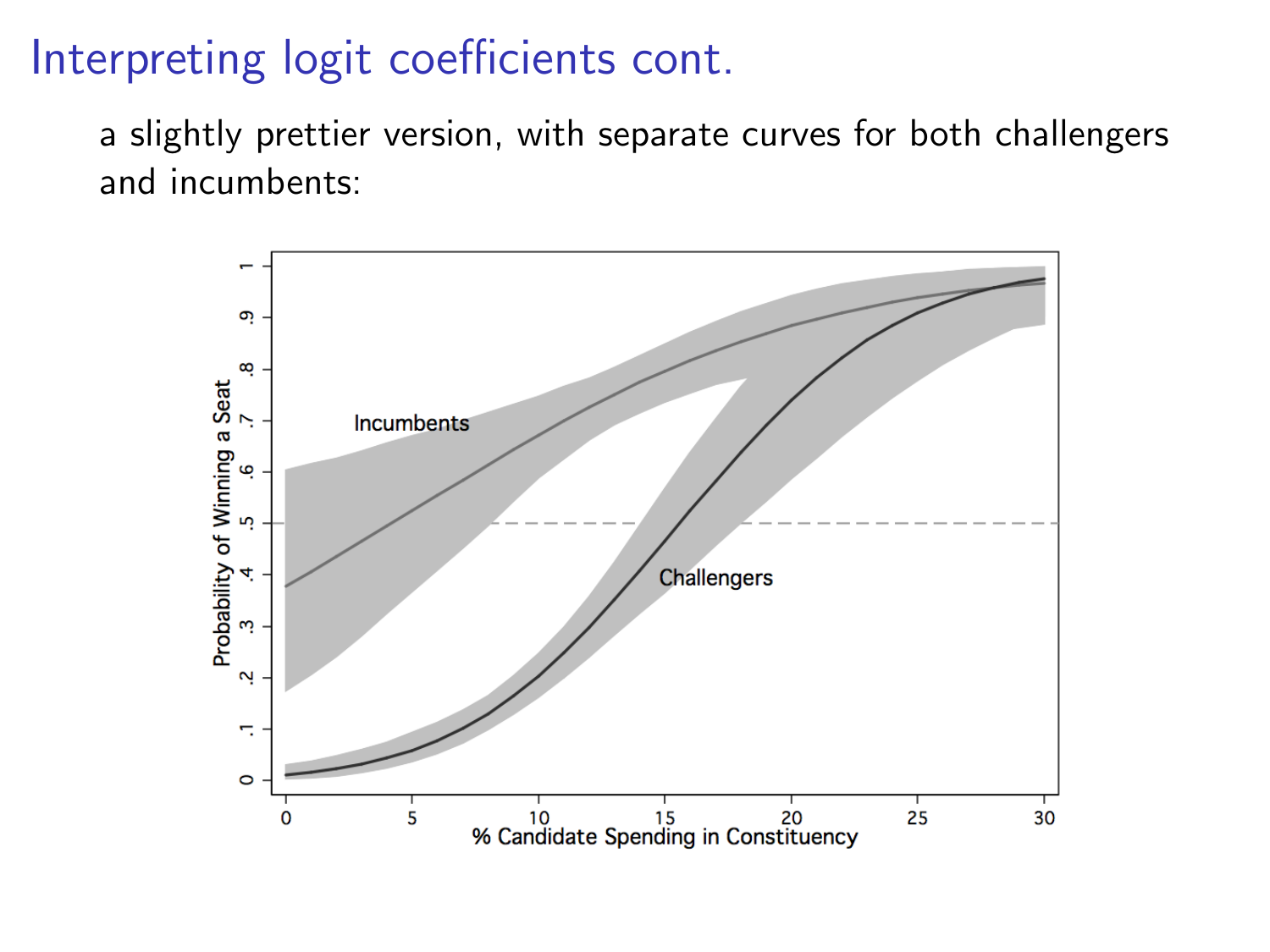3. We can compute first differences to show the effect of changes in X on  $p_i$ : (King, Tomz and Wittenberg 2000).

|                       |     | Increase in Probability of Winning a Seat |                    |      |                   |  |
|-----------------------|-----|-------------------------------------------|--------------------|------|-------------------|--|
| Change in %           |     |                                           |                    |      |                   |  |
| Spending $(\epsilon)$ |     |                                           | <b>Challengers</b> |      | <b>Incumbents</b> |  |
| From:                 | To: | Mean                                      | S.E.               | Mean | S.E.              |  |
| $_{0}$                |     | 0.05                                      | (0.008)            | 0.05 | (0.049)           |  |
| 5                     | 10  | 0.14                                      | (0.018)            | 0.12 | (0.065)           |  |
| 10                    | 15  | 0.26                                      | (0.042)            | 0.22 | (0.055)           |  |
| 5                     | 15  | 0.41                                      | (0.058)            | 0.34 | (0.112)           |  |

- $\triangleright$  we have to choose plausible differences
- $\triangleright$  fitted values must be computed for each From, To point
- $\triangleright$  the calculation of standard errors is a different matter we have not yet covered (but will in Week 9)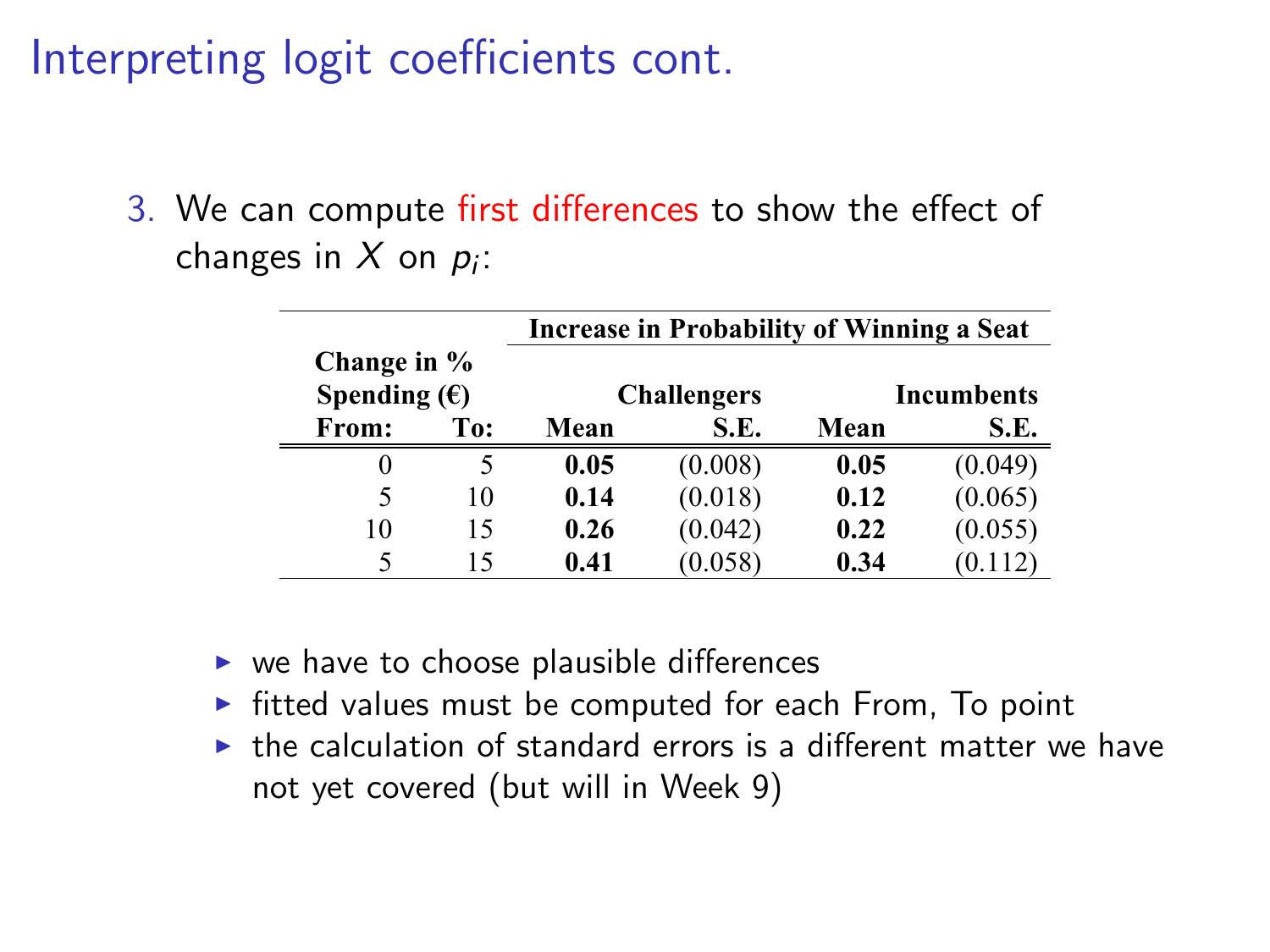4. We can use derivative methods to show the instantaneous effect of changes in  $X_i$  on  $P(Y_i = 1)$ :

$$
\frac{d\tilde{\pi}}{dX_j} = \frac{d}{dX_j} \left[ 1 + e^{X_j \tilde{\beta}_j - X_* \tilde{\beta}_*} \right]^{-1}
$$

$$
= \tilde{\beta}_j \tilde{\pi} (1 - \tilde{\pi})
$$

- ► so this depends on the size of  $\tilde{\beta}$ , which is the estimate of the coefficient
- it also depends on the size of  $\tilde{\pi}$ 
	- In this is maximized at  $\tilde{\pi} = 0.5$
	- $\triangleright$  at  $\tilde{\pi} = 0.5$ , this quantity is  $.5(1-.5) = 0.25$
	- ► so  $\tilde{\beta}/4$  is always the maximum instantaneous effect
	- $\blacktriangleright$  this provides a very crude "rule of thumb" for interpreting logit coefficients: divide coefficient by four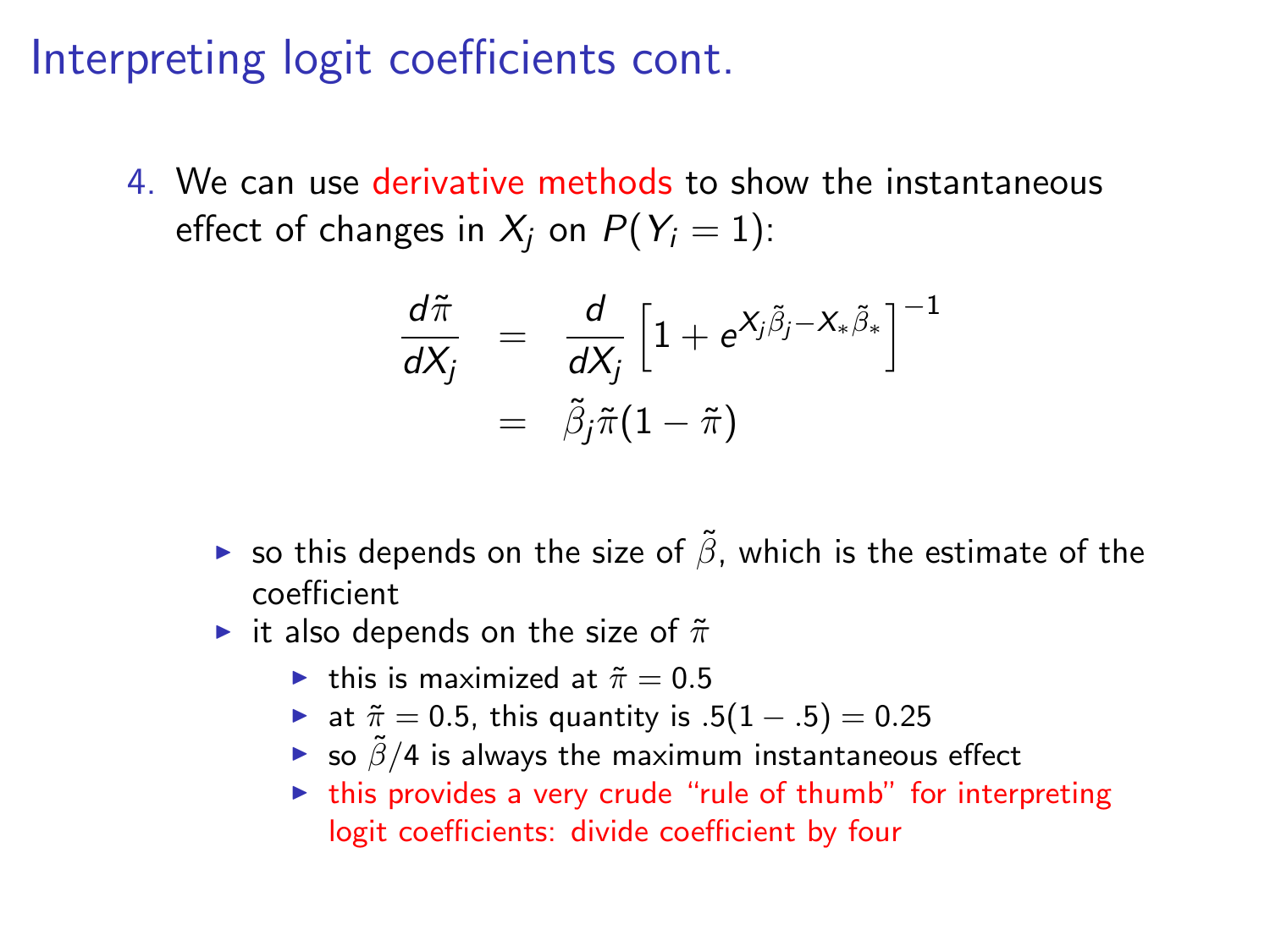#### Another example

- $\triangleright$  Socio-demographic determinants of infant mortality
- $\blacktriangleright$  Response variable:

Baby dies before first birthday  $(1 = \text{ves}, 0 = \text{no})$ 

 $\blacktriangleright$  Explanatory variables:

MATAGE Maternal age in years BI Length of preceding birth interval in months (time between birth of child and last child) URBAN Type of region of residence  $(1=urban, 0=rural)$ MATED Maternal education  $(1 = \text{primary} + 0 = \text{none})$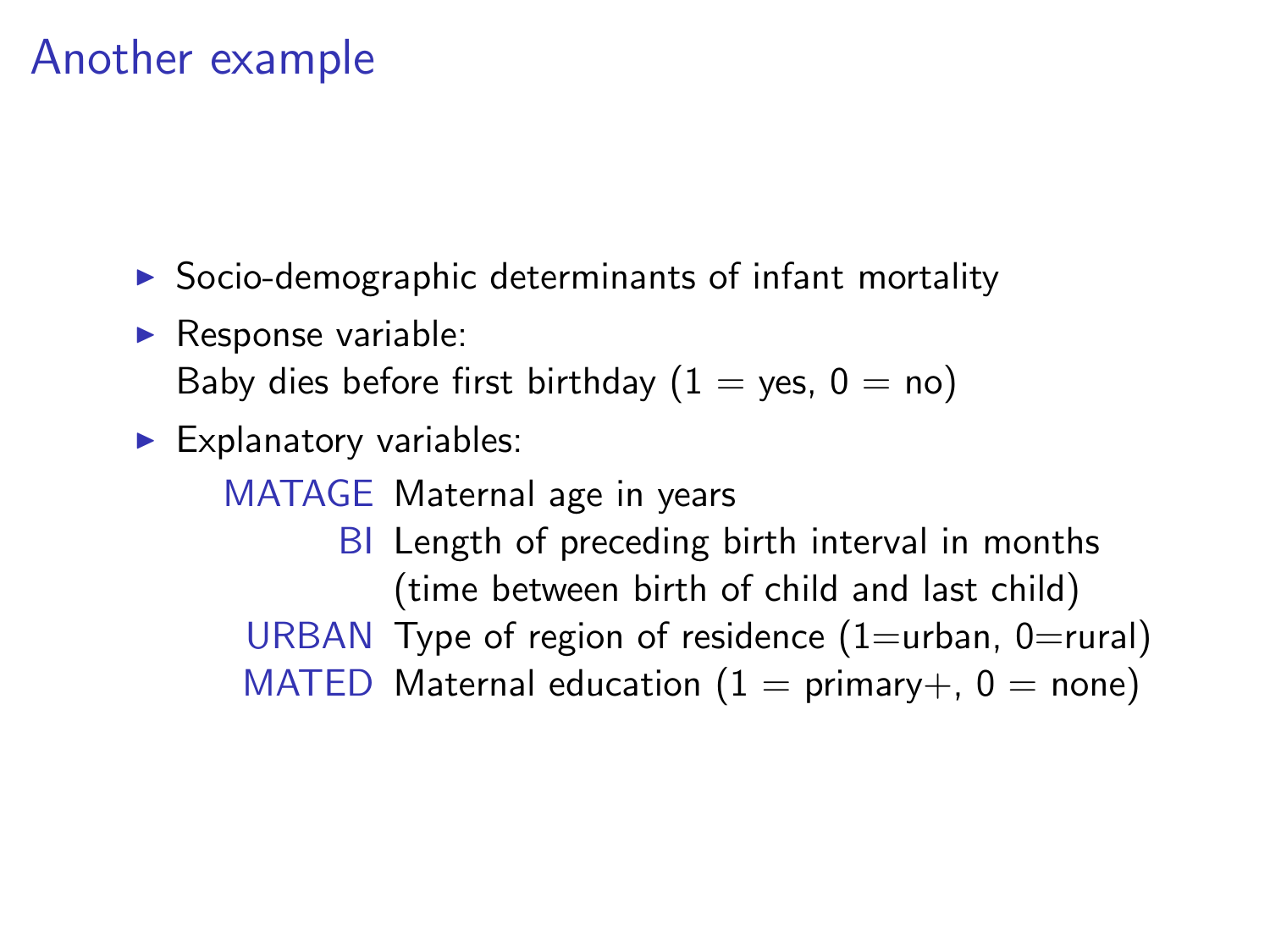#### Interaction between two categorical explanatory variables

| Variable             |         |
|----------------------|---------|
| Constant             | $-1.70$ |
| <b>MATAGE</b>        | 0.04    |
| ΒI                   | $-0.03$ |
| URBAN                | $-0.70$ |
| MATED                | $-0.78$ |
| URBAN $\times$ MATED | 0 50    |

- Interaction between mothers region of residence and level of education
- $\blacktriangleright$  Logit = -1.70 + 0.04\*MATAGE 0.03\*BI 0.70\*URBAN  $0.78*$ MATED  $+ 0.50*$ URBAN $*$ MATED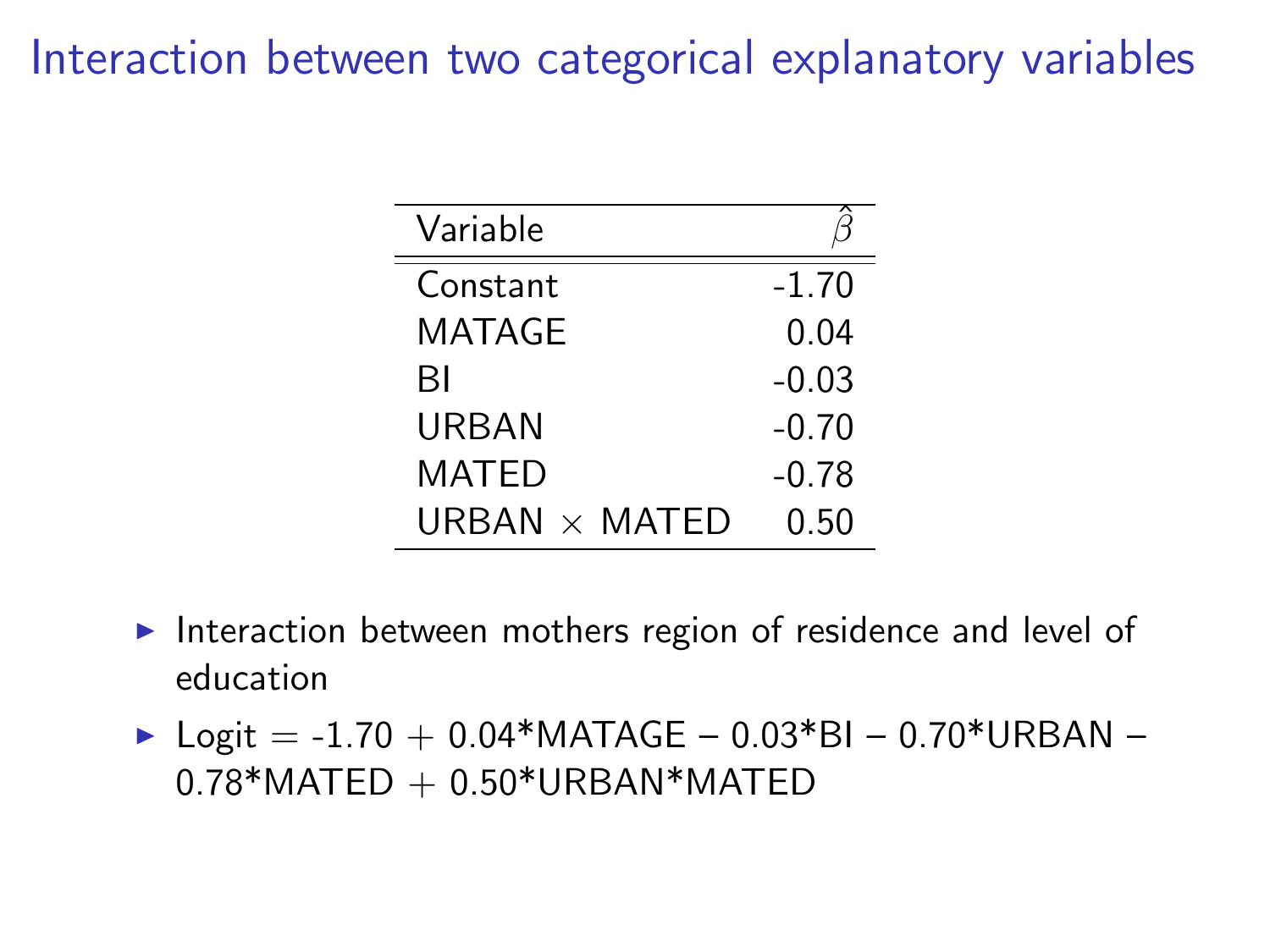Interaction between two categorical explanatory variables

- $\triangleright$  Logit = -1.70 + 0.04\*MATAGE 0.03\*BI 0.70\*URBAN  $0.78*$ MATED  $+ 0.50*$ URBAN $*$ MATED
- $\triangleright$  Let  $A = -1.70 + 0.04 * \text{MATAGE}0.03 * \text{BI}$

|                         | Education (MATED)                             |
|-------------------------|-----------------------------------------------|
| Region (URBAN) None (0) | $Primary+ (1)$                                |
| Rural (0)               | $A - 0.78$                                    |
| Urban $(1)$             | $A - 0.70$ $A - 0.70 - 0.78 + 0.5 = A - 0.98$ |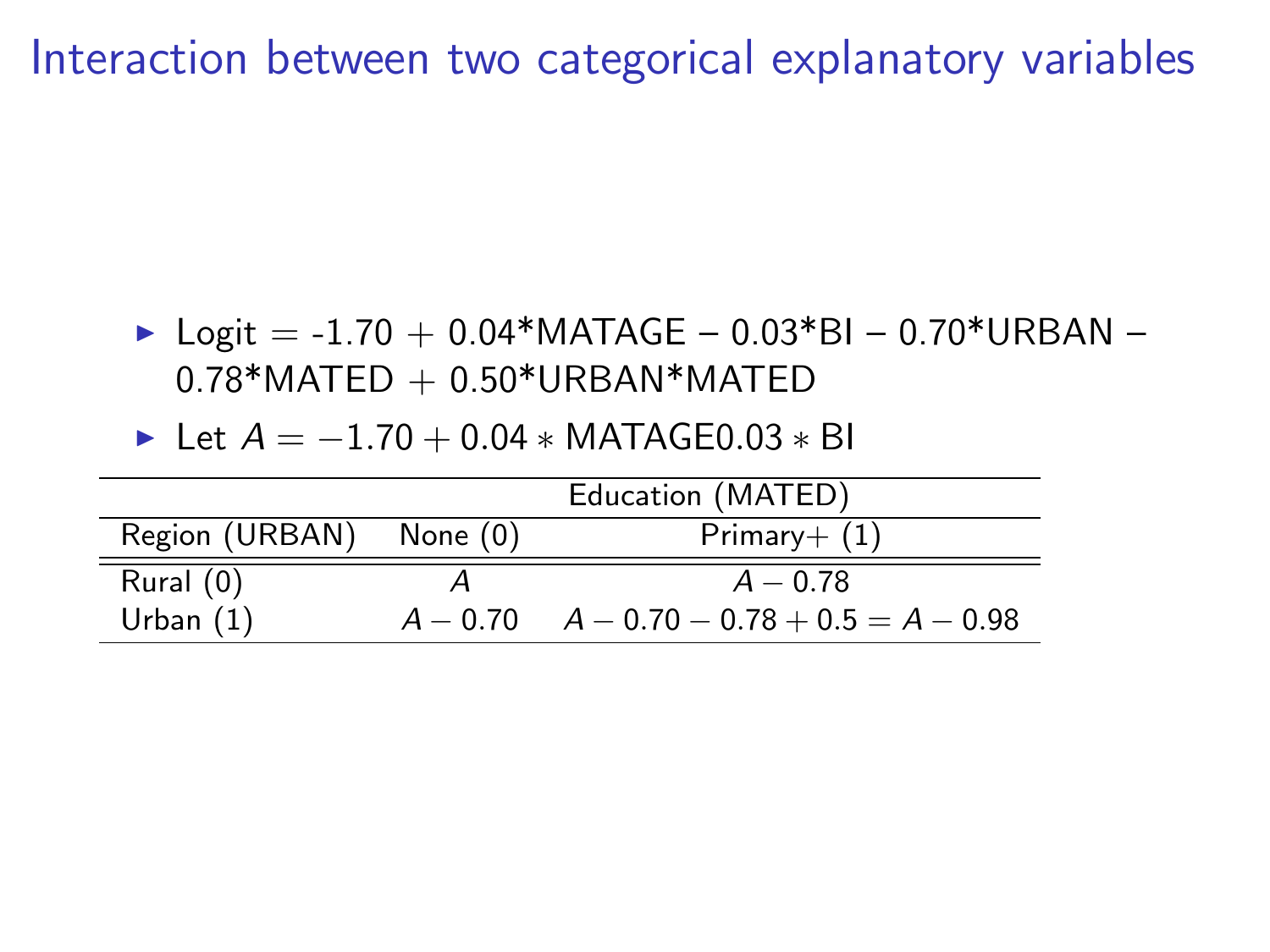Interaction between two categorical explanatory variables

- $\triangleright$  Convert the table of logits into a table of odds
- In this table,  $B = \exp(A)$ , which cancels out when we take ratios of odds
- $\triangleright$  Use the table to calculate a selection of odds ratios to examine joint effects of education and region on mortality risks

|                | Education (MATED)               |                                 |  |  |  |  |
|----------------|---------------------------------|---------------------------------|--|--|--|--|
| Region (URBAN) | None $(0)$                      | $Primary+ (1)$                  |  |  |  |  |
| Rural (0)      |                                 | $B \exp(-0.78) = B \times 0.46$ |  |  |  |  |
| Urban $(1)$    | $B \exp(-0.70) = B \times 0.50$ | $B \exp(-0.98) = B \times 0.38$ |  |  |  |  |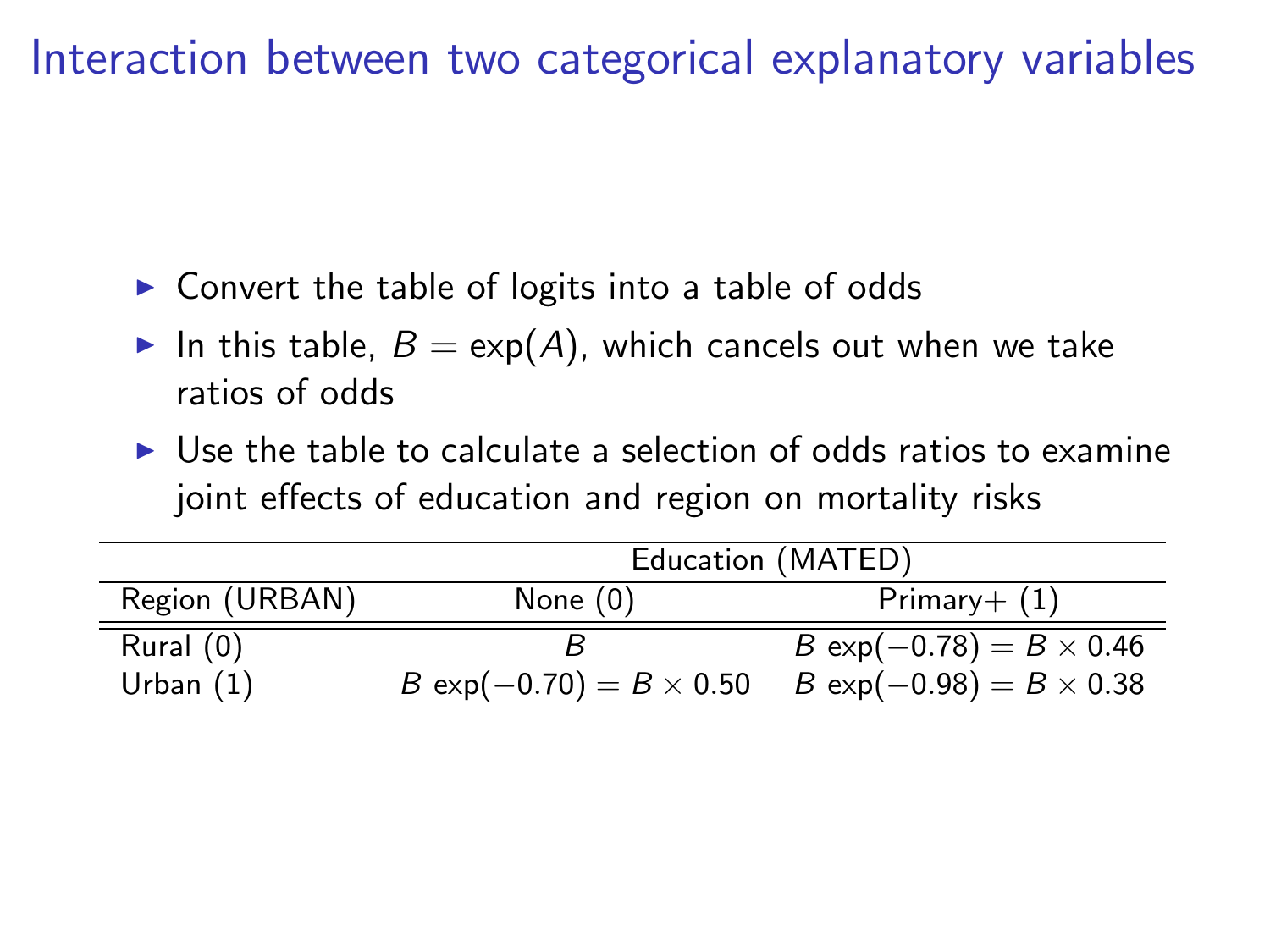#### Some odds ratios to illustrate the interaction effects

|                | Education (MATED)               |                                 |  |  |
|----------------|---------------------------------|---------------------------------|--|--|
| Region (URBAN) | None $(0)$                      | $Primary+ (1)$                  |  |  |
| Rural (0)      |                                 | $B \exp(-0.78) = B \times 0.46$ |  |  |
| Urban $(1)$    | $B \exp(-0.70) = B \times 0.50$ | $B \exp(-0.98) = B \times 0.38$ |  |  |

 $\triangleright$  Conditional on MATED=0 (mother has no education)

$$
\frac{\text{Odds}(\text{Urban})}{\text{Odds}(\text{Urban})} = \frac{0.50}{1} = 0.50 = \exp(-0.70)
$$

 $\triangleright$  Conditional on MATED=0 (mother has no education)

$$
\frac{\text{Odds}(\text{Urban})}{\text{Odds}(\text{Urban})} = \frac{0.38}{0.46} = 0.83 = \exp(-0.98 - (-0.78))
$$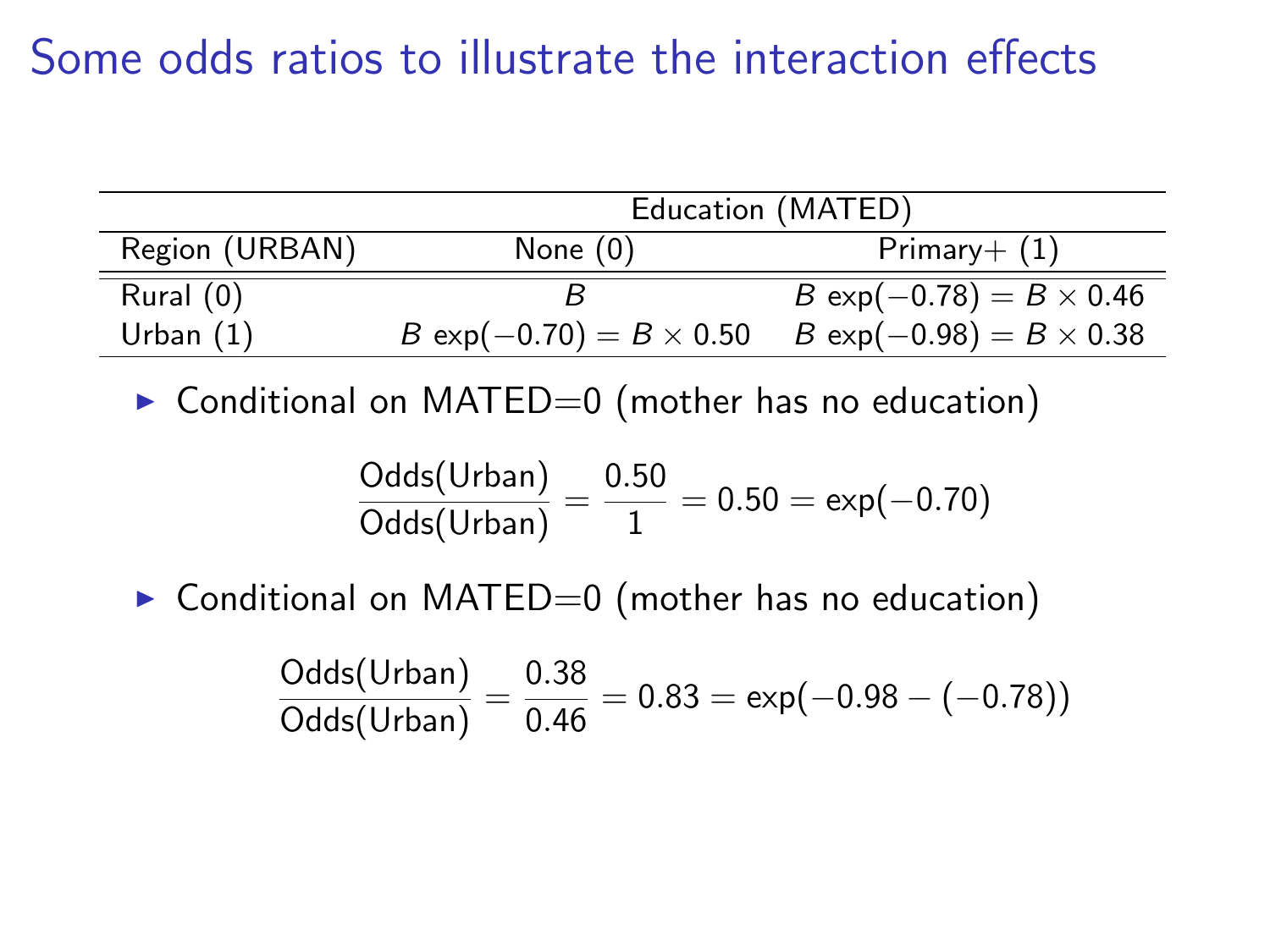#### Some odds ratios to illustrate the interaction effects

|                | Education (MATED)               |                                 |  |  |
|----------------|---------------------------------|---------------------------------|--|--|
| Region (URBAN) | None $(0)$                      | $Primary+ (1)$                  |  |  |
| Rural (0)      |                                 | $B \exp(-0.78) = B \times 0.46$ |  |  |
| Urban $(1)$    | $B \exp(-0.70) = B \times 0.50$ | $B \exp(-0.98) = B \times 0.38$ |  |  |

 $\triangleright$  Conditional on URBAN=0 (rural)

$$
\frac{\text{Odds}(\text{Primary+})}{\text{Odds}(\text{None})} = \frac{0.46}{1} = 0.46 = \exp(-0.78)
$$

 $\triangleright$  Conditional on URBAN=1 (urban)

$$
\frac{\text{Odds}(\text{Primary+})}{\text{Odds}(\text{None})} = \frac{0.38}{0.50} = 0.76 = \exp(-0.98 - (-0.70))
$$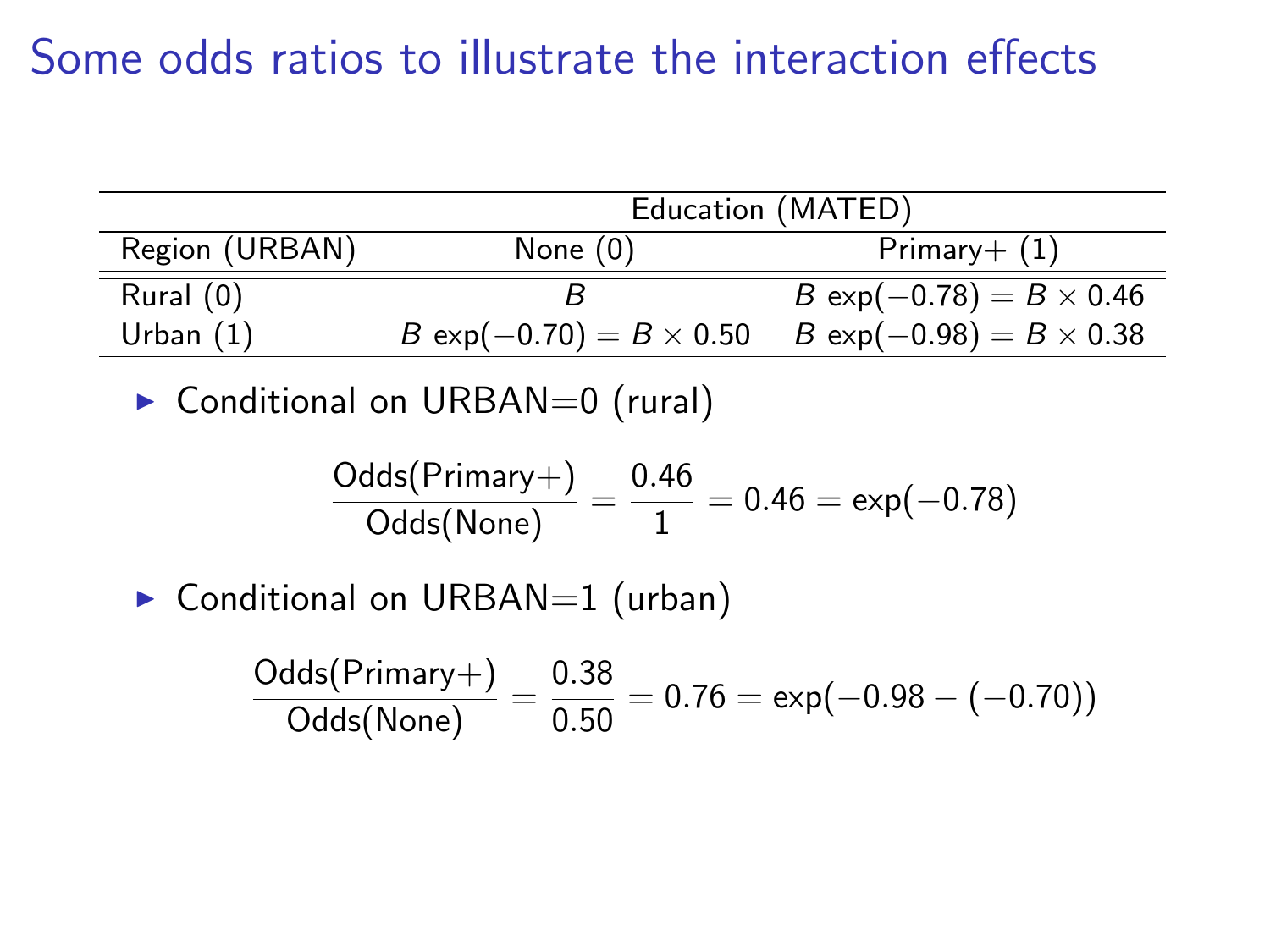Some fitted probabilities to further illustrate the interaction

 $\triangleright$  For a 30-year old woman with 2 years since her last child

|                | Education (MATED) |                 |  |  |
|----------------|-------------------|-----------------|--|--|
| Region (URBAN) | None (0)          | $Primary + (1)$ |  |  |
| Rural $(0)$    | 0.228             | 0.119           |  |  |
| Urban $(1)$    | 0.128             | 0.100           |  |  |

 $\triangleright$  Combination of no education and rural residence increases chances of infant mortality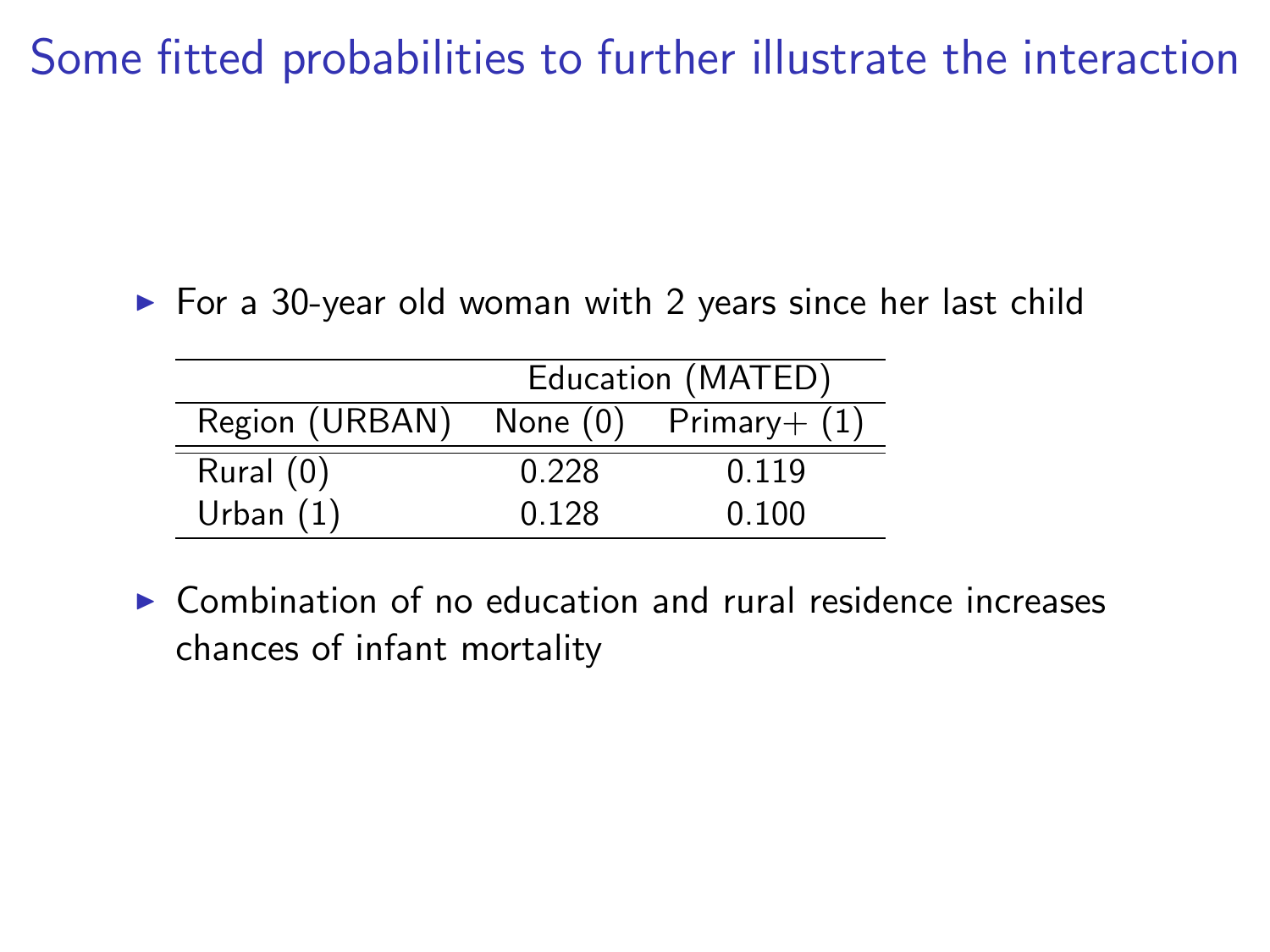#### Interaction between two continuous explanatory variables

| Variable              |           |
|-----------------------|-----------|
| Constant              | $-1.68$   |
| MATAGE                | 0.05      |
| ВI                    | $-0.04$   |
| URBAN                 | $-0.68$   |
| MATED                 | $-0.80$   |
| URBAN $\times$ MATAGE | $-0.0007$ |

- Interaction between age of mother and time between birth of child and last child
- ▶ Logit =  $-1.68 + 0.05*$ MATAGE 0.04\*BI 0.68\*URBAN -0.80\*MATED – 0.0007\*MATAGE\*BI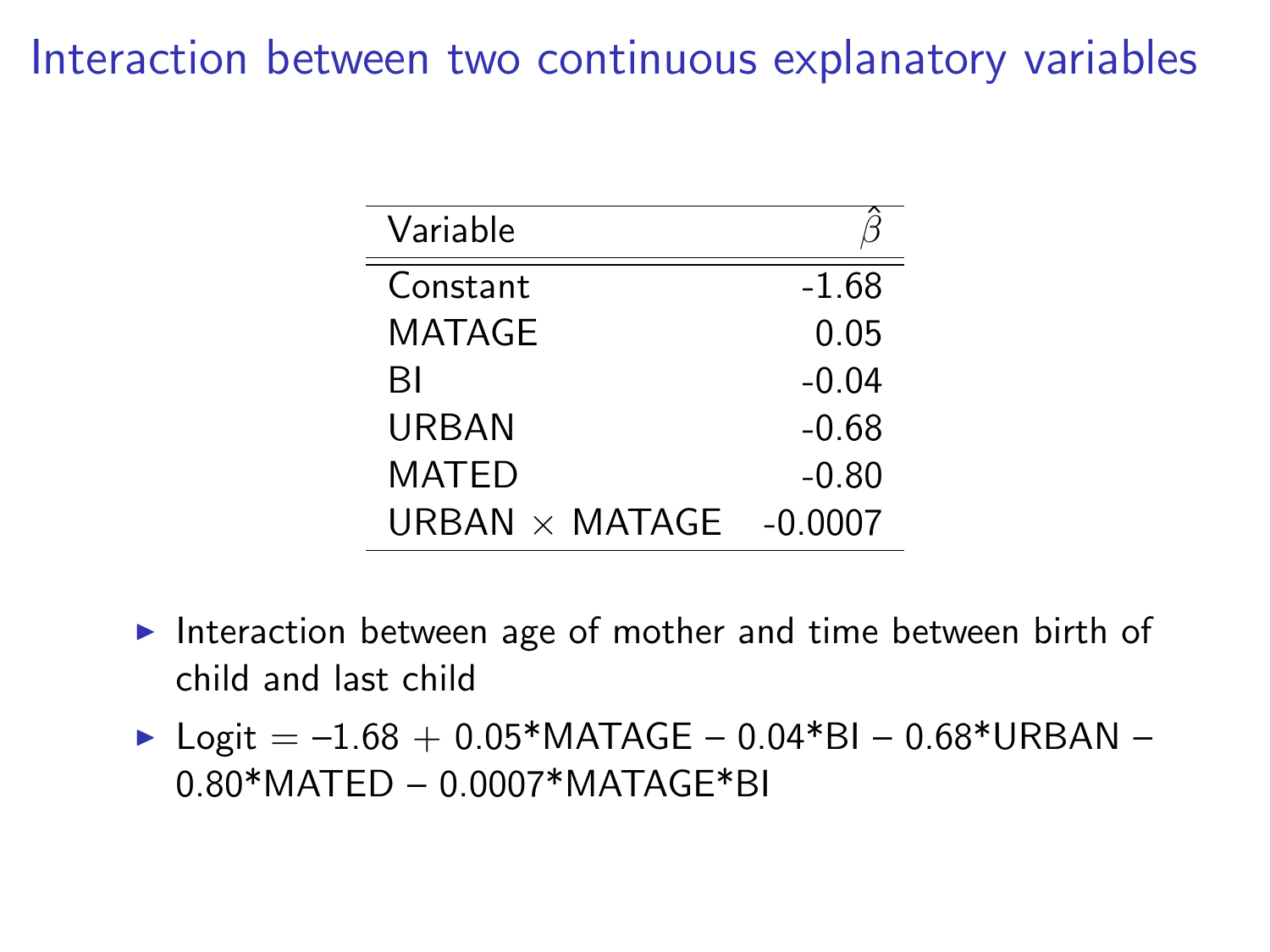Interaction between two continuous explanatory variables

- $\triangleright$  Logit = -1.68 + 0.05\*MATAGE 0.04\*BI 0.68\*URBAN 0.80\*MATED – 0.0007\*MATAGE\*BI
- $I$  Let A = -1.68 0.68\*URBAN 0.80\*MATED
- $\triangleright$  Make a table showing estimated logits for a selection of values of MATAGE and BI

|                       | Length of preceding birth interval (BI)    |                                            |  |  |
|-----------------------|--------------------------------------------|--------------------------------------------|--|--|
| Maternal age in years |                                            |                                            |  |  |
| (MATAGE)              | $12$ months $(low)$                        | 36 months (high)                           |  |  |
| $20 \text{ (low)}$    | $A + (20 \times 0.05) + (12 \times -0.04)$ | $A + (20 \times 0.05) + (36 \times -0.04)$ |  |  |
|                       | $+(20 \times 12 \times -0.0007)$           | $+(20 \times 36 \times -0.0007)$           |  |  |
|                       | $= A + 0.352$                              | $= A + -0.944$                             |  |  |
| $40$ (high)           | $A + (40 \times 0.05) + (12 \times -0.04)$ | $A + (40 \times 0.05) + (36 \times -0.04)$ |  |  |
|                       | $+(40 \times 12 \times -0.007)$            | $+(40 \times 36 \times -0.0007)$           |  |  |
|                       | $= A + 1.184$                              | $= A - 0.448$                              |  |  |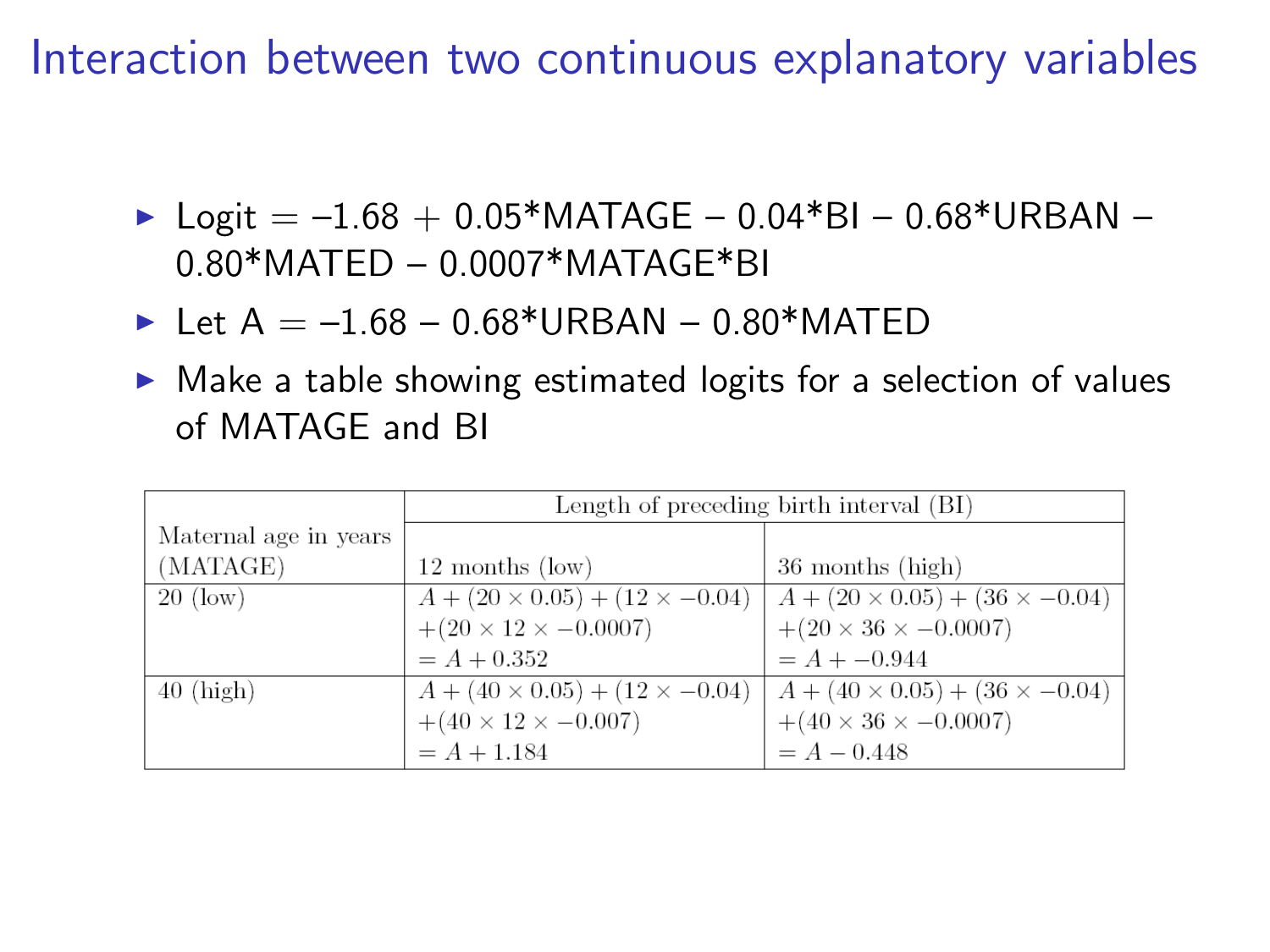Interaction between two continuous explanatory variables

- $\triangleright$  Convert the table of logits into a table of odds
- In this table,  $B = exp(A)$ , which cancels out when we take ratios of odds

|                       | Length of preceding birth interval (BI) |                                          |  |
|-----------------------|-----------------------------------------|------------------------------------------|--|
| Maternal age in years |                                         |                                          |  |
| (MATAGE)              |                                         | 12 months (low) $\vert$ 36 months (high) |  |
| $20 \text{ (low)}$    | $B \times 1.42$                         | $B \times 0.39$                          |  |
| $40$ (high)           | $B \times 3.27$                         | $B \times 0.64$                          |  |

 $\triangleright$  Use the table to calculate a selection of odds ratios to examine joint effects of maternal age and birth interval on mortality risks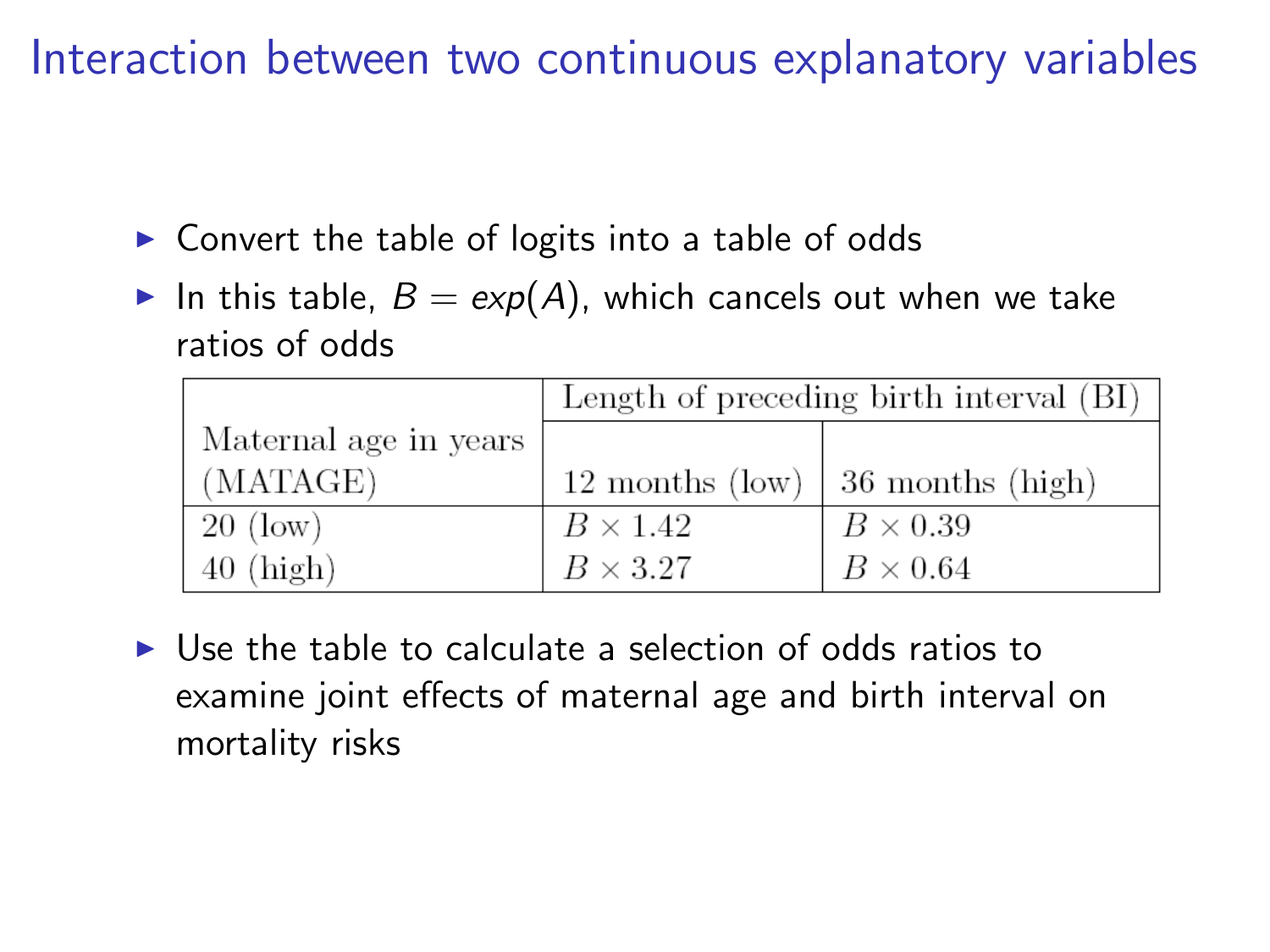#### Some odds ratios to illustrate the interaction

|                       | Length of preceding birth interval (BI) |                  |  |
|-----------------------|-----------------------------------------|------------------|--|
| Maternal age in years |                                         |                  |  |
| (MATAGE)              | $12$ months $(low)$                     | 36 months (high) |  |
| $20 \text{ (low)}$    | $B \times 1.42$                         | $B \times 0.39$  |  |
| $40$ (high)           | $B \times 3.27$                         | $B \times 0.64$  |  |

 $\triangleright$  Conditional on MATAGE=20 (mother is 20 years old)

$$
\frac{\text{Odds(BI = 12)}}{\text{Odds(BI = 36)}} = \frac{1.42}{0.39} = 3.64
$$

 $\triangleright$  Conditional on MATAGE=40 (mother is 20 years old)

$$
\frac{\text{Odds(BI = 12)}}{\text{Odds(BI = 36)}} = \frac{3.27}{0.64} = 5.11
$$

 $\triangleright$  The effect of birth interval on infant mortality risks is greater for older than for younger mothers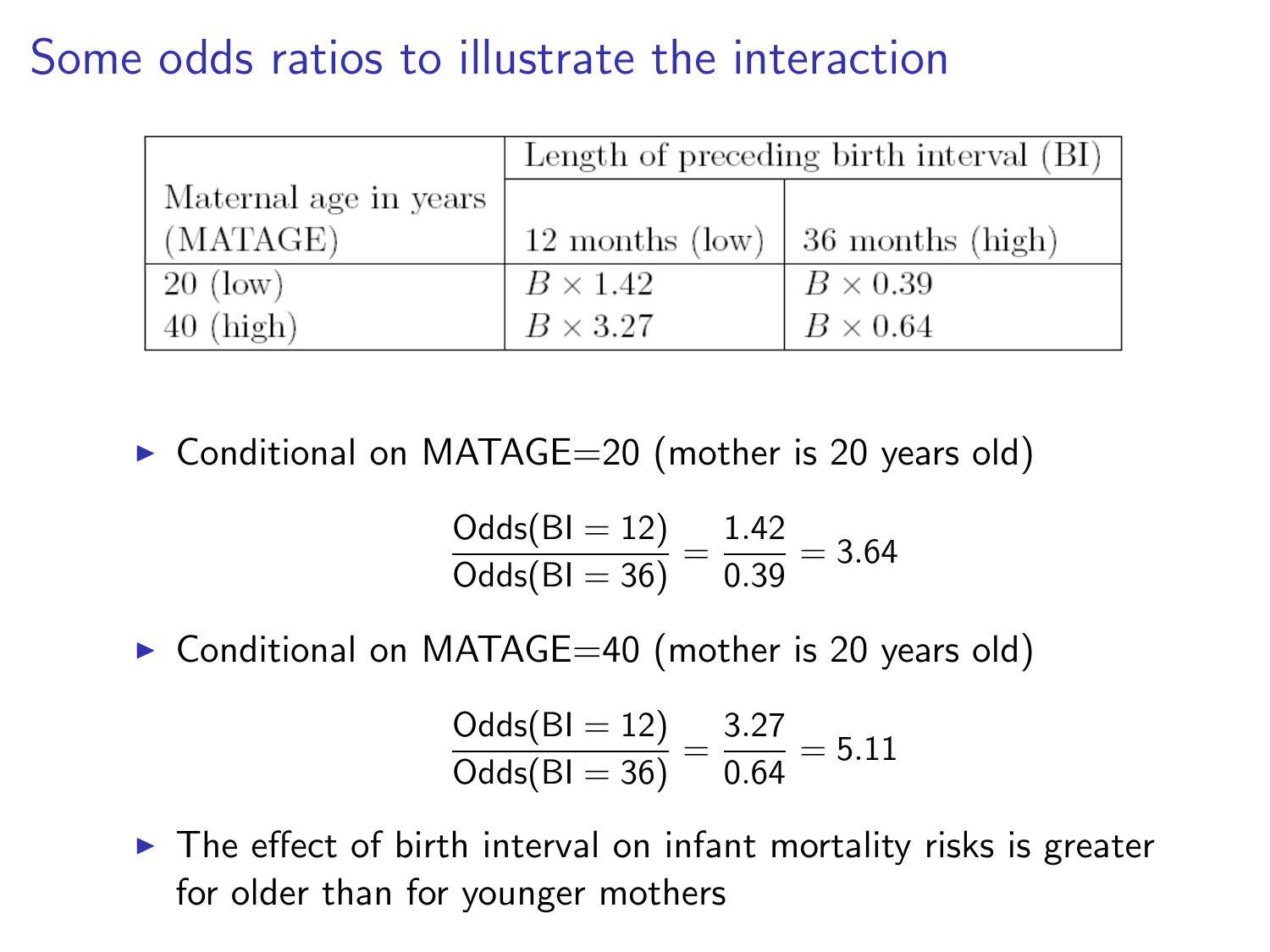## Statistical significance in MLE

- Null hypothesis:  $\beta_k = 0$
- Alternative hypothesis:  $\beta_k \neq 0$
- $\triangleright$  Test statistic is the ratio of the estimated coefficient to its standard error:

$$
z_k = \frac{\hat{\beta}_k}{\hat{\mathsf{se}}(\hat{\beta}_k)}
$$

 $\triangleright$  This  $z_k$  can be compared to the standard normal distribution i If  $|z_k| > 1.96$ , then reject  $H_0$  at the  $\alpha = .05$  significance level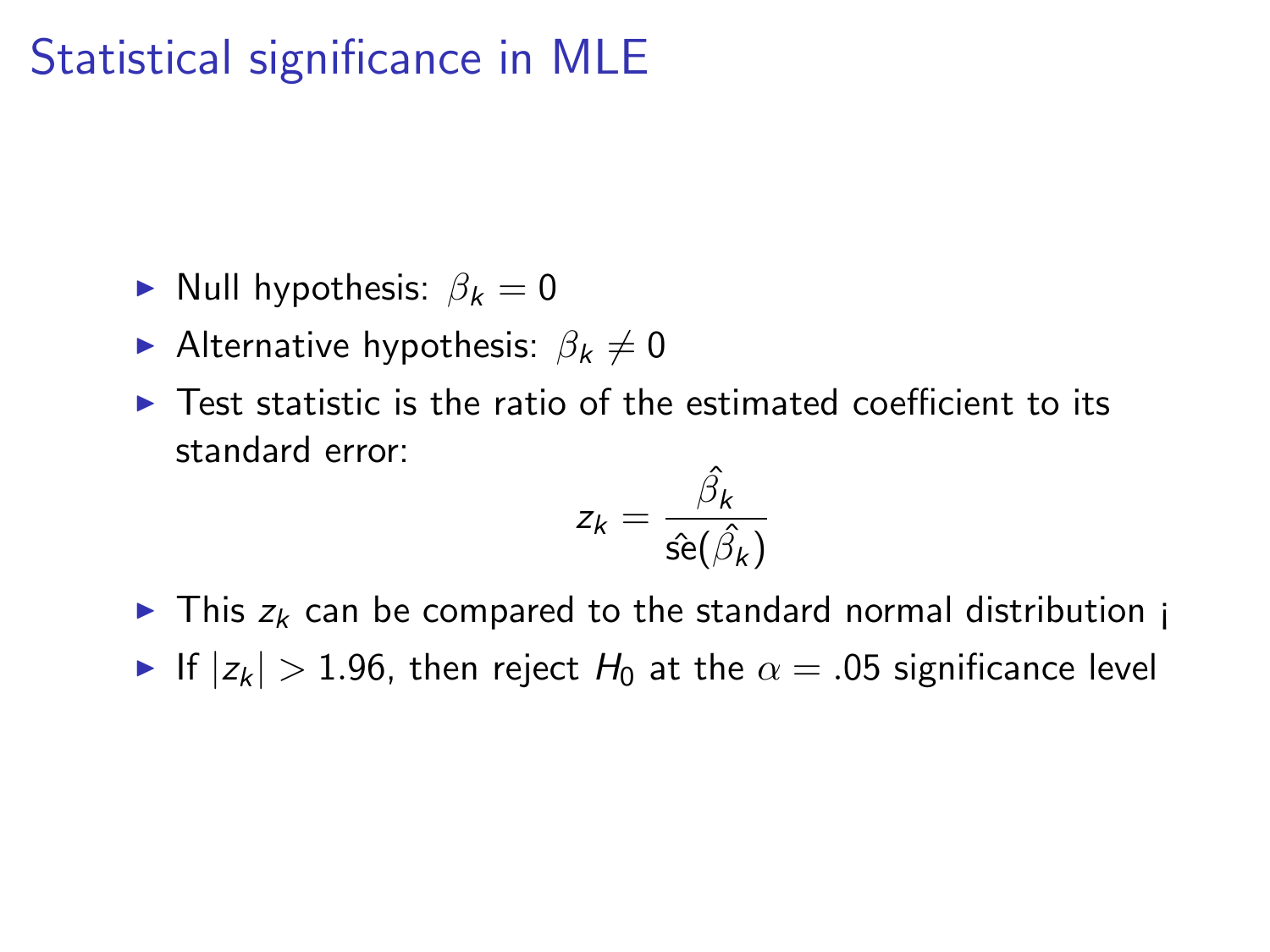Wald tests for single regression coefficients

 $\triangleright$  The Wald test statistic is the square of the z statistic:

$$
\chi^2 = \left(\frac{\hat{\beta}_k}{\hat{\text{se}}(\hat{\beta}_k)}\right)^2
$$

 $\blacktriangleright$  Compare this to  $\chi^2$  distribution with df=1

- $\triangleright$  SPSS automatically calculates multivariate Wald test for polytomous categorical explanatory variables
- $\blacktriangleright$  In Stata, nltest
- $\triangleright$  More on significance tests and model selection next week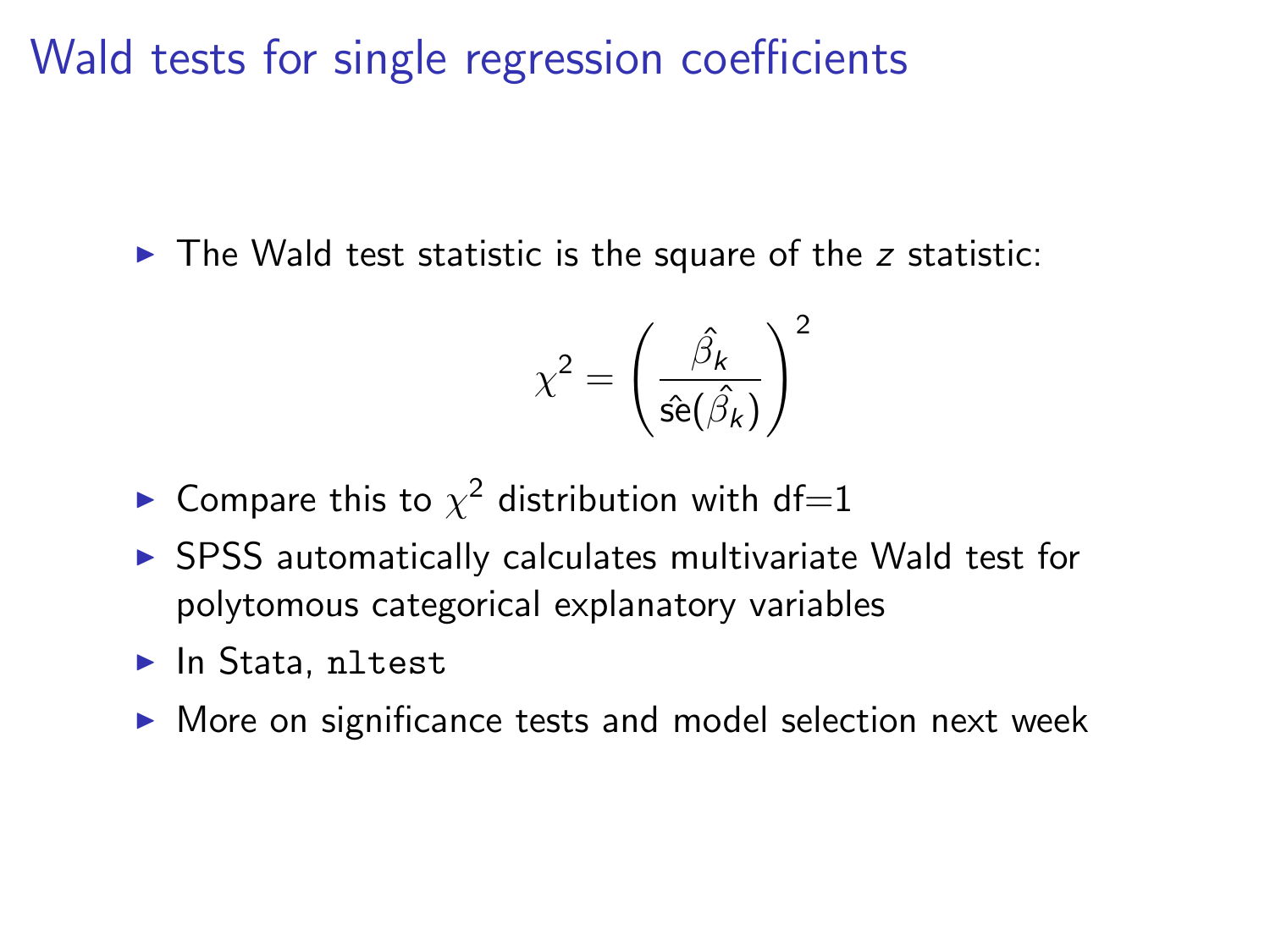#### Confidence intervals for coefficients

Approximate 95% confidence intervals for  $\beta_k$  is:

$$
\hat{\beta}_k+/-1.96\hat{\sigma}_{\beta_k}
$$

 $\triangleright$  Approximate 95% confidence interval for population odds ratio  $e^{\beta_k}$  is

$$
e^{\hat{\beta}_k-1.96\hat{\sigma}_{\beta_k}}\text{to} e^{\hat{\beta}_k+1.96\hat{\sigma}_{\beta_k}}
$$

- $\triangleright$  Note: This interval is asymmetric: its lower limit will be closer to the estimated odds ratio than upper limit will be
- $\blacktriangleright$  To use the confidence interval to test  $H_0$ , reject  $H_0$  if the interval contains 1.0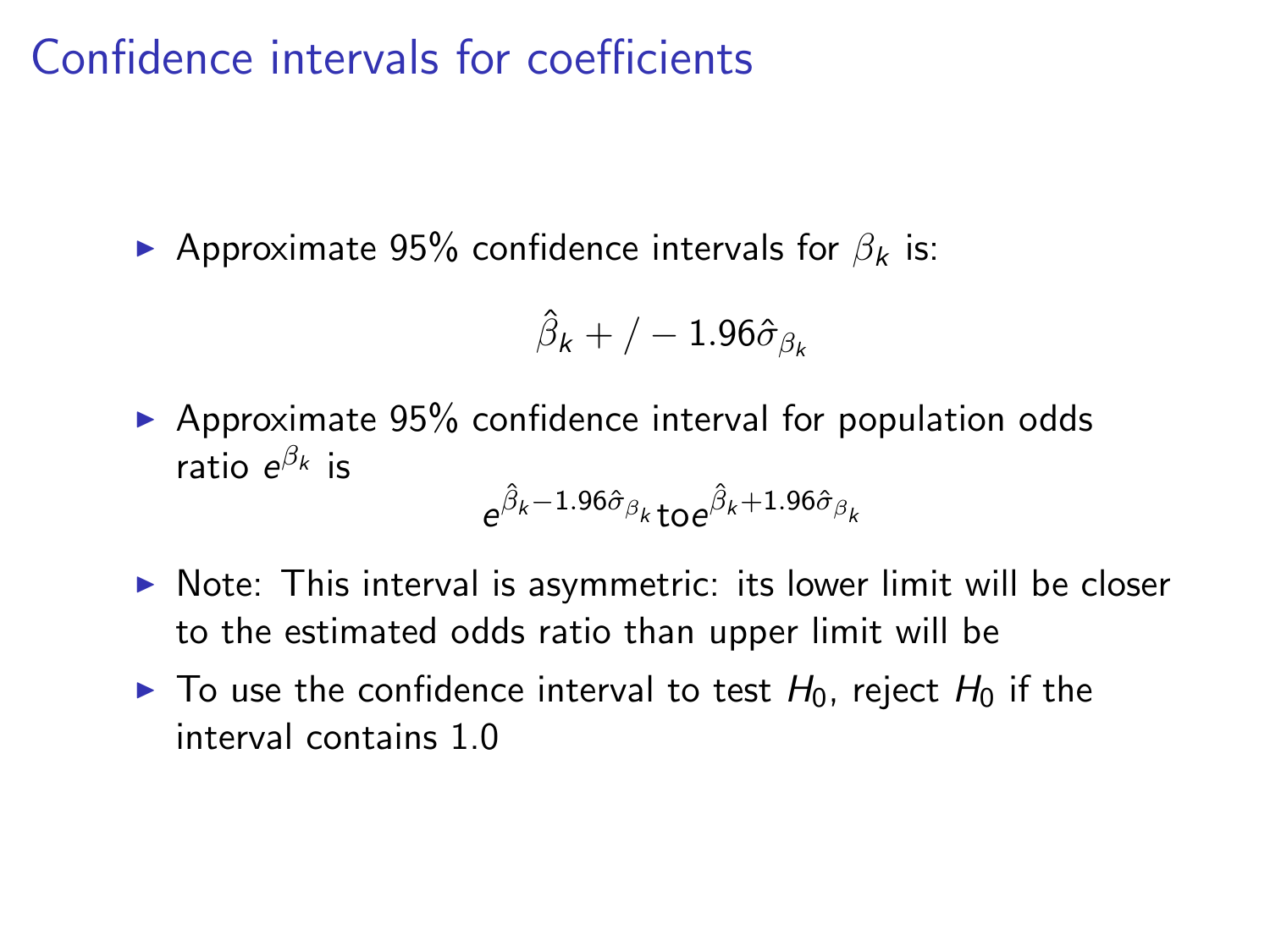#### Likelihood ratio comparison test

- $\triangleright$  An alternative way of testing coefficients for significance
	- $\blacktriangleright$  Individual coefficients
	- $\triangleright$  Several coefficients at once including a categorical variable partitioned into multiple dummies, or combinations of separate variables
- $\triangleright$  Compare the likelihoods of two models: one including the variable(s) in question, one excluding them
- $\blacktriangleright$  Likelihood  $\propto$  probability of obtaining the observed pattern of results in the sample if that model were true (the larger the value, the better)
- $\triangleright$  Likelihood ratio test preferable to Wald test in small samples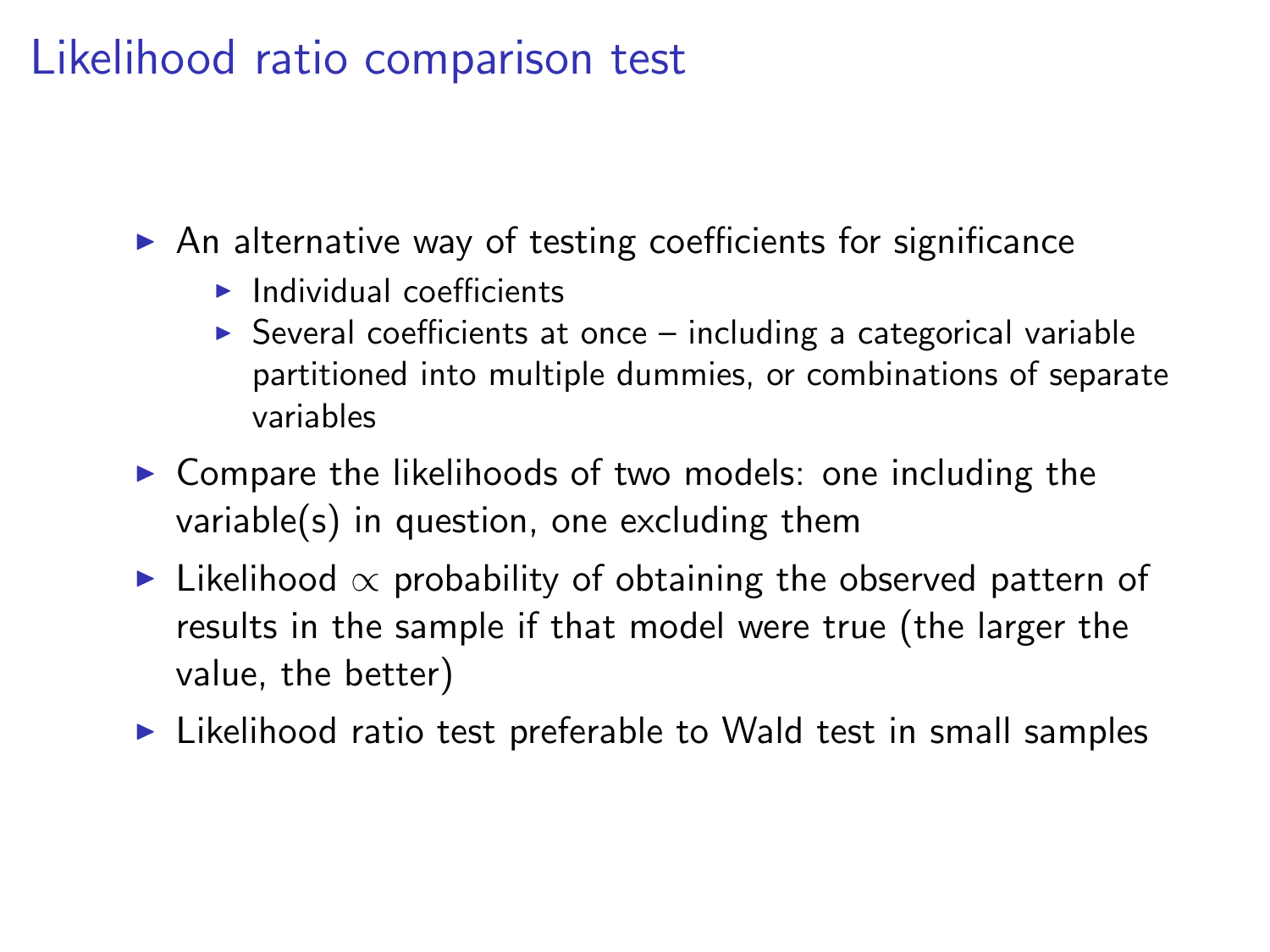#### Likelihood ratio comparison test

Consider two models:

- $\triangleright$  Model 1 is the simpler model, with likelihood  $L_1$
- $\triangleright$  Model 2 is the more complex model, with likelihood  $L_2$ (nested do that M2 is M1 with some extra parameters)
- $H_0$ : more complex model is no better than simpler one
	- If H<sub>0</sub> is true, then  $L_1$  and  $L_2$  will be similar in other words, the ratio will be close to 1.0
	- Instead of comparing "raw" likelihoods, we compare −2 log − likelihood
	- $\blacktriangleright$  Likelihood ratio test statistic:

$$
D = 2(\log L_2 - \log L_1 - \log L_1) = (-2\log L_1) - (-2\log L_2)
$$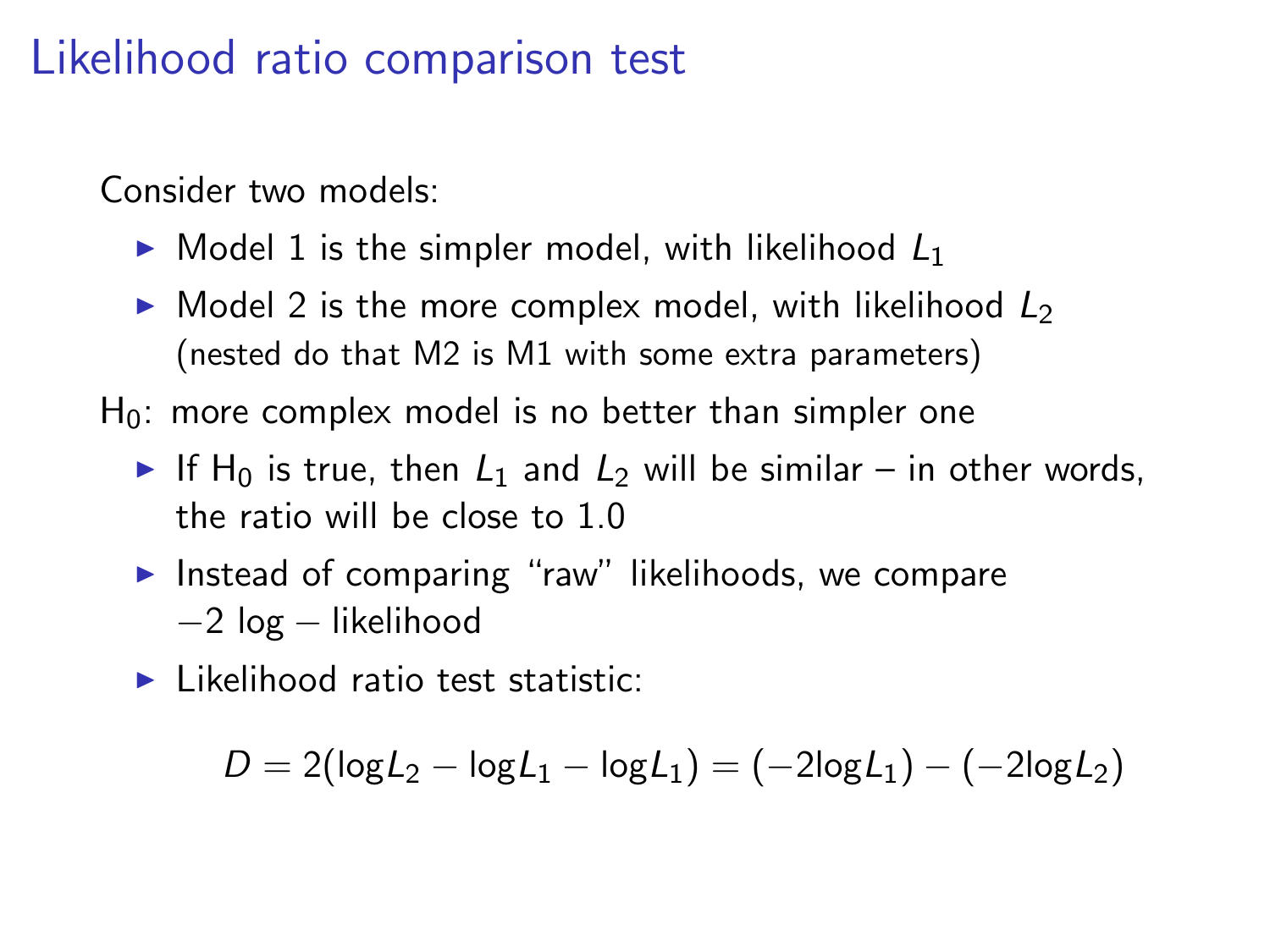#### Likelihood ratio comparison test

Consider two models:

- ► If H $_0$  is true, then  $D\sim \chi^2$  with degrees of freedom equal to the difference in the degrees of freedom in the two models (i.e. the number of extra parameters in the larger model)
- $\triangleright$  Small p-value for test statistic = evidence against H<sub>0</sub> evidence that the bigger model is better, and that we should keep the extra variables
- **In Large p-value for test statistic = evidence for H<sub>0</sub> evidence** that the bigger model is no better, and that we should drop the extra variables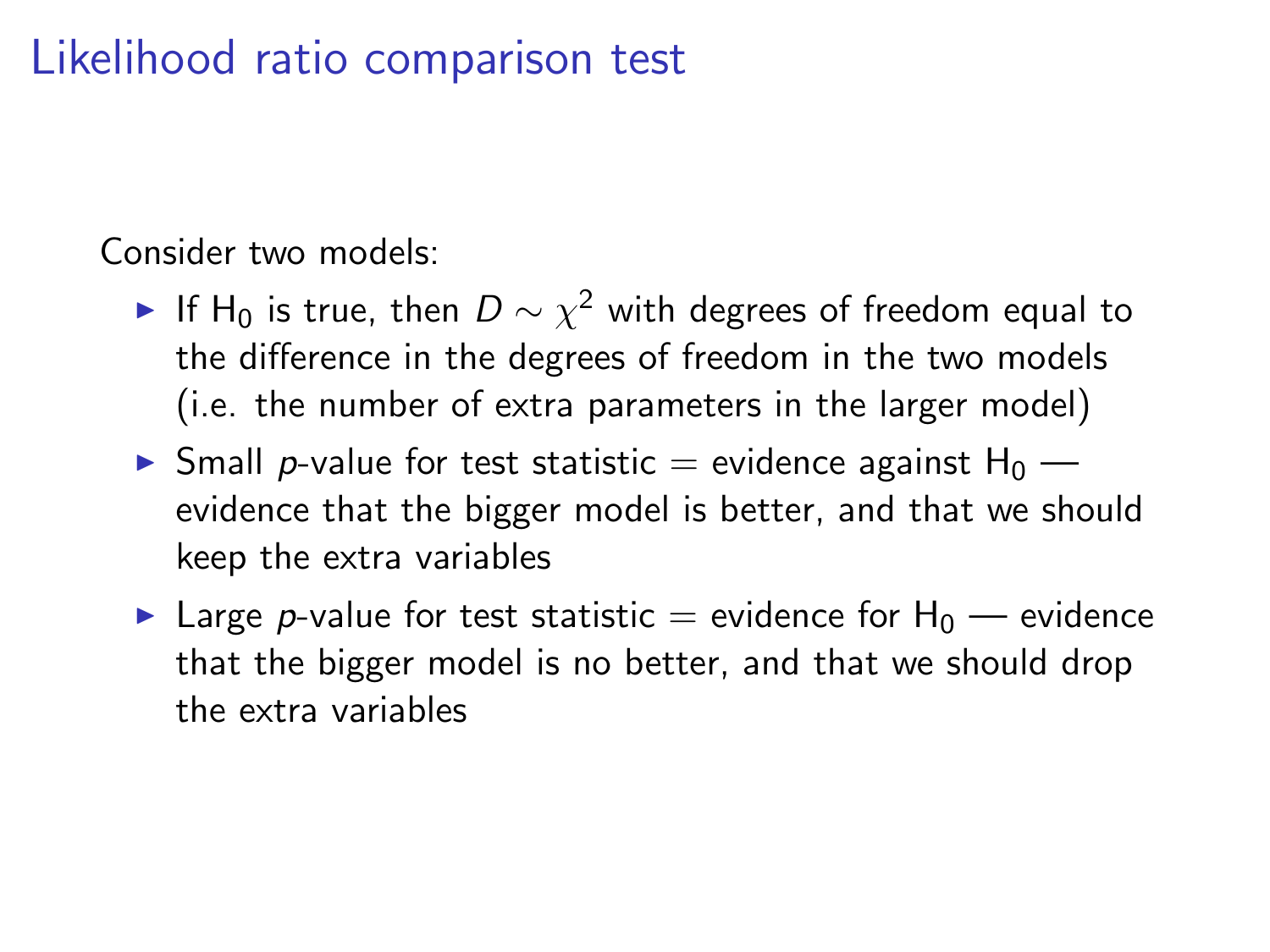#### Goodness of fit

- $\triangleright$  Wald and likelihood ratio tests are tests of relative fit: compare nested models with more/fewer parameters
- $\triangleright$  Testing absolute fit is more difficult
- $\triangleright$  Need to, in some way, compare observed and expected values. For each unit (e.g.item respondent, in a survey data set), compare:
	- $\triangleright$  Observed value = value of Y (0 or 1)
	- Expected value = predicted probability that  $Y = 1$ , i.e.  $\hat{\pi}_i$
- $\triangleright$  Various statistics exist, some much better than others
	- $\blacktriangleright$  Pearson  $\chi^2$  goodness of fit test
	- $\blacktriangleright$  Hosmer and Lemeshow goodness of fit test
	- $\blacktriangleright$  Classification table and pseudo- $R^2$  measures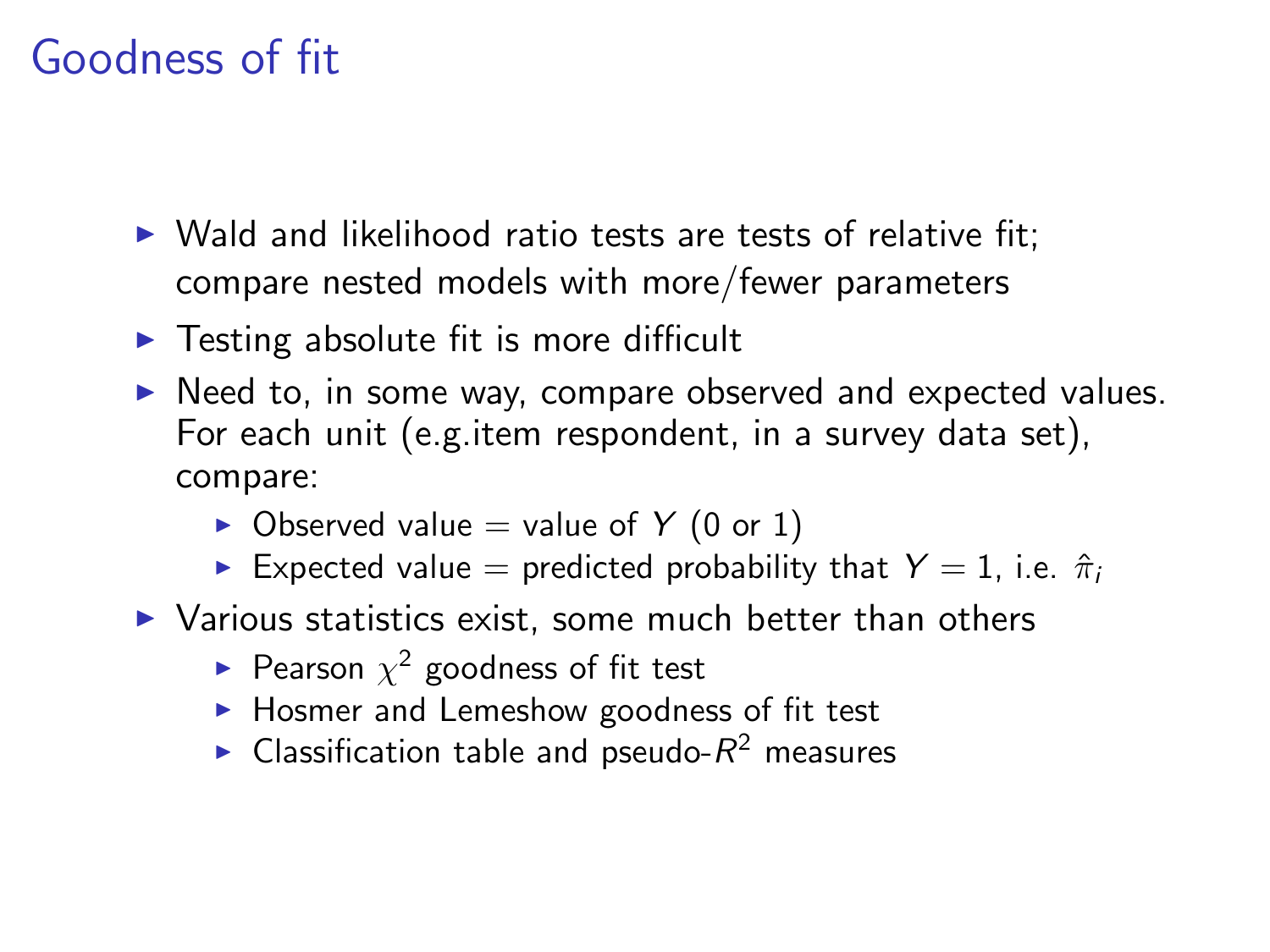## Pearson  $\chi^2$  goodness of fit test

 $\blacktriangleright$  General form of Pearson  $\chi^2$ 

$$
\chi^2 = \sum \frac{\text{(observed - expected)}^2}{\text{expected}}
$$

 $\triangleright$  For the logistic regression model, calculation is

$$
\chi^2 = \sum_{i=1}^n \frac{(Y_i - \hat{\pi}_i)^2}{\hat{\pi}_i}
$$

- $\triangleright$  When H<sub>0</sub> is true, test statistic follows a distribution with  $df = n - k$  (where k is number of model parameters)
- $\triangleright$  Caution: this only works when expected values are each  $> 5$ and probabilities are  $< 1$
- $\triangleright$  So we cannot really use the statistic in this form, since we need to generate larger expected values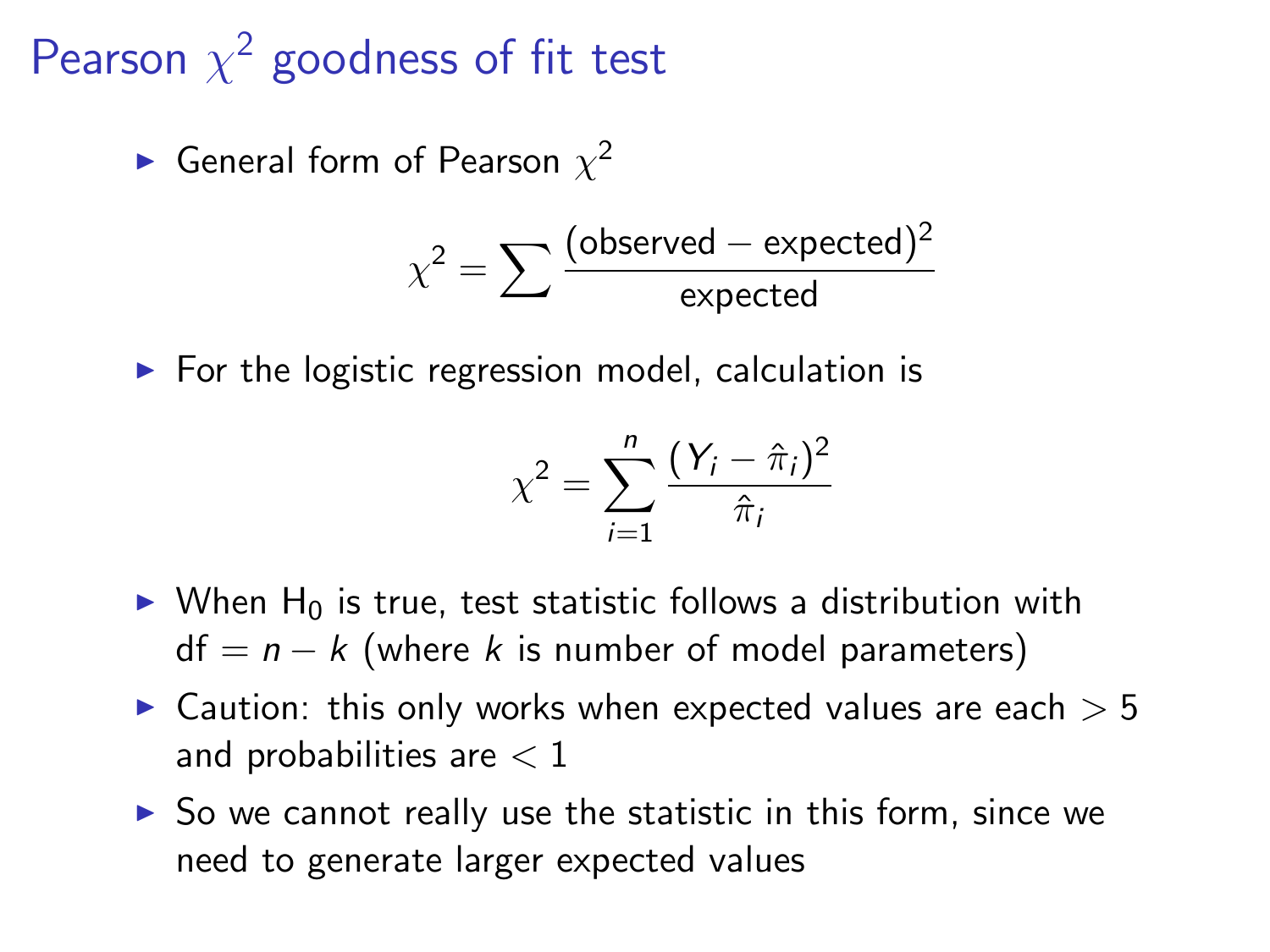Hosmer & Lemeshow goodness of fit test

- 1. Arrange the observations in order or their predicted probabilities
- 2. Put them into g groups (denoted  $j = 1, 2, \ldots, J$  of approximately equal sizes The idea is the units in the same group should have similar predicted probabilities, and therefore similar values on the explanatory variables
- 3. For each group, obtain
	- In Number of cases with observed  $Y = 1$ ,  $Y_{1i}$
	- Sum of predicted probabilities that  $Y = 1$ ,  $\hat{\pi}_{1i}$
	- In Number of cases with observed  $Y = 0$ ,  $Y_{0j}$
	- ► Sum of predicted probabilities that  $Y = 0$ ,  $\hat{\pi}_{0i}$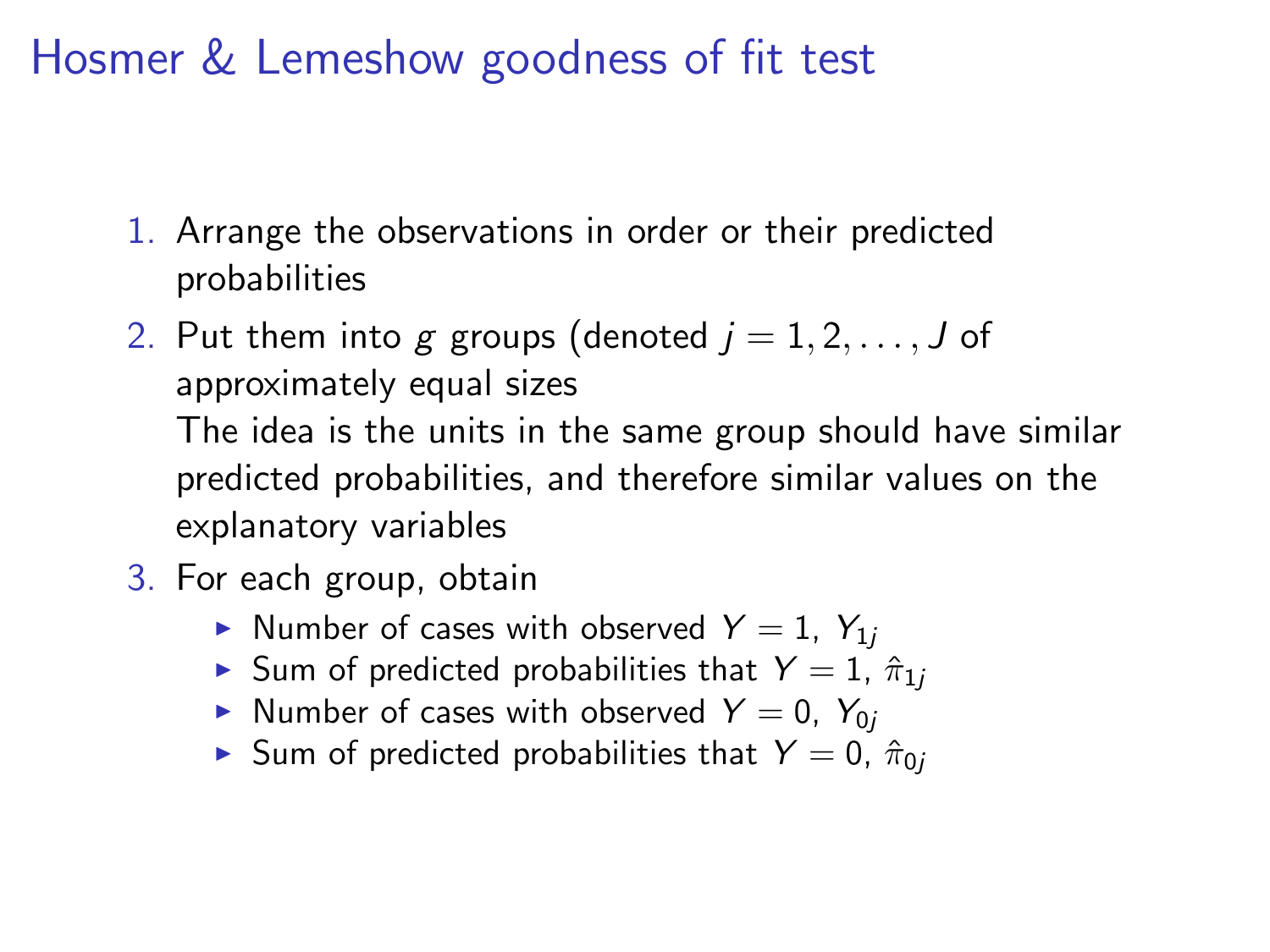Hosmer & Lemeshow goodness of fit test

4. Calculate Hosmer and Lemeshow test statistic:

$$
\chi^{2} = \sum_{j=1}^{J} \left[ \frac{(Y_{1j} - \hat{\pi}_{1j})^{2}}{\hat{\pi}_{1j}} + \frac{(Y_{0j} - \hat{\pi}_{0j})^{2}}{\hat{\pi}_{0j}} \right]
$$

5. Obtain the  $p$ -value: test statistic  $\sim \chi^2$  with df  $=(G-2)$  $6.$  H<sub>0</sub>: data were generated by the fitted model

- If p is small, reject  $H_0$ , infer model is not a good fit
- If p is large, fail to reject  $H_0$ , infer model is a good fit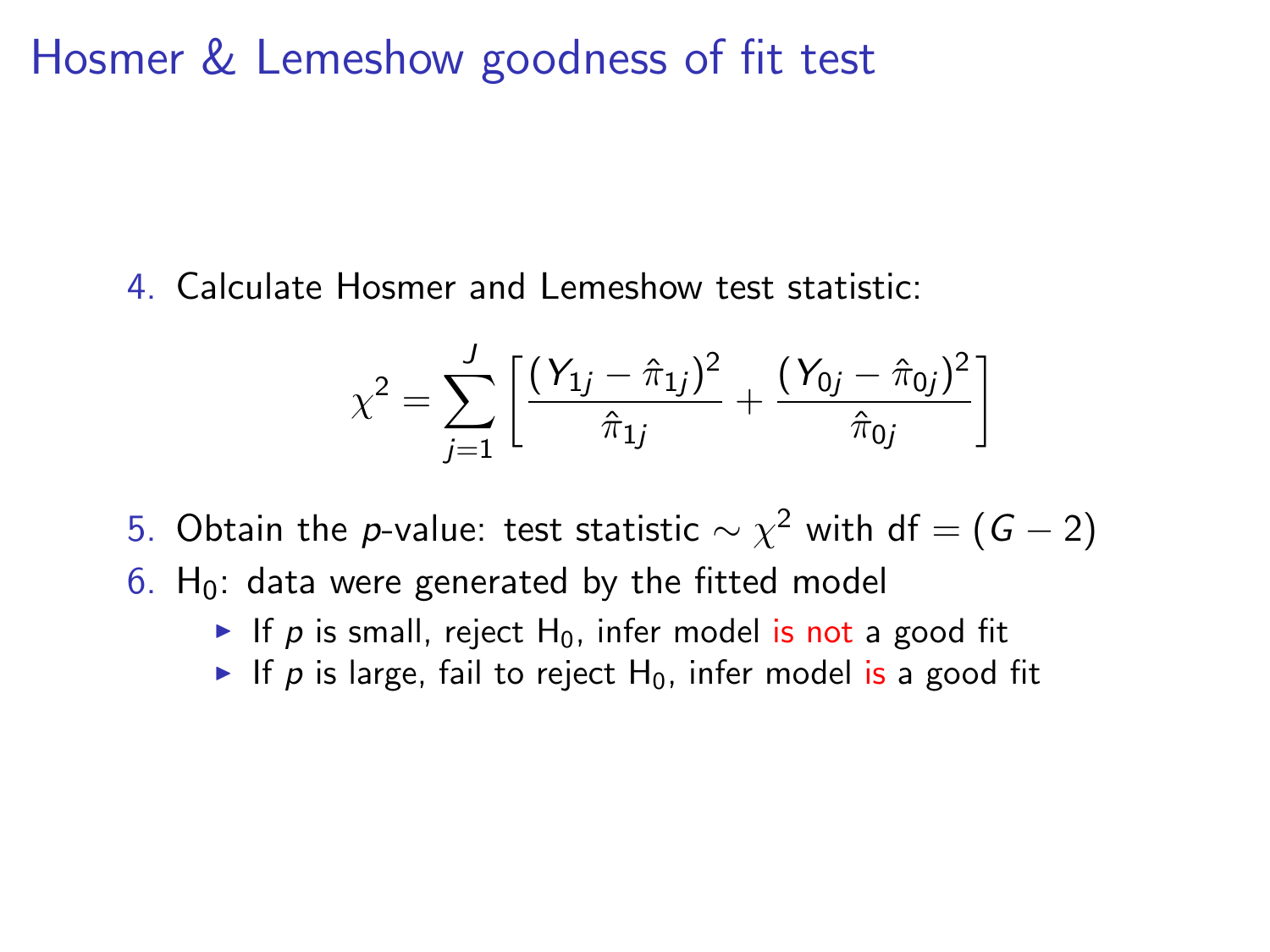#### Hosmer & Lemeshow example

From class/homework:

#### **Hosmer and Lemeshow Test**

| square<br>$-11-9$ |  |  |
|-------------------|--|--|
|                   |  |  |

#### **Contingency Table for Hosmer and Lemeshow Test**

|      |    | currently using a<br>modern method of<br>contraception = no |          | currently using a<br>modern method of<br>$contraception = yes$ |          |       |
|------|----|-------------------------------------------------------------|----------|----------------------------------------------------------------|----------|-------|
|      |    | Observed                                                    | Expected | Observed                                                       | Expected | Total |
| Step |    | 405                                                         | 362.272  | 96                                                             | 138.728  | 501   |
|      | 2  | 337                                                         | 351.473  | 162                                                            | 147.527  | 499   |
|      | 3  | 350                                                         | 366.788  | 182                                                            | 165.212  | 532   |
|      | 4  | 342                                                         | 345.888  | 170                                                            | 166.112  | 512   |
|      | 5  | 318                                                         | 330.320  | 181                                                            | 168.680  | 499   |
|      | 6  | 334                                                         | 355.056  | 214                                                            | 192.944  | 548   |
|      |    | 329                                                         | 346.588  | 221                                                            | 203.412  | 550   |
|      | 8  | 364                                                         | 326.812  | 172                                                            | 209.188  | 536   |
|      | 9  | 307                                                         | 306.454  | 220                                                            | 220.546  | 527   |
|      | 10 | 313                                                         | 307.349  | 279                                                            | 284.651  | 592   |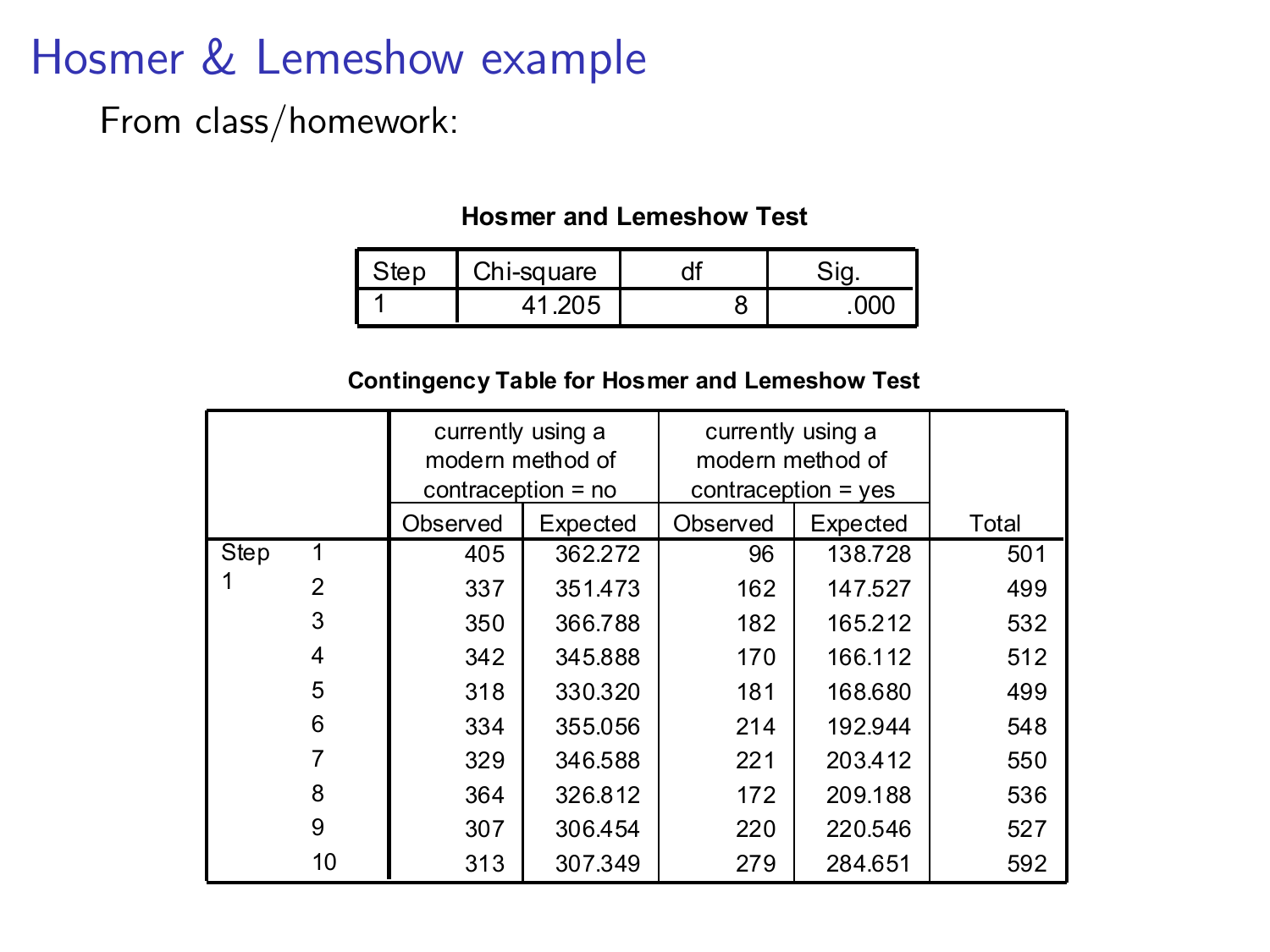## Classification table

- $\blacktriangleright$  Classify:
	- $\hat{\pi}_i > 0.5$  as a predicted  $\hat{Y}_i = 1$
	- $\blacktriangleright$   $\hat{\pi}_i < 0.5$  as a predicted  $\hat{Y}_i = 0$
- $\blacktriangleright$  Then compare observed and predicted frequencies for  $Y = 1$ and  $Y = 0$

|        |                          |                                                        | Predicted |            |         |
|--------|--------------------------|--------------------------------------------------------|-----------|------------|---------|
|        |                          | currently using a<br>modern method of<br>contraception |           | Percentage |         |
|        | Observed                 |                                                        | no        | ves        | Correct |
| Step 1 | currently using a modern | no                                                     | 3332      | 67         | 98.0    |
|        | method of contraception  | ves                                                    | 1819      | 78         | 4.1     |
|        | Overall Percentage       |                                                        |           |            | 64.4    |

**Classification Tablea**

a. The cut value is .500

- $\triangleright$  A rather crude measure of how well the model fits the data, since it does not tell you how close your incorrect predictions were to correct predictions
- If proportion of  $Y = 1$  is rare, then so all  $\hat{\pi}_i > 0.5$ , so fit may look very poor according to this diagnostic